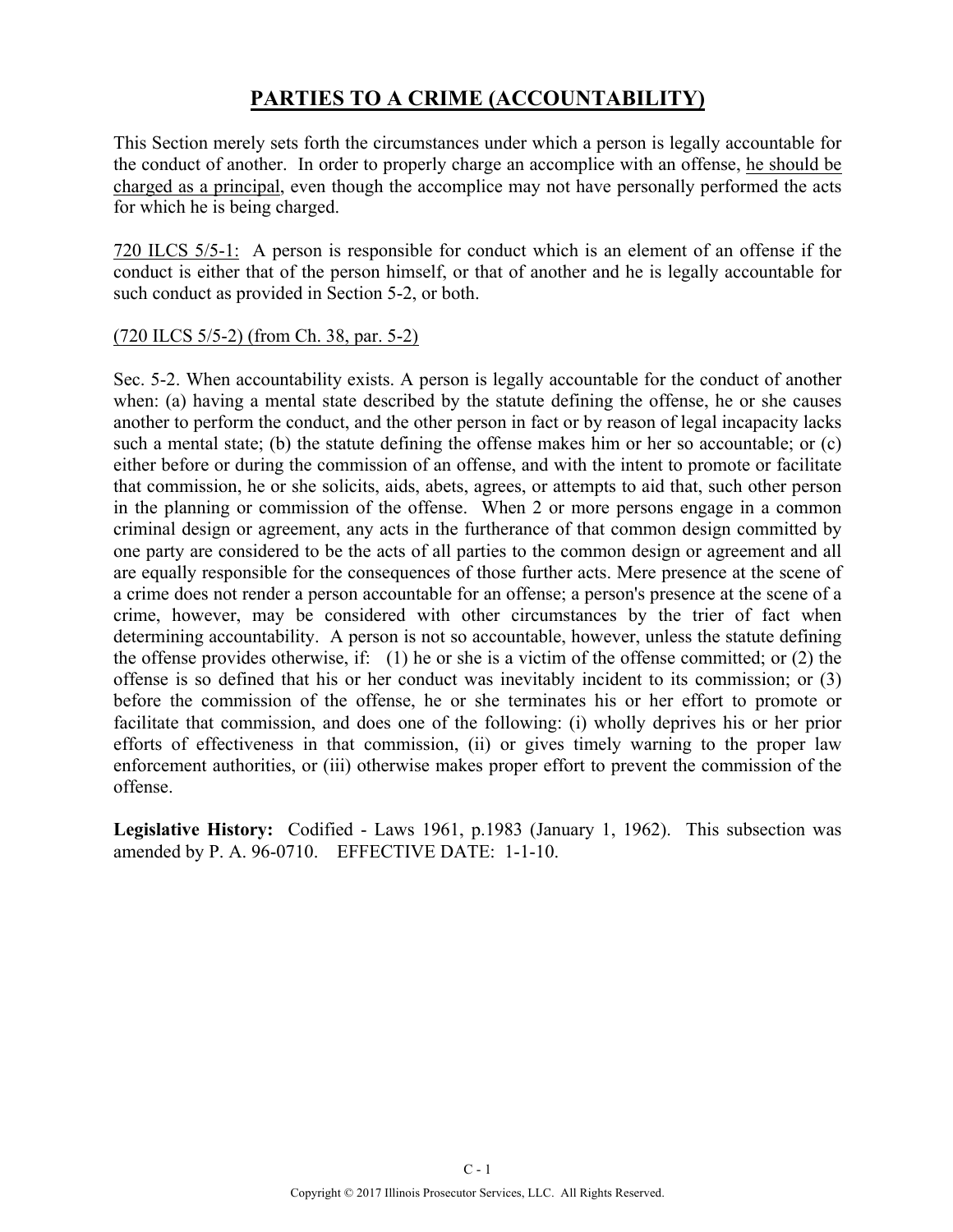## **720 ILCS 5/ 8-1(a)**

#### **SOLICITATION**

**In violation of SECTION 8-1(a) of ACT 5 of CHAPTER 720 of the Illinois**  Compiled Statutes, on (date of offense), in the State of Illinois and the County of, **defendant, (defendant's name)** , with the intent that the offense of theft,**<sup>1</sup>** in violation of Section  $16-1(a)(1)^2$  of Act 5 of Chapter 720 of the Illinois Compiled Statutes, be committed, requested**<sup>3</sup>** Don Smith to commit that offense.

<sup>1</sup> or any offense other than first degree murder; <sup>2</sup> cite statute defining offense solicited; <sup>3</sup> or commanded or encouraged

**SENTENCING NOTE:** A person convicted of solicitation may be fined or imprisoned or both not to exceed the maximum provided for the offense solicited: Provided, however, the penalty shall not exceed the corresponding maximum limit provided by subparagraph (c) of Section 8-4 of this Act, as heretofore and hereafter amended. (720 ILCS 5/8-1(b)) See the Sentencing Guide.

**IMPORTANT**: For sentencing and alternative charging information see the Sentencing Guide.

**Legislative History:** Codified - Laws 1961, P. 1983 (January 1, 1962); Amended - Laws 1967, P. 2841 and P.A. 85-1030. This subsection was recently amended by Public Act: 96-0710; (Effective: 1-1-10).

**CHARGE:** See Note Above **BOND:** See Note Above

### **720 ILCS 5/ 8-1(b)**

#### SOLICITATION OF MURDER

**In violation of SECTION 8-1(b) of ACT 5 of CHAPTER 720 of the Illinois**  Compiled Statutes, on <u>(date of offense)</u>, in the State of Illinois and the County of \_\_\_\_, defendant, (defendant's name), with the intent that the offense of first degree murder, in violation of Section 9-1(a)(1) of Act 5 of Chapter 720 of the Illinois Compiled Statutes, be committed, requested<sup>1</sup> Don Smith to commit that offense.

<sup>1</sup> or commanded or encouraged

**SENTENCING NOTE:** A person convicted of Solicitation of Murder shall be sentenced to a term of imprisonment of not less than 15 years and not more than 30 years, except that a person convicted of solicitation of murder when the person solicited was a person under the age of 17 years shall be sentenced to a term of imprisonment of not less than 20 years and not more than 60 years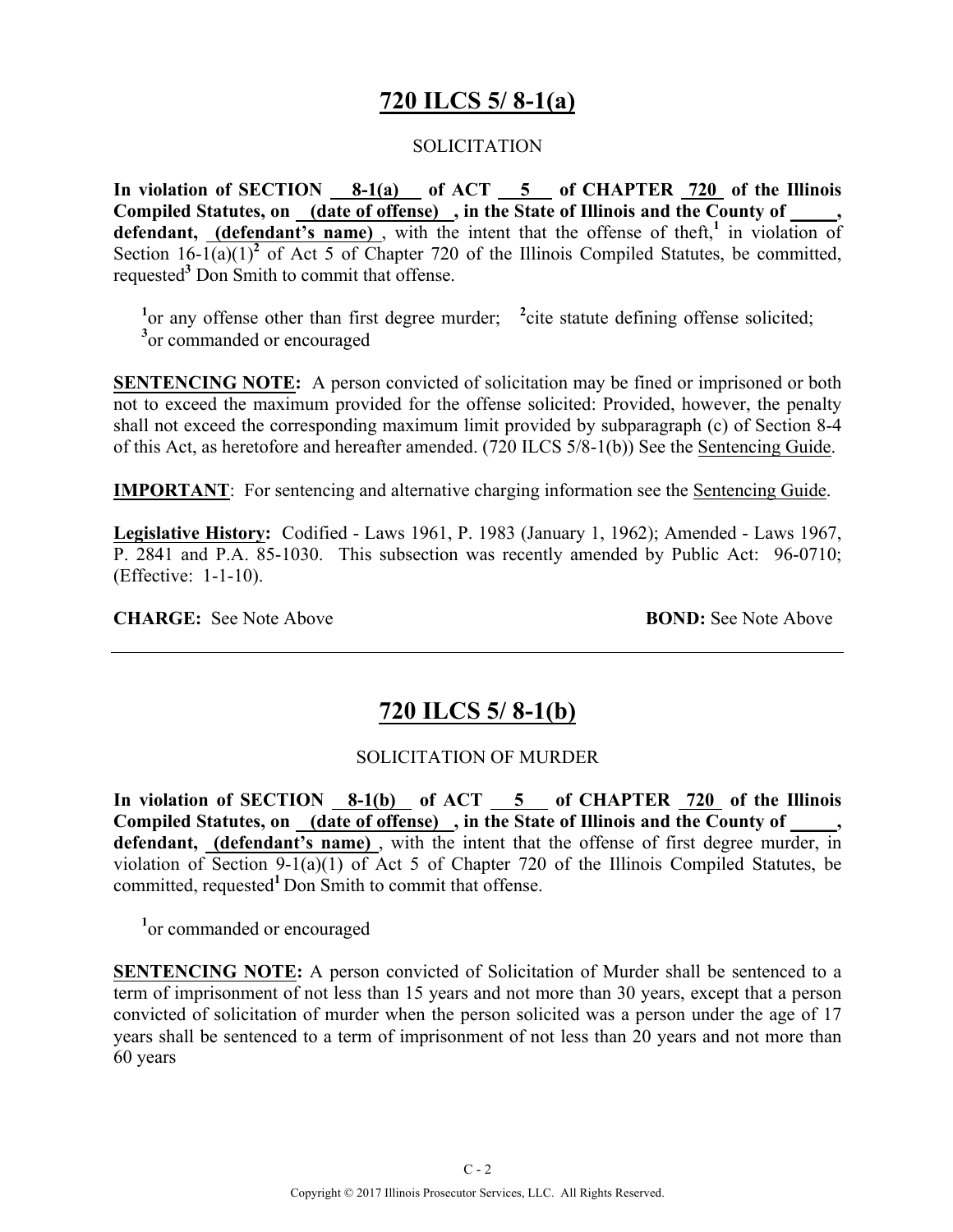**CASE LAW:** This subsection withstood a constitutional challenge in People v. Kauten, 324 Ill. App. 3d 588, 755 N. E. 2d 1016, 258 Ill. Dec. 197 (2nd Dist., No. 2-00-1010, September 7, 2003).

**IMPORTANT**: For sentencing and alternative charging information see the Sentencing Guide.

**Legislative History:** Created - P.A. 85-1030 (July 1, 1988); Amended - P.A. 85-1440, 89-688 and 89-689. Re-numbered by Public Act: 96-0710 (Effective: 1-1-10).

**CHARGE:** Felony (Class X) **BOND:** Must be Set by Judge

### **720 ILCS 5/ 8-1.2(a)**

#### SOLICITATION OF MURDER FOR HIRE

**In violation of SECTION 8-1.2(a) of ACT 5 of CHAPTER 720 of the Illinois Compiled Statutes, on (date of offense) , in the State of Illinois and the County of \_\_\_\_\_, defendant, (defendant's name)** , with the intent that the offense of first degree murder in violation of Section 9-1(a)(1) of Act 5 of Chapter 720 of the Illinois Compiled Statutes, be committed, procured Don Smith to commit that offense pursuant to an agreement<sup>1</sup> whereby Don Smith would kill Sam Brown and the defendant would pay Don Smith five thousand dollars, United States Currency.**<sup>2</sup>**

<sup>1</sup><sup>or</sup> contract, understanding, command or request; <sup>2</sup>or anything of value

**SENTENCING NOTE:** Solicitation of murder for hire is a Class X felony, and a person convicted of solicitation of murder for hire shall be sentenced to a term of imprisonment of not less than 20 years and not more than 40 years, except that a person convicted of solicitation of murder for hire when the person solicited was a person under the age of 17 years shall be sentenced to a term of imprisonment of not less than 25 years and not more than 60 years.

**IMPORTANT**: For sentencing and alternative charging information see the Sentencing Guide.

**Legislative History:** Created - P.A. 85-1030 (July 1, 1988); Amended - P.A. 85-1440 and 96- 0710.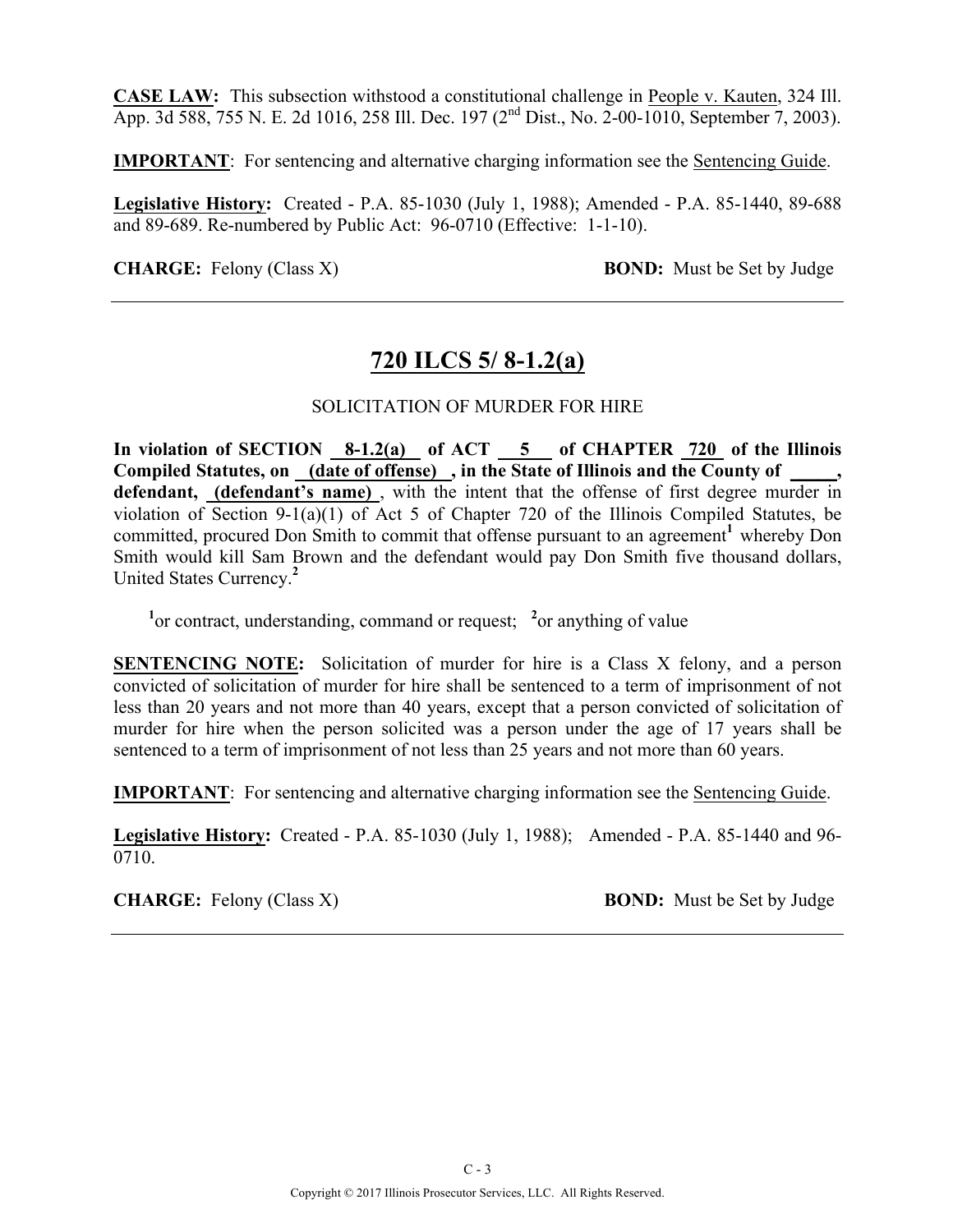### **720 ILCS 5/ 8-2(a)**

#### CONSPIRACY (Armed Robbery) **<sup>1</sup>**

**In violation of SECTION 8-2(a) of ACT 5 of CHAPTER 720 of the Illinois**  Compiled Statutes, on (date of offense), in the State of Illinois and the County of defendant, (defendant's name), with the intent that the offense of Armed Robbery,<sup>1</sup> in violation of Section 18-2**<sup>2</sup>** of Act 5 of Chapter 720 of the Illinois Compiled Statutes, be committed, agreed with Don Smith to the commission of that offense and performed an act in furtherance of that agreement, in that he procured two (2) .22 caliber automatic pistols and two (2) plastic masks.**<sup>3</sup>**

**<sup>1</sup>**any offense; **<sup>2</sup>** <sup>2</sup>cite statute defining offense involved in conspiracy;  $3$ <sub>or</sub> the act in furtherance of the conspiracy may be committed by a co-conspirator

**NOTE:** No person may be convicted of conspiracy to commit an offense unless an act in furtherance of such agreement is alleged and proved to have been committed by him or by a coconspirator.

**CHARGING NOTE:** Except as otherwise provided in this subsection or Code, a person convicted of conspiracy to commit: (A) a Class X felony shall be sentenced for a Class 1 felony; (B) a Class 1 felony shall be sentenced for a Class 2 felony; (C) a Class 2 felony shall be sentenced for a Class 3 felony; (D) a Class 3 felony shall be sentenced for a Class4 felony; (E) a Class 4 felony shall be sentenced for a Class 4 felony; and (F) a misdemeanor may be fined or imprisoned or both not to exceed the maximum provided for the offense that is the object of the conspiracy. A person convicted of conspiracy to commit any of the following offenses shall be sentenced for a Class X felony: (A) aggravated insurance fraud conspiracy when the person is an organizer of the conspiracy (720 ILCS 5/46-4); or (B) aggravated governmental entity insurance fraud conspiracy when the person is an organizer of the conspiracy (720 ILCS 5/46-4). (3) A person convicted of conspiracy to commit any of the following offenses shall be sentenced for a Class 1 felony: (A) first degree murder (720 ILCS 5/9-1); or (B) aggravated insurance fraud (720 ILCS 5/46-3) or aggravated governmental insurance fraud (720 ILCS 5/46-3). (4) insurance fraud (720 ILCS 5/46-3) or governmental entity A person convicted of conspiracy to commit insurance fraud (720 ILCS 5/46-3) shall be sentenced for a Class 2 felony. (5) A person convicted of conspiracy to commit any of the following offenses shall be sentenced for a Class 3 felony: (A) soliciting for a prostitute (720 ILCS  $5/11$ -14.3(a)(1); (B) pandering (720 ILCS  $5/11$ - $14.3(a)(2)(A)$  or  $14.3(a)(2)(B)$ ; (C) keeping a place of prostitution (720 ILCS 5/11-14.3(a)(1)); (D) pimping (720 ILCS  $5/14.3(a)(2)(C)$ ); (E) unlawful use of weapons under Section 24-1(a)(1) (720 ILCS  $5/24-1(a)(1)$ ); (F) unlawful use of weapons under Section 24-1(a)(7) (720 ILCS  $5/24-$ 1(a)(7)); (G) gambling (720 ILCS 5/28-1); (H) keeping a gambling place (720 ILCS 5/28-3); (I) registration of federal gambling stamps violation (720 ILCS 5/28-4); (J) look-alike substances violation (720 ILCS 570/404); (K) miscellaneous controlled substance violation under Section 406(b) (720 ILCS 570/406(b)); or (L) an inchoate offense related to any of the principal offenses set forth in this item (5). See the Sentencing Guide.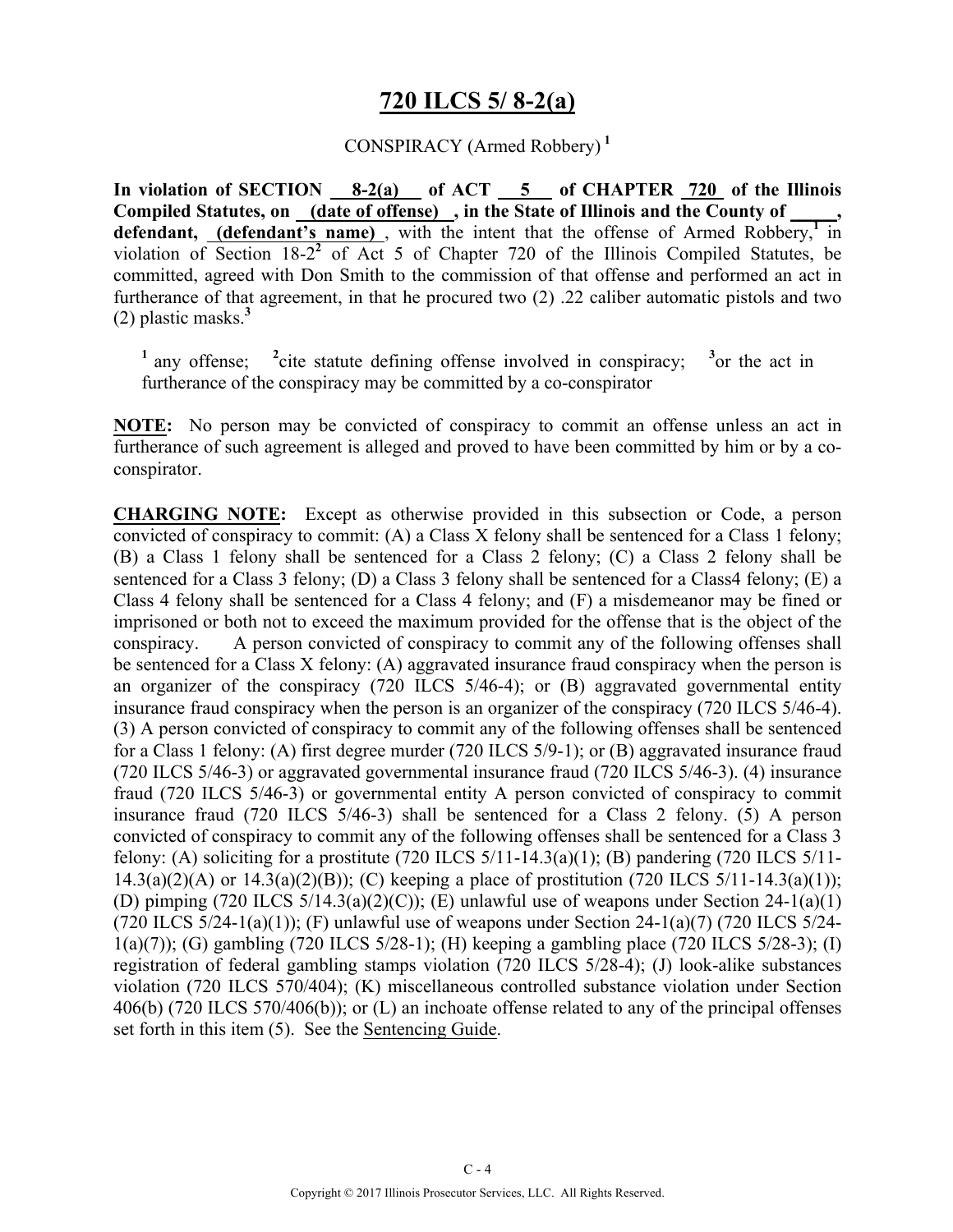**IMPORTANT**: For sentencing and alternative charging information see the Sentencing Guide.

**Legislative History:** Codified Laws 1961, P.1983 (January 1, 1962) - Amended Laws 1965, P.406; P.A.s 77-772; 77-2638; 78-255; 84-1450, 86-809, 94-184, 96-0710 and 96-1550.

**CHARGE:** See Note B Above **BOND:** See Note B Above

**Amended Complaint**

### **720 ILCS 5/ 8-4(a)**

ATTEMPT (BURGLARY) **<sup>1</sup>**

In violation of SECTION 8-4(a) of ACT 5 of CHAPTER 720 of the Illinois **Compiled Statutes, on (date of offense) , in the State of Illinois and the County of \_\_\_\_\_,**  defendant, (defendant's name), with the intent to commit the offense of Burglary,<sup>1</sup> in violation of Section 19-1(a)<sup>2</sup> of Act 5 of Chapter 720 of the Illinois Compiled Statutes, performed *an act which constituted a substantial step toward the commission of that offense*, in that he, (describe the act.)

<sup>1</sup> or any specific offense; <sup>2</sup> cite statute defining offense attempted

**SENTENCING NOTE:** If the defendant proves by a preponderance of the evidence at sentencing that, at the time of the attempted murder, he or she was acting under a sudden and intense passion resulting from serious provocation by the individual whom the defendant endeavored to kill, or another, and, had the individual the defendant endeavored to kill died, the defendant would have negligently or accidentally caused that death, then the sentence for the attempted murder is the sentence for a Class 1 felony. (8-4(E)) (P.A. 96-710)

**CHARGING AND SENTENCING NOTE:** To determine penalty for this offense see the following: A person convicted of an attempt may be fined or imprisoned or both not to exceed the maximum provided for the offense attempted but, except for an attempt to commit the offense defined in Section 33A-2 of this Act: (1) the sentence for attempt to commit first degree murder is the sentence for a Class X felony, except that: (A) an attempt to commit first degree murder when at least one of the aggravating factors specified in paragraphs (1), (2) and (12) of subsection (b) of Section 9-1 is present is a Class X felony for which the sentence shall be a term of imprisonment of not less than 20 years and not more than 80 years; (B) an attempt to commit first degree murder while armed with a firearm is a Class X felony for which 15 years shall be added to the term of imprisonment imposed by the court; (C) an attempt to commit first degree murder during which the person personally discharged a firearm is a Class X felony for which 20 years shall be added to the term of imprisonment imposed by the court; (D) an attempt to commit first degree murder during which the person personally discharged a firearm that proximately caused great bodily harm, permanent disability, permanent disfigurement, or death to another person, is a Class X felony for which 25 years or up to a term of natural life shall be added to the term of imprisonment imposed by the court. (E) if the defendant proves by a preponderance of the evidence at sentencing that, at the time of the attempted murder, he or she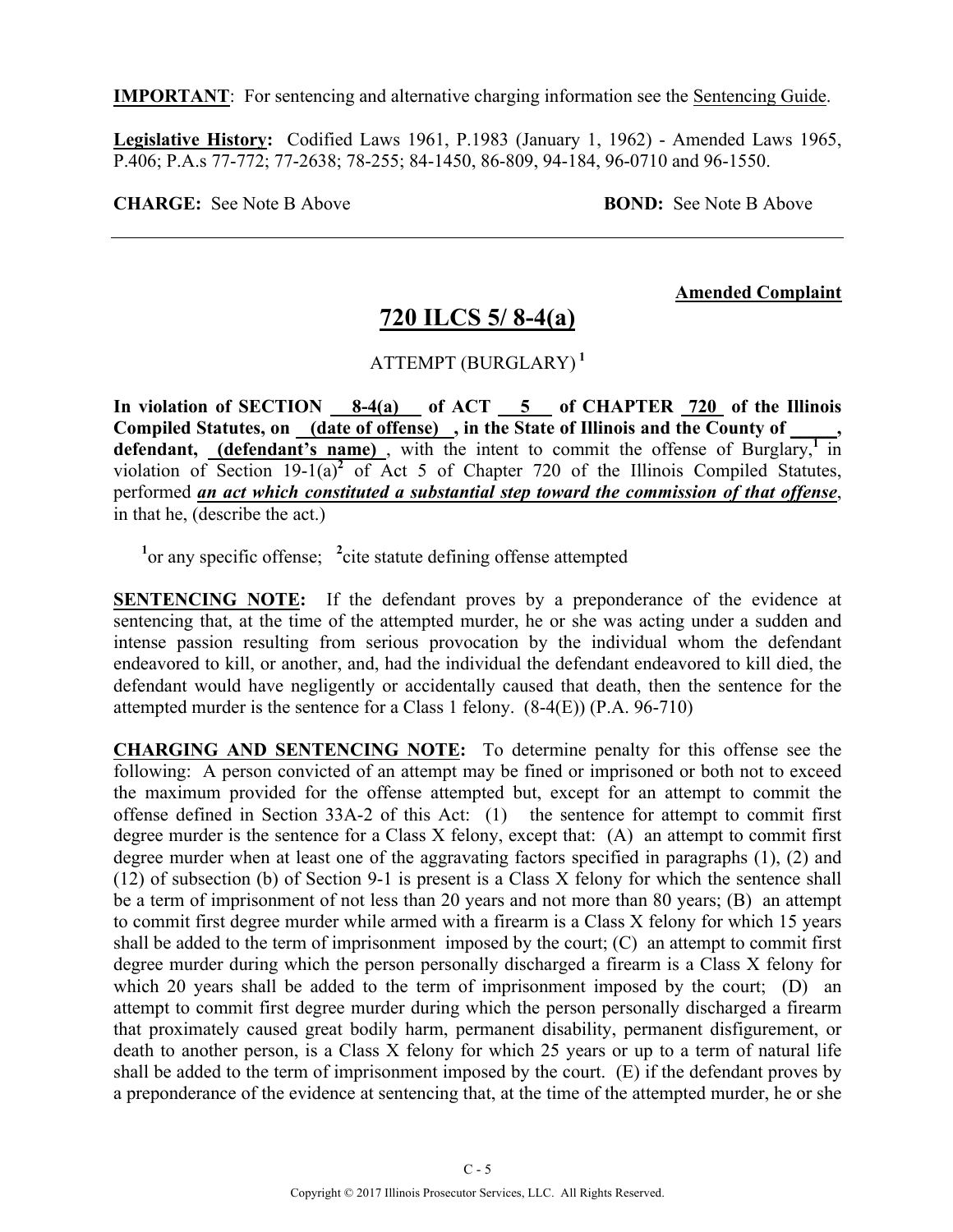was acting under a sudden and intense passion resulting from serious provocation by the individual whom the defendant endeavored to kill, or another, and, had the individual the defendant endeavored to kill died, the defendant would have negligently or accidentally caused that death, then the sentence for the attempted murder is the sentence for a Class 1 felony; (2) the sentence for attempt to commit a Class X felony is the sentence for a Class 1 felony; (3) the sentence for attempt to commit a Class 1 felony is the sentence for a Class 2 felony; (4) the sentence for attempt to commit a Class 2 felony is the sentence for a Class 3 felony; and (5) the sentence for attempt to commit any felony other than those specified in subsections  $(1)$ ,  $(2)$ ,  $(3)$ and (4) hereof is the sentence for a Class A misdemeanor. See the **Sentencing Guide**.

**CHARGING NOTE:** A prosecution for Attempt First-Degree Murder may be commenced at any time. (720 ILCS 5/3-5)

**IMPORTANT**: For sentencing and alternative charging information see the **Sentencing Guide**.

**Legislative History:** Codified Laws 1961, P.1983 (January 1, 1962) - Amended Laws 1967, 2595; P.A.s 77-2638; 78-342; 80-1099; 81-923, 84-1460, 87-921, 91-696 and 96-710.

**CHARGE:** See Note Above **BOND:** See Note Above

# **720 ILCS 5/ 9-1(a)(1)**

### FIRST DEGREE MURDER

In violation of SECTION  $9-1(a)(1)$  of ACT  $5$  of CHAPTER 720 of the Illinois **Compiled Statutes, on (date of offense) , in the State of Illinois and the County of \_\_\_\_\_,**  defendant, (defendant's name), without lawful justification and with the intent to kill<sup>1</sup> Sam Smith,<sup>2</sup> stabbed Sam Smith with a knife, thereby causing the death of Sam Smith.

<sup>1</sup> or do great bodily harm; <sup>2</sup> or another person

**CASE LAW:** Murder indictment was sufficient even if it disjunctively phrased causes of death in single count; the allegation of the means used to cause the death was not an essential part of the indictment and the language adequately informed the defendant of the charges against him. People v. Weber (1st Dist., 1994) 264 Ill. App. 3d 310.

**SENTENCING NOTE:** Sentencing provisions for this offense are found in 730 ILCS 5/5-8- 1(a)(1). Aggravating factors are found in Section 9-1(b) of this Act.

**CHARGING NOTES:** (1) For alternative charge under this subsection see next complaint. For a list of Aggravating Factors see: 720 ILCS 5/9-1(b) (2) A prosecution for this offense may be commenced at any time. (720 ILCS 5/3-5)

**IMPORTANT**: For sentencing and alternative charging information see the Sentencing Guide.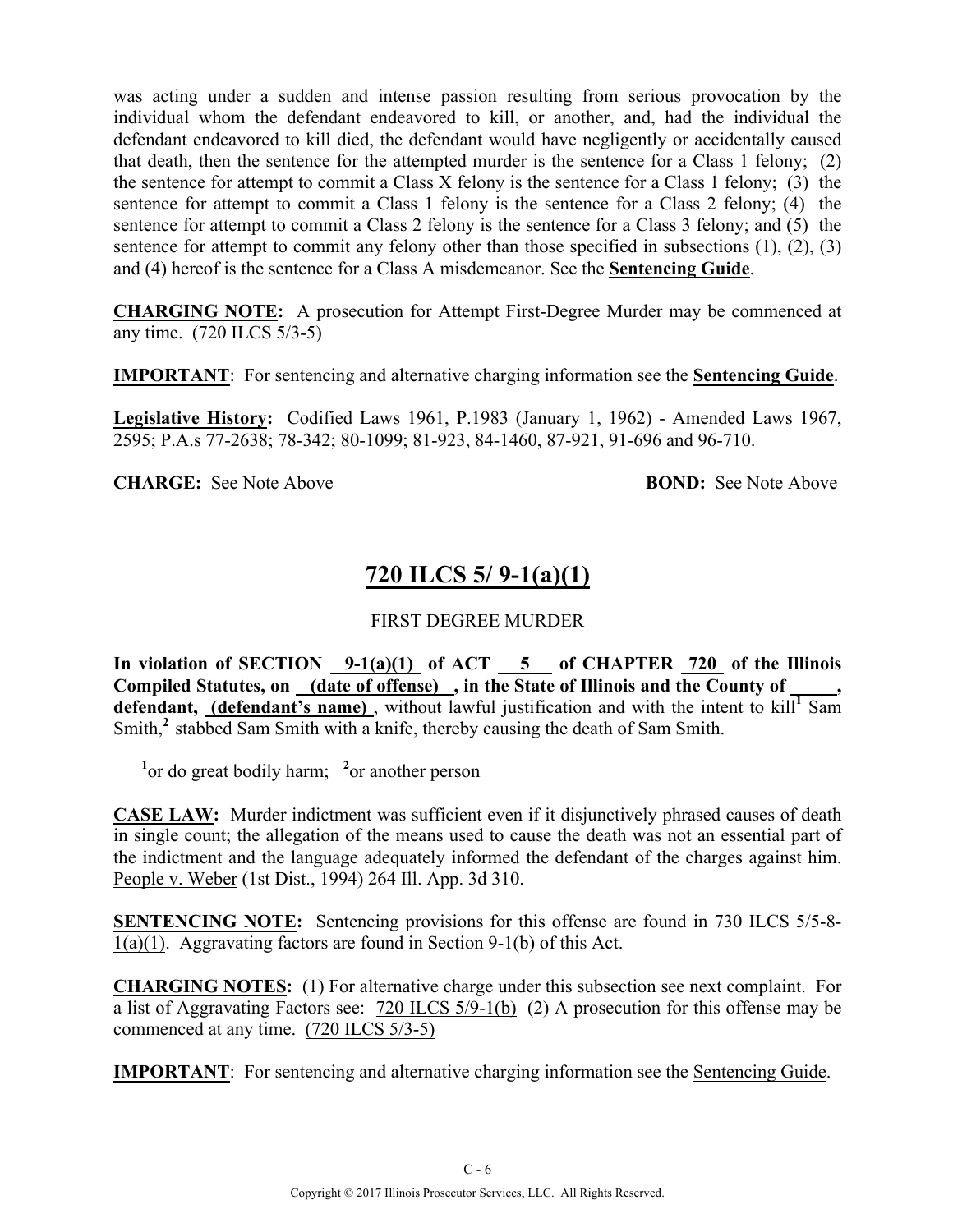**Legislative History:** Codified - Laws 1961, P.1983 (January 1, 1962); Amended - P.A.s 77- 2638, 78-921, 80-26, 80-1495, 82-677, 82-1025, 83-1067, 84-1450, 85-404, 88-277, 89-462, 91- 404, 92-854, 93-605, 96-710 and 96-1475.

**CHARGE:** Felony (Separate Class) **BOND:** Must be Set by Judge

## **720 ILCS 5/ 9-1(a)(1)**

### FIRST DEGREE MURDER

In violation of SECTION  $9-1(a)(1)$  of ACT  $5$  of CHAPTER 720 of the Illinois Compiled Statutes, on (date of offense), in the State of Illinois and the County of **defendant, (defendant's name)** , without lawful justification, stabbed Sam Smith with a knife, knowing said act would cause the death of Sam Smith,<sup>1</sup> thereby causing the death of Sam Smith.

**1** or another person

**CHARGING NOTE:** For alternative charge under the subsection see prior complaint. For a list of Aggravating Factors see: 720 ILCS 5/9-1(b)

**SENTENCING NOTE:** Sentencing provisions for this offense are found in 730 ILCS 5/5-8-  $1(a)$  (1).

**CASE LAW:** The murder indictment in this case was sufficient even if it disjunctively phrased causes of death in single count; the allegation of the means used to cause the death was not an essential part of the indictment and the language adequately informed the defendant of the charges against him. People v. Weber (1st Dist., 1994) 264 Ill. App. 3d 310.

**CHARGING NOTE:** A prosecution for this offense may be commenced at any time. (720 ILCS 5/3-5)

**IMPORTANT**: For sentencing and alternative charging information see the Sentencing Guide.

**CHARGE:** Felony (Separate Class) **BOND:** Must be Set by Judge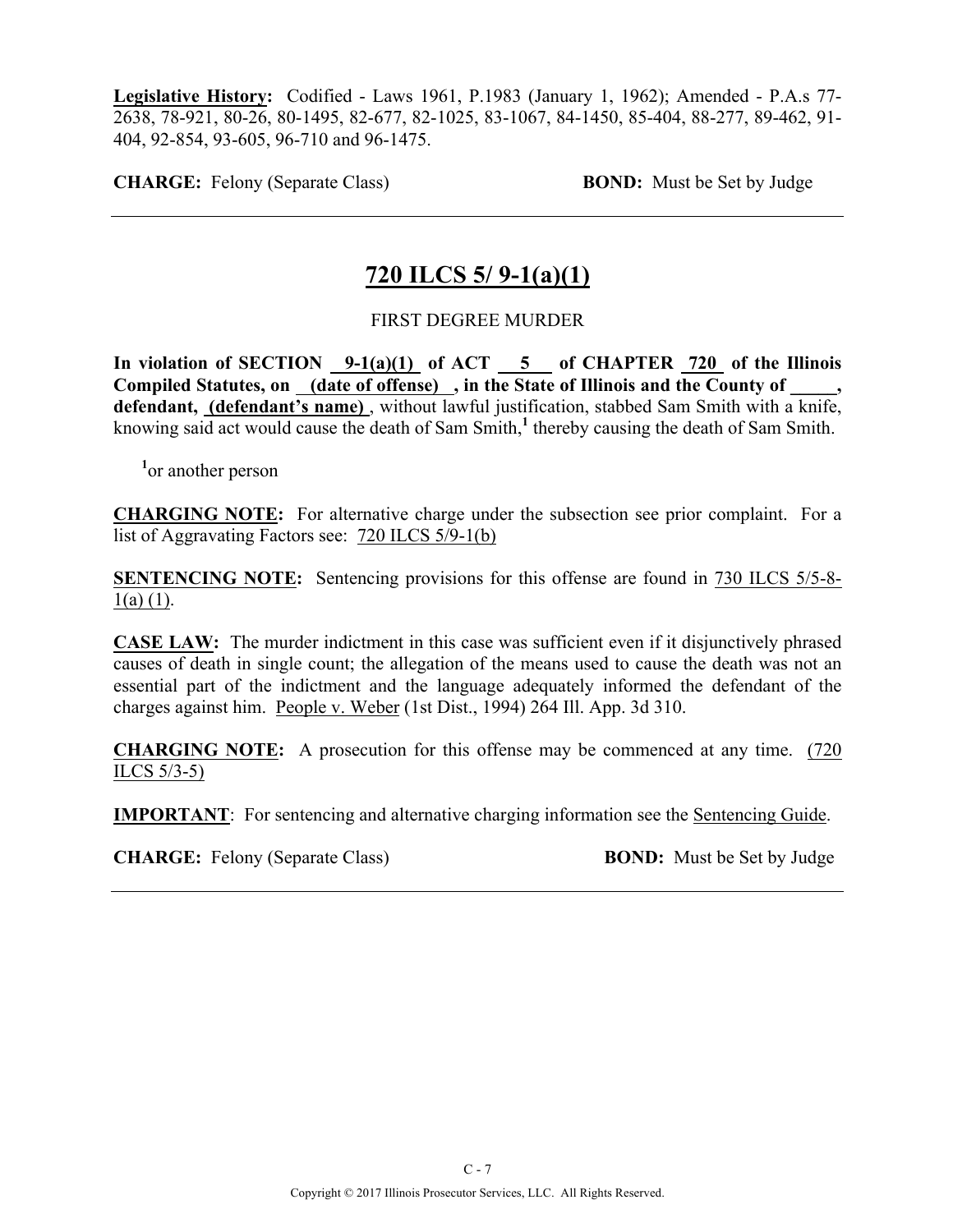# **720 ILCS 5/ 9-1(a)(2)**

#### FIRST DEGREE MURDER

**In violation of SECTION 9-1(a)(2) of ACT 5 of CHAPTER 720 of the Illinois**  Compiled Statutes, on (date of offense), in the State of Illinois and the County of, defendant, (defendant's name), without lawful justification, struck Sam Smith on the head with a brick, knowing such act created a strong probability of death<sup>1</sup> to Sam Smith,<sup>2</sup> thereby causing the death of Sam Smith.

<sup>1</sup><sup>or</sup> great bodily harm; <sup>2</sup><sup>or</sup> another

**CHARGING NOTE:** A prosecution for this offense may be commenced at any time. (720 ILCS  $5/3-5$ 

**SENTENCING NOTE:** Sentencing provisions for this offense are found in 730 ILCS 5/5-8-  $1(a)(1)$ .

**IMPORTANT**: For sentencing and alternative charging information see the Sentencing Guide.

**CHARGE:** Felony (Separate Class) **BOND:** Must be Set by Judge

# **720 ILCS 5/ 9-1(a)(3)**

### FIRST DEGREE MURDER

In violation of SECTION  $9-1(a)(3)$  of ACT  $5$  of CHAPTER  $720$  of the Illinois Compiled Statutes, on <u>(date of offense)</u>, in the State of Illinois and the County of defendant, (defendant's name), without lawful justification, while committing<sup>f</sup> a forcible felony,<sup>2</sup> Armed Robbery, in violation of Section 18-2(a) of Act 5 of Chapter 720 of the Illinois Compiled Statutes, stabbed Sam Smith in the back with a knife and thereby caused the death of Sam Smith.

<sup>1</sup> or attempting to commit; <sup>2</sup> any forcible felony other than second degree murder (See Illinois Compiled Statutes, Chapter 720, Act 5, Sec. 2-8

**DEFINITION:** Forcible Felony means treason, first degree murder, second degree murder, predatory criminal sexual assault of a child, aggravated criminal sexual assault, criminal sexual assault, robbery, burglary, residential burglary, aggravated arson, arson, aggravated kidnapping, kidnapping, aggravated battery resulting in great bodily harm or permanent disability or disfigurement and any other felony which involves the use or threat of physical force or violence against any individual.) Aggravated Possession of a Stolen Motor Vehicle is not a forcible felony for purposes of the felony murder rule. People v. Belk, 203 Ill. 2d 187, 784 N. E. 2d 825, 271 Ill. Dec. 271 (2003)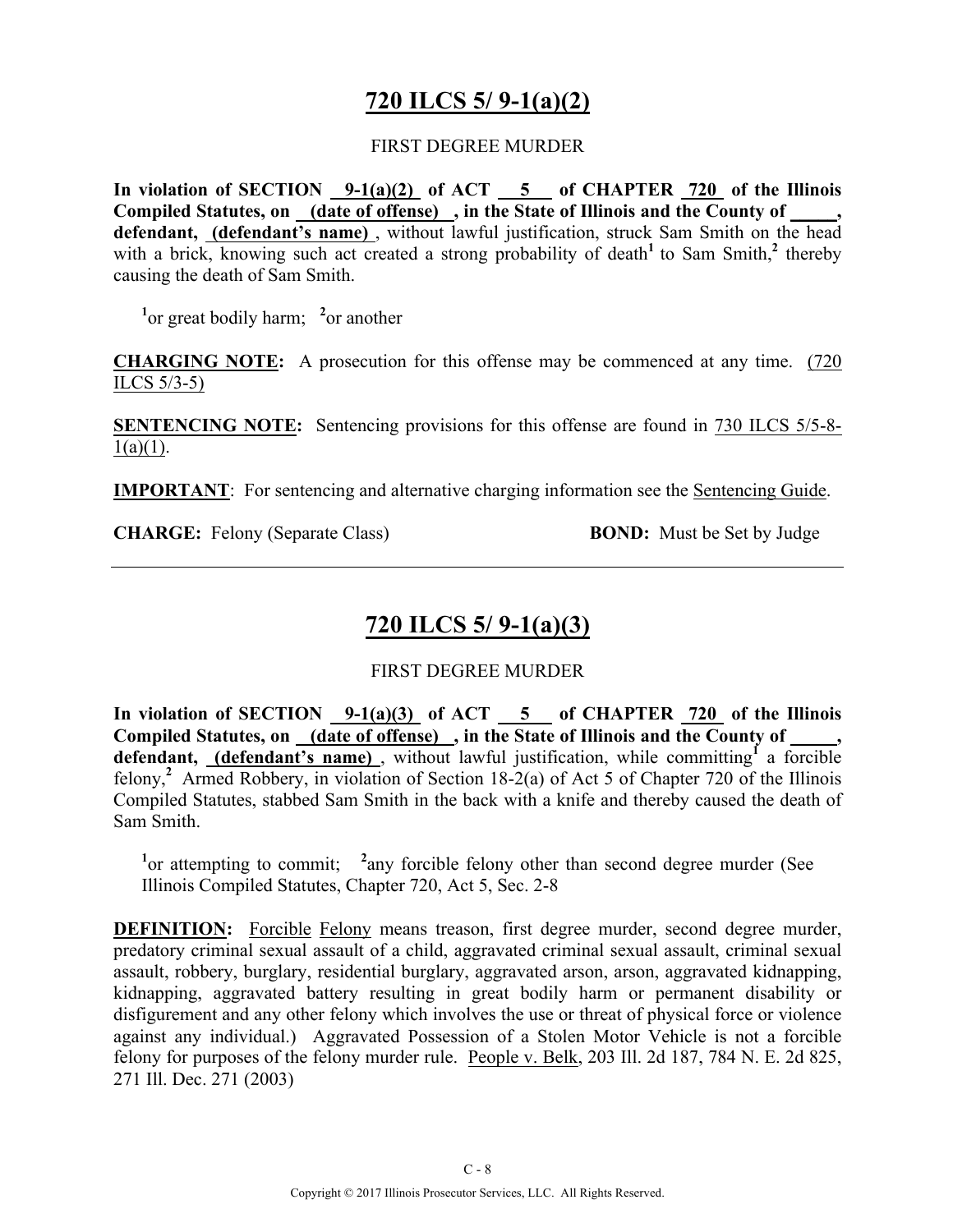**SENTENCING NOTE:** Sentencing provisions for this offense are found in 730 ILCS 5/5-8-1(a)(1). Aggravating factors are found in Section 9-1(b) of this Act.

**CHARGING NOTE:** A prosecution for this offense may be commenced at any time. (720 ILCS 5/3-5)

**IMPORTANT**: For sentencing and alternative charging information see the Sentencing Guide.

**CHARGE:** Felony (Separate Class) **BOND:** Must be Set by Judge

## **720 ILCS 5/ 9-2(a)(1)**

#### SECOND DEGREE MURDER

**In violation of SECTION 9-2(a)(1) of ACT 5 of CHAPTER 720 of the Illinois Compiled Statutes, on (date of offense) , in the State of Illinois and the County of \_\_\_\_\_, defendant, (defendant's name)** , while committing First Degree Murder in violation of Section  $9-1(a)(1)^1$  of Act 5 of Chapter 720 of the Illinois Compiled Statutes and, while acting under a sudden and intense passion resulting from serious provocation by Don Smith,<sup>2</sup> stabbed Don Smith with a knife, thereby causing the death of Don Smith.

<sup>1</sup> or Section 9-1(a)(2); <sup>2</sup>The serious provocation must have been caused by: (1) the individual killed, or (2) another whom the offender endeavors to kill, but he negligently or accidentally causes the death of the individual killed.

**DEFINITION:** "Serious provocation" is conduct sufficient to excite an intense passion in a reasonable person. (See following complaint)

**CHARGING NOTE:** A prosecution for this offense may be commenced at any time. (720 ILCS 5/3-5)

**IMPORTANT**: For sentencing and alternative charging information see the Sentencing Guide.

**Legislative History:** Codified (As Voluntary Manslaughter) - Laws 1961, p.1983 (January 1, 1962); Amended - P.A.s 77-2638, 82-517, 84-1450 (Renamed) and 96-710.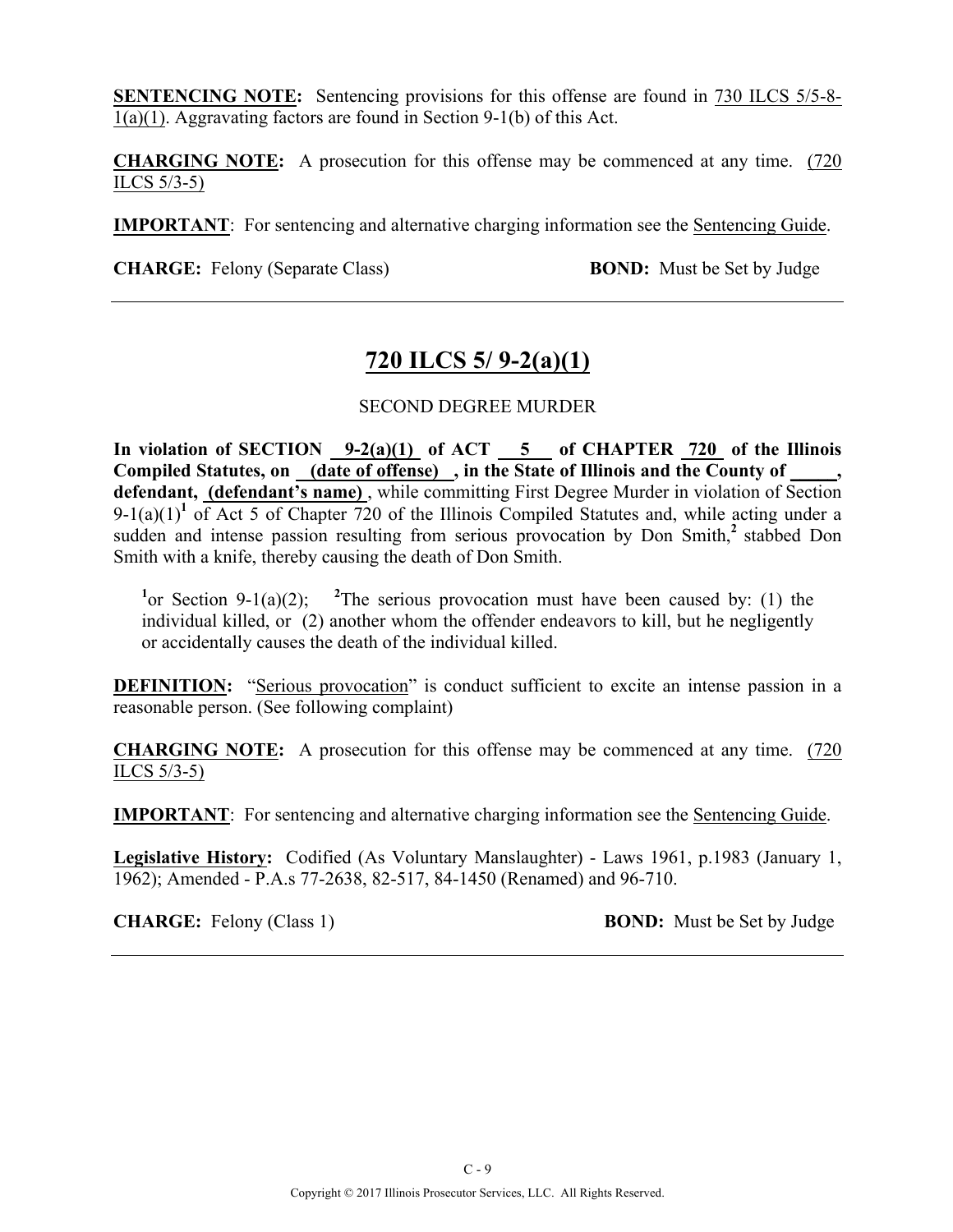# **720 ILCS 5/ 9-2(a)(1)**

#### SECOND DEGREE MURDER

**In violation of SECTION 9-2(a)(1) of ACT 5 of CHAPTER 720 of the Illinois Compiled Statutes, on (date of offense) , in the State of Illinois and the County of \_\_\_\_\_, defendant, (defendant's name)** , while committing First Degree Murder, in violation of Section 9-1(a)(2) of Act 5 of Chapter 720 of the Illinois Compiled Statutes, and, while acting under a sudden and intense passion resulting from serious provocation by Jim Adams,**<sup>1</sup>** endeavored to kill Jim Adams with a knife, but accidentally**<sup>2</sup>** stabbed Don Smith with a knife, thereby causing the death of Don Smith.

<sup>1</sup>The serious provocation must have been caused by: (1) the individual killed, or (2) another whom the offender endeavors to kill, but he negligently or accidentally causes the death of the individual killed; **<sup>2</sup>** or negligently

**DEFINITION:** "Serious provocation" is conduct sufficient to excite an intense passion in a reasonable person. (See prior complaint)

**CHARGING NOTE:** A prosecution for this offense may be commenced at any time. (720 ILCS 5/3-5)

**IMPORTANT**: For sentencing and alternative charging information see the Sentencing Guide.

**CHARGE:** Felony (Class 1) **BOND:** Must be Set by Judge

### **720 ILCS 5/ 9-2(a)(2)**

#### SECOND DEGREE MURDER

**In violation of SECTION 9-2(a)(2) of ACT 5 of CHAPTER 720 of the Illinois**  Compiled Statutes, on (date of offense), in the State of Illinois and the County of **defendant, (defendant's name)** , while committing First Degree Murder, in violation of Section 9-1(a)(1)**<sup>1</sup>** of Act 5 of Chapter 720 of the Illinois Compiled Statutes, knowingly**<sup>2</sup>** killed Don Smith by stabbing him with a knife and that at the time of the killing he believed the circumstances to be such that, if they existed, would justify or exonerate  $3$  the killing, but his belief was unreasonable.

<sup>1</sup>or Section 9-1(a)(2); <sup>2</sup> or intentionally; <sup>3</sup> See: Article 7 - Justifiable use of force; Exoneration

**CHARGING NOTE:** A prosecution for this offense may be commenced at any time. (720 ILCS 5/3-5)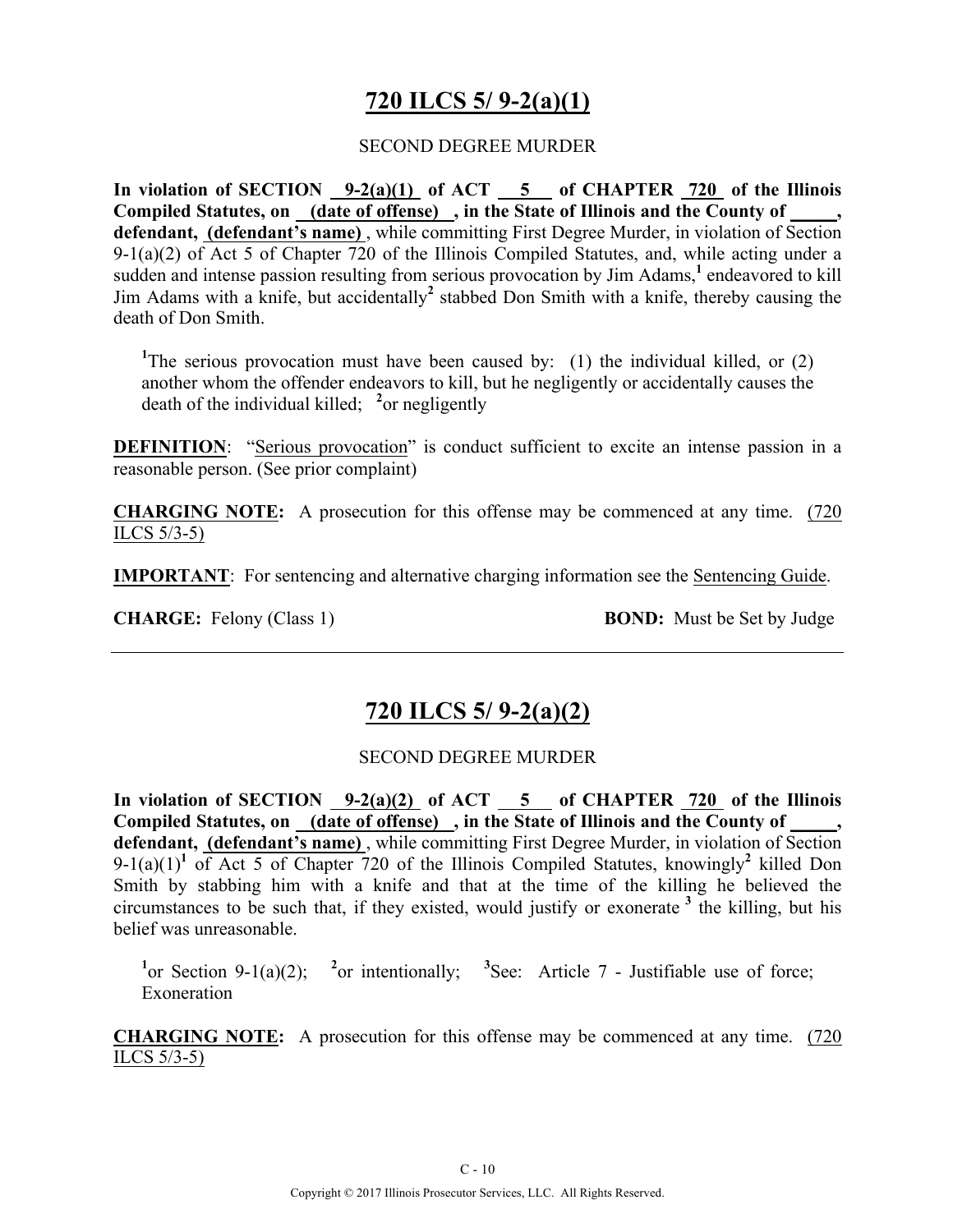**IMPORTANT**: For sentencing and alternative charging information see the Sentencing Guide*.*

**CHARGE:** Felony (Class 1) **BOND:** Must be Set by Judge

## **720 ILCS 5/ 9-1(a)(3)**

### FIRST DEGREE MURDER

In violation of SECTION  $9-1(a)(3)$  of ACT  $5$  of CHAPTER 720 of the Illinois Compiled Statutes, on <u>(date of offense)</u>, in the State of Illinois and the County of defendant, **(defendant's name)**, without lawful justification, while committing<sup>1</sup> a forcible felony,**<sup>2</sup>**Armed Robbery, in violation of Section 18-2(a) of Act 5 of Chapter 720 of the Illinois Compiled Statutes, stabbed Sam Smith in the back with a knife and thereby caused the death of Sam Smith.

<sup>1</sup><sup>or</sup> attempting to commit; <sup>2</sup> any forcible felony other than second degree murder (See Illinois Compiled Statutes, Chapter 720, Act 5, Sec. 2-8 - Forcible Felony means treason, first degree murder, second degree murder, predatory criminal sexual assault of a child, aggravated criminal sexual assault, criminal sexual assault, robbery, burglary, residential burglary, aggravated arson, arson, aggravated kidnapping, kidnapping, aggravated battery resulting in great bodily harm or permanent disability or disfigurement and any other felony which involves the use or threat of physical force or violence against any individual.) Aggravated Possession of a Stolen Motor Vehicle is not a forcible felony for purposes of the felony murder rule. People v. Belk, 203 Ill. 2d 187, 784 N. E. 2d 825, 271 Ill. Dec. 271 (2003)

**NOTE:** Sentencing provisions for this offense are found in 730 ILCS 5/5-8-1(a)(1). Aggravating factors are found in Section 9-1(b) of this Act.

**IMPORTANT**: For sentencing and alternative charging information see the Sentencing Guide.

**CHARGE:** Felony (Separate Class) **BOND:** Must be Set by Judge

## **720 ILCS 5/ 9-1.2(a)(1)**

### INTENTIONAL HOMICIDE OF AN UNBORN CHILD

**In violation of SECTION 9-1.2(a)(1) of ACT 5 of CHAPTER 720 of the Illinois Compiled Statutes, on (date of offense) , in the State of Illinois and the County of \_\_\_\_\_, defendant, (defendant's name)** , knowing that Dawn Smith was pregnant, without lawful justification, and with the intent cause the death of**<sup>1</sup>** Dawn Smith,**<sup>2</sup>** stabbed Dawn Smith in the abdomen with a knife thereby causing the death of the unborn child carried by its mother, Dawn Smith.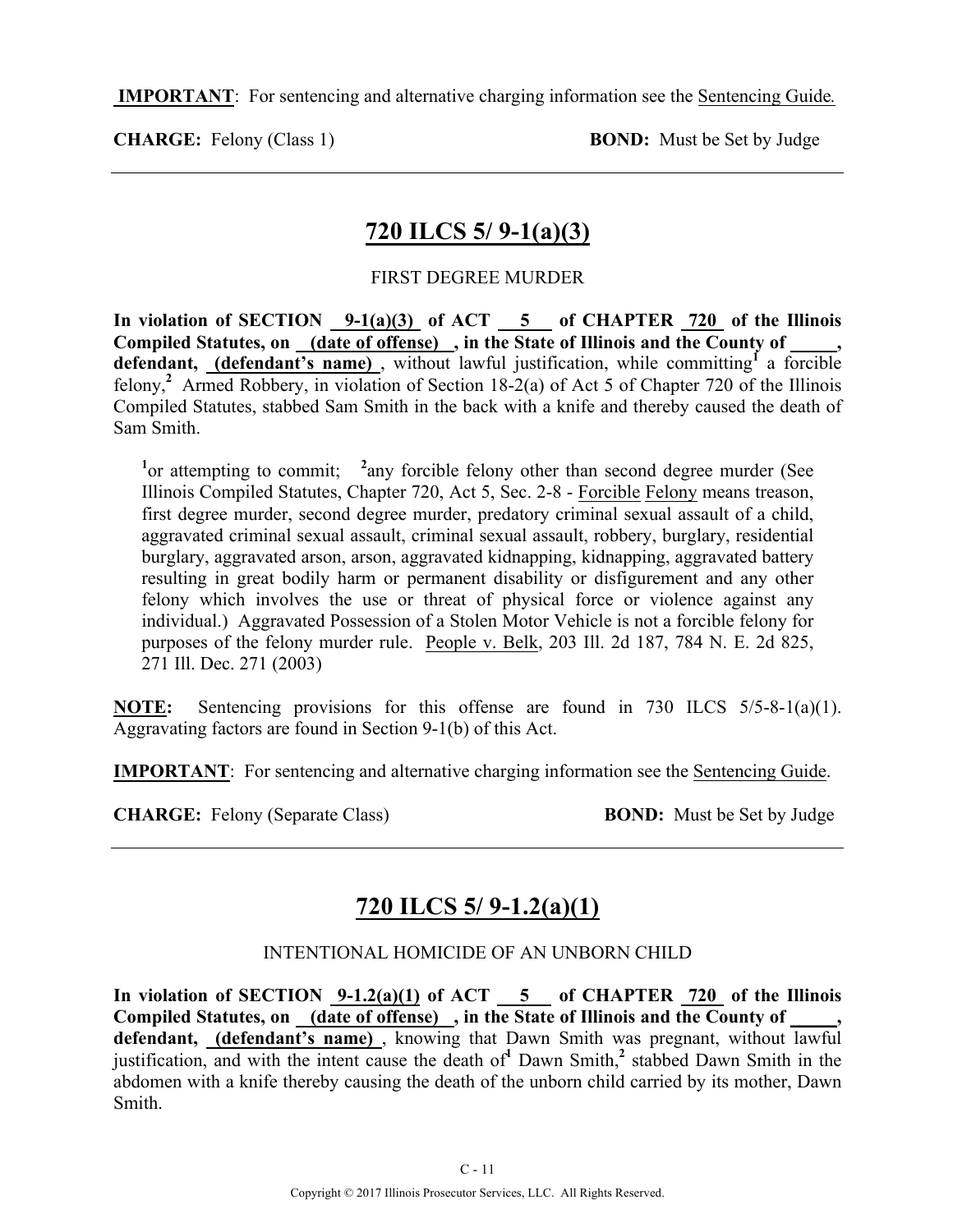<sup>1</sup> or do great bodily harm to; <sup>2</sup> or her unborn child

**NOTE:** "unborn child" means any individual of the human species from fertilization until birth. A "person" under the statute may not be the pregnant woman whose unborn child is killed.

**IMPORTANT**: For sentencing and alternative charging information see the Sentencing Guide.

**Legislative History:** Created - P.A. 84-1414 (September 19, 1986); Amended - P.A. 85-293, 91-404 and 96-1000.

**CHARGE:** Felony (Separate Class) **BOND:** Must be Set by Judge

## **720 ILCS 5/ 9-1.2(a)(1)**

### INTENTIONAL HOMICIDE OF AN UNBORN CHILD

**In violation of SECTION 9-1.2(a)(1) of ACT 5 of CHAPTER 720 of the Illinois**  Compiled Statutes, on (date of offense), in the State of Illinois and the County of defendant, (defendant's name), knowing that Dawn Smith was pregnant and without lawful justification, and with the knowledge that his acts would cause the death of**<sup>1</sup>** Dawn Smith,**<sup>2</sup>** stabbed Dawn Smith in the abdomen with a knife thereby causing the death of the unborn child carried by its mother, Dawn Smith.

<sup>1</sup> or cause great bodily harm to; <sup>2</sup> or her unborn child

**NOTE:** "Unborn child" means any individual of the human species from fertilization until birth. A "person" under this statute may not be the pregnant woman whose unborn child is killed.

**IMPORTANT**: For sentencing and alternative charging information see the Sentencing Guide.

**CHARGE:** Felony (Separate Class) **BOND:** Must be Set by Judge

## **720 ILCS 5/ 9-1.2(a)(2)**

### INTENTIONAL HOMICIDE OF AN UNBORN CHILD

In violation of SECTION  $9-1.2(a)(2)$  of ACT  $-5$  of CHAPTER  $720$  of the Illinois Compiled Statutes, on <u>(date of offense)</u>, in the State of Illinois and the County of **defendant, (defendant's name)** , knowing that Dawn Smith was pregnant, without lawful justification and with the knowledge that his acts created a strong probability of death<sup>1</sup> to Mary O`Brien,**<sup>2</sup>** stabbed Mary O`Brien in the abdomen with a knife thereby causing the death of the unborn child carried by its mother, Mary O`Brien.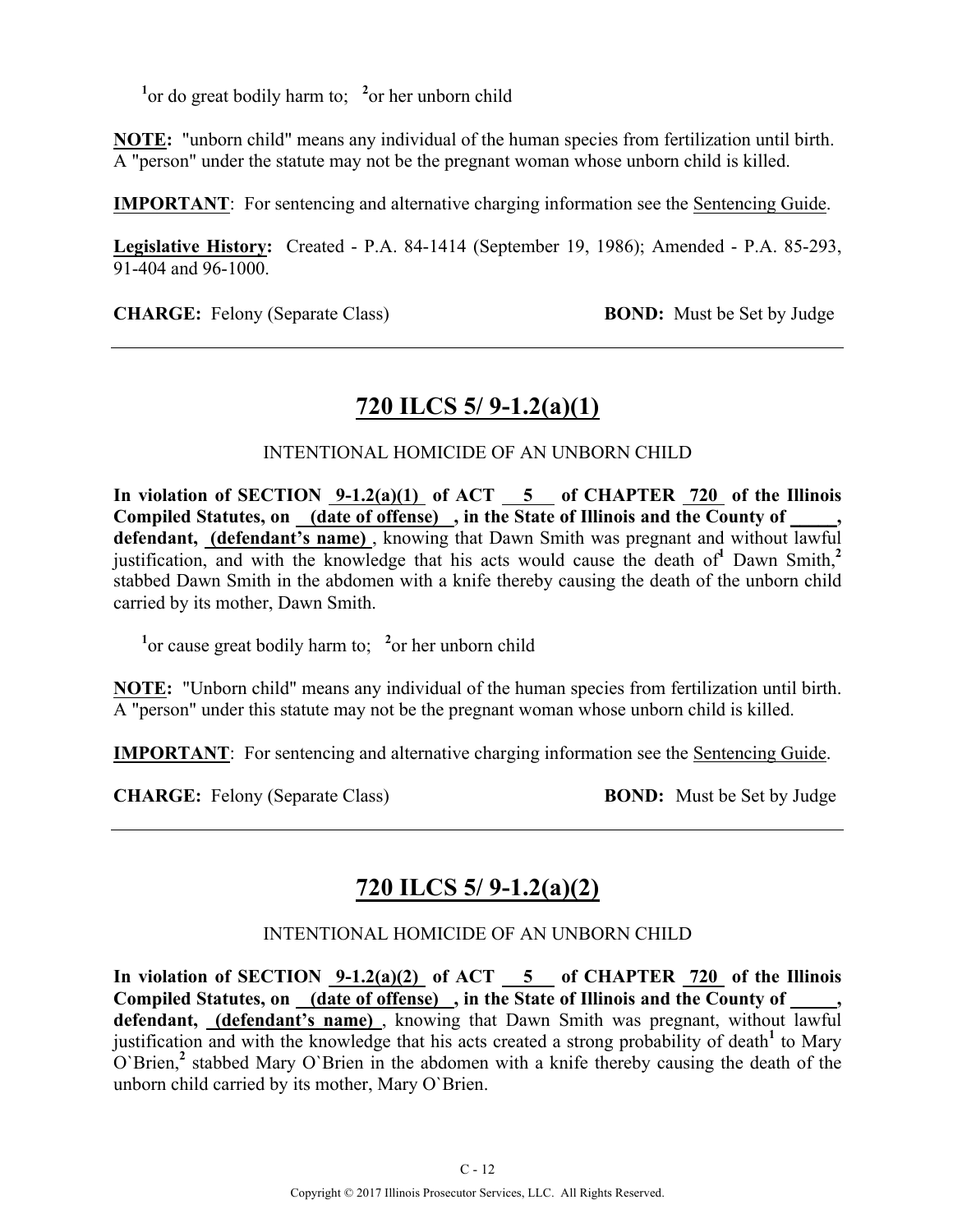<sup>1</sup> or great bodily harm; <sup>2</sup> or her unborn child

**NOTE:** "Unborn child" means any individual of the human species from fertilization until birth. A "person" under this statute may not be the pregnant woman whose unborn child is killed.

**IMPORTANT**: For sentencing and alternative charging information see the Sentencing Guide.

**CHARGE:** Felony (Separate Class) **BOND:** Must be Set by Judge

## **720 ILCS 5/ 9-2(a)(1)**

### SECOND DEGREE MURDER

In violation of SECTION 9-2(a)(1) of ACT 5 of CHAPTER 720 of the Illinois **Compiled Statutes, on (date of offense) , in the State of Illinois and the County of \_\_\_\_\_, defendant, (defendant's name)** , while committing First Degree Murder, in violation of Section 9-1(a)(2) of Act 5 of Chapter 720 of the Illinois Compiled Statutes, and, while acting under a sudden and intense passion resulting from serious provocation by Jim Adams,**<sup>1</sup>** endeavored to kill Jim Adams with a knife, but accidentally**<sup>2</sup>** stabbed Don Smith with a knife, thereby causing the death of Don Smith.

<sup>1</sup>The serious provocation must have been caused by: (1) the individual killed, or  $(2)$ another whom the offender endeavors to kill, but he negligently or accidentally causes the death of the individual killed; **<sup>2</sup>** or negligently

**NOTE**: Serious provocation is conduct sufficient to excite an intense passion in a reasonable person.

**IMPORTANT**: For sentencing and alternative charging information see the Sentencing Guide.

**CHARGE:** Felony (Class 1) **BOND:** Must be Set by Judge

## **720 ILCS 5/ 9-2(a)(1)**

### SECOND DEGREE MURDER

**In violation of SECTION 9-2(a)(1) of ACT 5 of CHAPTER 720 of the Illinois Compiled Statutes, on (date of offense) , in the State of Illinois and the County of \_\_\_\_\_, defendant, (defendant's name)** , while committing First Degree Murder in violation of Section  $9-1(a)(1)^1$  of Act 5 of Chapter 720 of the Illinois Compiled Statutes and, while acting under a sudden and intense passion resulting from serious provocation by Don Smith,<sup>2</sup> stabbed Don Smith with a knife, thereby causing the death of Don Smith.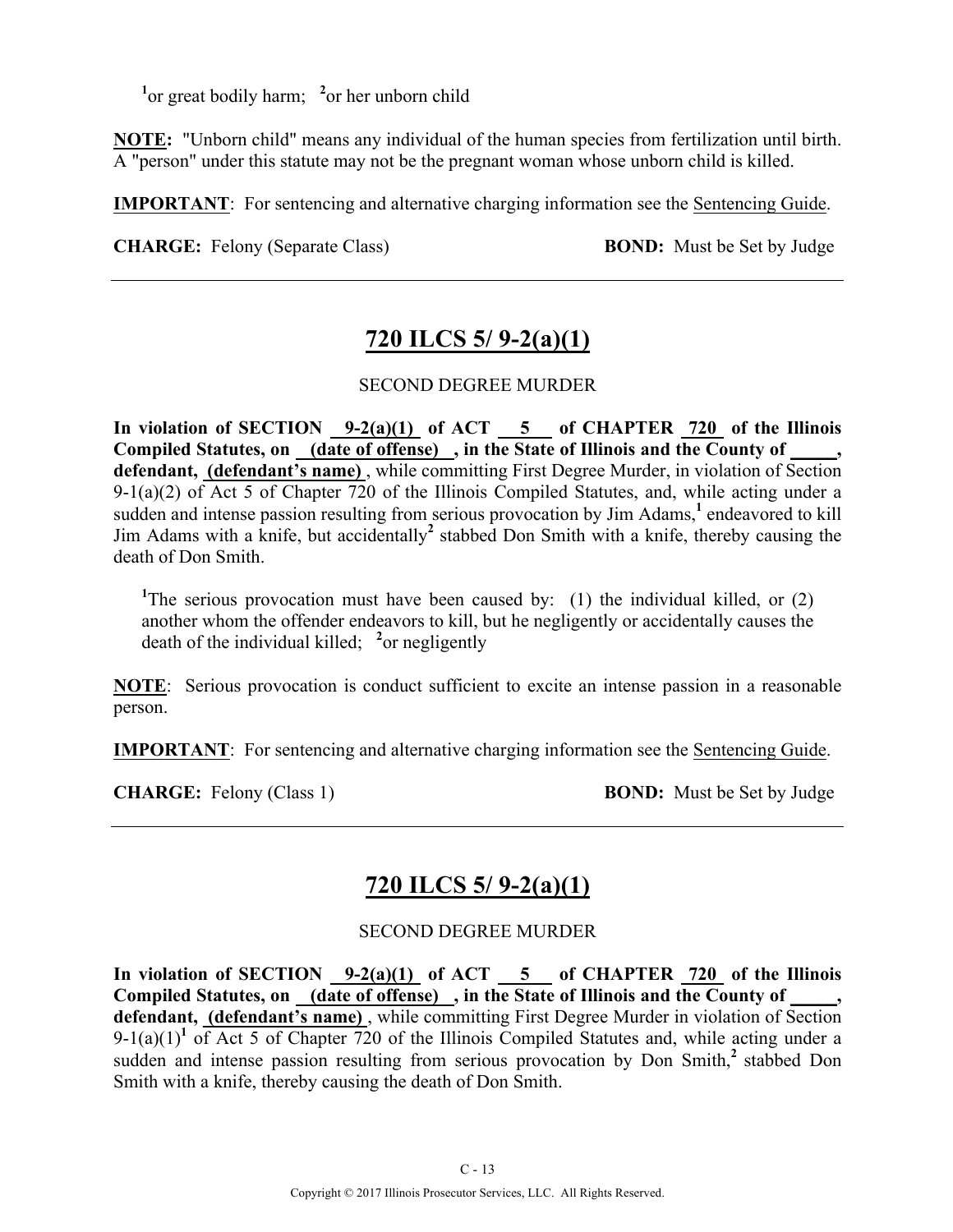<sup>1</sup> or Section 9-1(a)(2); <sup>2</sup>The serious provocation must have been caused by: (1) the individual killed, or (2) another whom the offender endeavors to kill, but he negligently or accidentally causes the death of the individual killed.

**NOTE:** Serious provocation is conduct sufficient to excite an intense passion in a reasonable person.

**IMPORTANT**: For sentencing and alternative charging information see the Sentencing Guide.

**Legislative History:** Codified (As Voluntary Manslaughter) - Laws 1961, p.1983 (January 1, 1962); Amended - P.A.s 77-2638, 82-517, 84-1450 (Renamed) and 96-710.

**CHARGE:** Felony (Class 1) **BOND:** Must be Set by Judge

## **720 ILCS 5/ 9-2(a)(2)**

### SECOND DEGREE MURDER

**In violation of SECTION 9-2(a)(2) of ACT 5 of CHAPTER 720 of the Illinois Compiled Statutes, on (date of offense) , in the State of Illinois and the County of \_\_\_\_\_, defendant, (defendant's name)** , while committing First Degree Murder, in violation of Section 9-1(a)(1)<sup>1</sup> of Act 5 of Chapter 720 of the Illinois Compiled Statutes, knowingly<sup>2</sup> killed Don Smith by stabbing him with a knife and that at the time of the killing he believed the circumstances to be such that, if they existed, would justify or exonerate **<sup>3</sup>** the killing, but his belief was unreasonable.

<sup>1</sup>or Section 9-1(a)(2); <sup>2</sup> or intentionally; <sup>3</sup> See: Article 7 - Justifiable use of force; Exoneration

**IMPORTANT**: For sentencing and alternative charging information see the Sentencing Guide.

**CHARGE:** Felony (Class 1) **BOND:** Must be Set by Judge

### **720 ILCS 5/ 9-2.1(a)**

### VOLUNTARY MANSLAUGHTER OF AN UNBORN CHILD

**In violation of SECTION 9-2.1(a) of ACT 5 of CHAPTER 720 of the Illinois Compiled Statutes, on (date of offense) , in the State of Illinois and the County of \_\_\_\_\_, defendant, (defendant's name)** , without lawful justification, while acting under a sudden and intense passion resulting from serious provocation by Jim Adams,<sup>1</sup> endeavored to kill Jim Adams with a knife, but accidentally<sup>2</sup> stabbed Dawn Smith in the abdomen with a knife, thereby causing the death of the unborn child carried by its mother, Dawn Smith.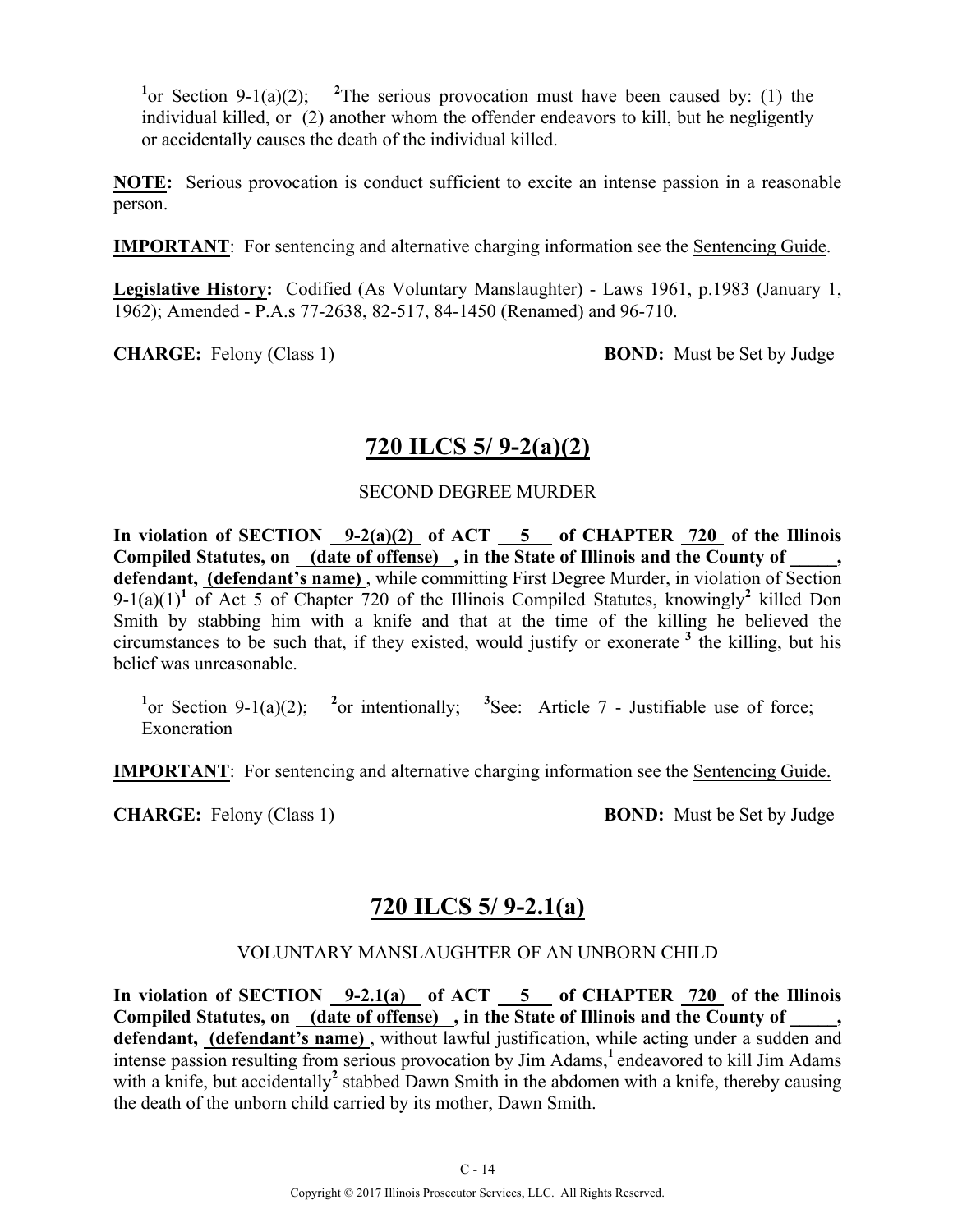<sup>1</sup>the serious provocation must have been caused by another whom the offender endeavored to kill, but he negligently or accidentally causes the death of the unborn child; **<sup>2</sup>** or negligently

**NOTE:** For definition of "unborn child" and for an exclusion of the pregnant woman as a defendant see Appendix C.

**NOTE:** Serious provocation is conduct sufficient to excite an intense passion in a reasonable person.

**IMPORTANT**: For sentencing and alternative charging information see the Sentencing Guide.

Legislative History: Created - P.A. 84-1414 (September 19, 1986).

**CHARGE:** Felony (Class 1) **BOND:** Must be Set by Judge

### **720 ILCS 5/ 9-2.1(b)**

### VOLUNTARY MANSLAUGHTER OF AN UNBORN CHILD

**In violation of SECTION 9-2.1(b) of ACT 5 of CHAPTER 720 of the Illinois**  Compiled Statutes, on (date of offense), in the State of Illinois and the County of  $\,$ , **defendant, (defendant's name)** without lawful justification, knowingly**<sup>1</sup>** killed the unborn child carried by Dawn Smith by stabbing Dawn Smith in the abdomen with a knife and that at the time of the killing he believed the circumstances to be such that, if they existed, would justify<sup>2</sup> the killing, but his belief was unreasonable.

<sup>1</sup> or intentionally; <sup>2</sup> or exonerate (See: Article 7 - Justifiable use of force; Exoneration)

**NOTE:** For a definition of "unborn child" and for an exclusion of the pregnant woman as a defendant see Appendix C.

**IMPORTANT**: For sentencing and alternative charging information see the Sentencing Guide.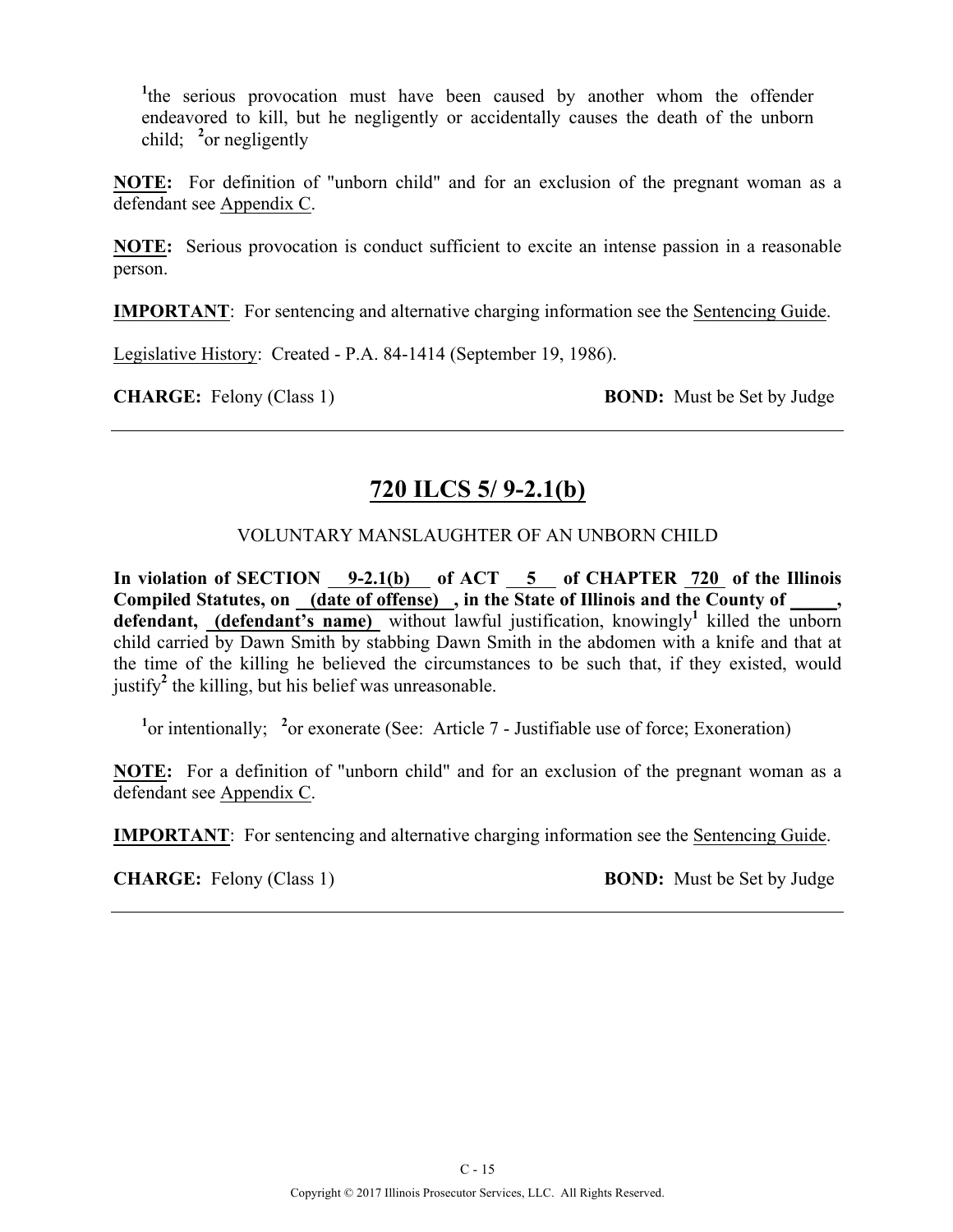# **720 ILCS 5/ 9-3(a)**

#### INVOLUNTARY MANSLAUGHTER**<sup>1</sup>**

**In violation of SECTION 9-3(a) of ACT 5 of CHAPTER 720 of the Illinois**  Compiled Statutes, on (date of offense), in the State of Illinois and the County of, **defendant, (defendant's name)** , acting in a reckless manner, performed an act**<sup>2</sup>**likely to cause death or great bodily harm to some individual, in that he discharged a firearm in the presence of Don Smith, causing a projectile from that firearm to strike Don Smith, thereby causing the death of Don Smith.

<sup>1</sup>NOTE: Reckless Homicide under 720 ILCS 5/9-3(a): Where the cause of the death arises out of the reckless driving of a motor vehicle, the defendant must be charged with Reckless Homicide. (See following complaint); **<sup>2</sup>** act may be lawful or unlawful

**CHARGING NOTE:** A prosecution for this offense may be commenced at any time. (720 ILCS 5/3-5)

**CASE LAW:** In the case of People v. Boand,  $(2^{nd}$  Dist., No. 2-04-0387, November 16, 2005, the appellate court ruled that a charging document that fails to allege that the defendant "unintentionally kills an individual" fails to properly charge the offense of Involuntary Manslaughter. I would maintain that alleging that the defendant acted recklessly should have been sufficient to identify the defendant's state of mind. However, with Boand in mind, you must make up your own mind concerning whether or not to include this language in your charging instrument.

**IMPORTANT**: For sentencing and alternative charging information see the Sentencing Guide.

**Legislative History:** Codified - Laws 1961, p.1983 (January 1, 1962); Amended - P.A.s 77- 2638, 79-679, 84-272, 86-1317, 87-274, 87-1198, 90-43; 90-119, 90-655, 91-6, 91-122, 92-16, 93-178, 93-213, 93-682, 95-467, 95-551, 95-587, 95-591, 95-803, 95-876, 95-884 and 96-328.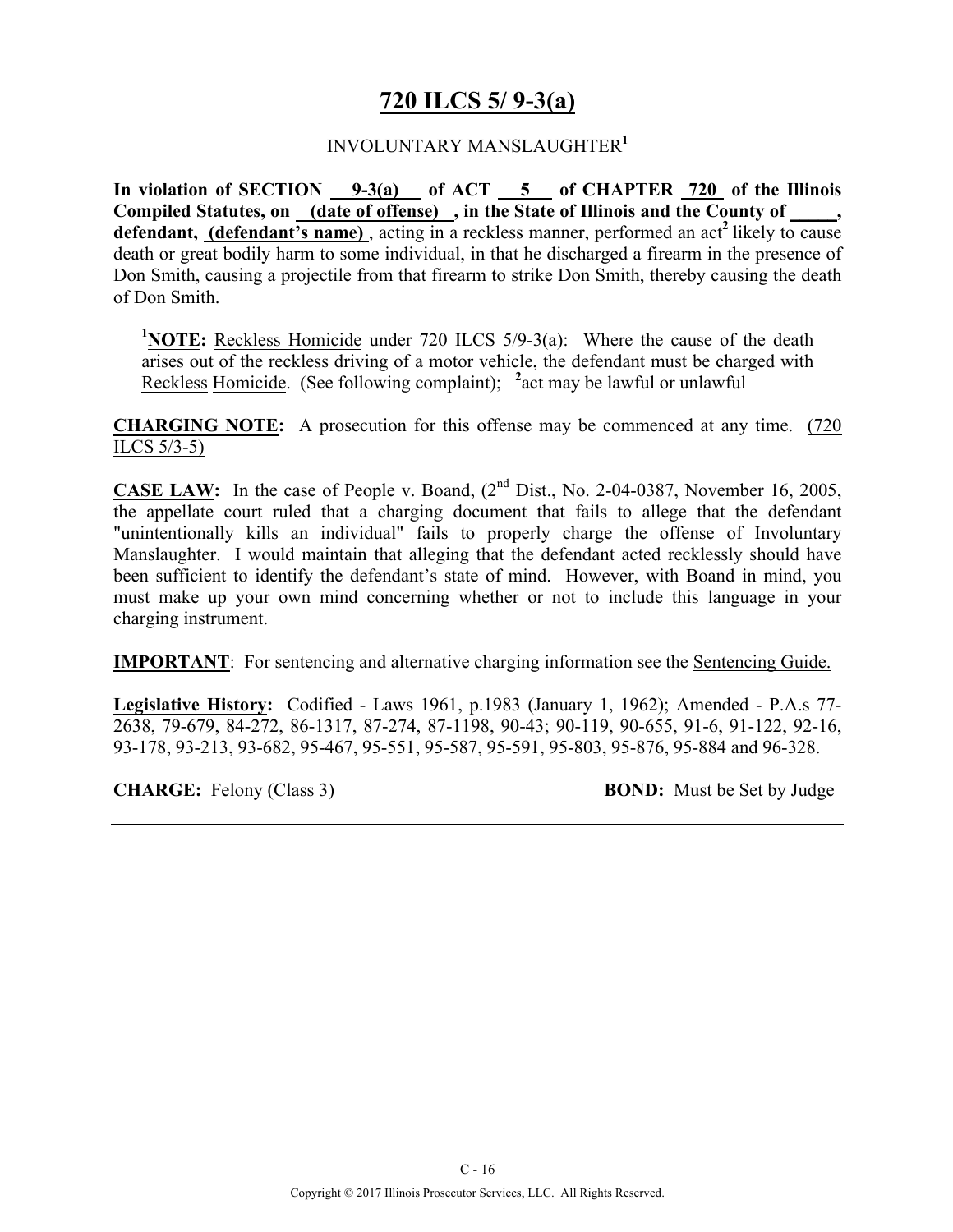# **720 ILCS 5/ 9-3(a)**

#### RECKLESS HOMICIDE

**In violation of SECTION 9-3(a) of ACT 5 of CHAPTER 720 of the Illinois Compiled Statutes, on (date of offense) , in the State of Illinois and the County of \_\_\_\_\_,**  defendant, (defendant's name), while acting in a reckless manner, performed acts likely to cause the death of or great bodily harm to some individual in that he operated a motor vehicle**<sup>1</sup>**in a westerly direction along and upon April Street at or near the intersection of May Street in the City of Union City, Union County, Illinois, at a speed which was greater than was reasonable and proper with regard to the existing traffic conditions and the safety of persons properly upon the roadway, and he entered into said intersection at April Street and May Street in disobedience to the steady red traffic control lights at the intersection, causing his motor vehicle to strike the person of Don Smith, thereby causing the death of Don Smith.

**1** or a snowmobile, an all-terrain vehicle, or a watercraft

**NOTE:** Reckless Homicide under 720 ILCS 5/9-3(a): Where the cause of death arises out of the reckless driving of a motor vehicle, a snowmobile, an all-terrain vehicle, or a watercraft, defendant must be charged with Reckless Homicide.

**CHARGING NOTE:** A prosecution for this offense may be commenced at any time. (720 ILCS 5/3-5)

**WARNING:** In the case of People v. Pomykala, 203 Ill. 2d 198, 784 N. E. 2d 784, 271 Ill. Dec. 230 (Ill., 2003), the Illinois Supreme Court declared unconstitutional the mandatory presumption that intoxication is proof of recklessness. Consequently, the Illinois Legislature amended the Reckless Homicide statute to strike this presumption and all references to intoxication within that statute.

**VERY IMPORTANT**: The charging and sentencing alternatives for this offense are many and varied depending upon the circumstances. For sentencing and alternative charging information see the Sentencing Guide.

**Legislative History:** Codified - Laws 1961, p.1983 (January 1, 1962); Amended - P.A. 77- 2638, 79-679, 84-272, 86-1316, 87-274, 87-1198, 90-43, 90-119, 91-6, 91-122, 93-178, 93-213, 93-682,95-467, 95-551, 95-587, 95-591, 95-803, 95-876, 95-884 and 96-328.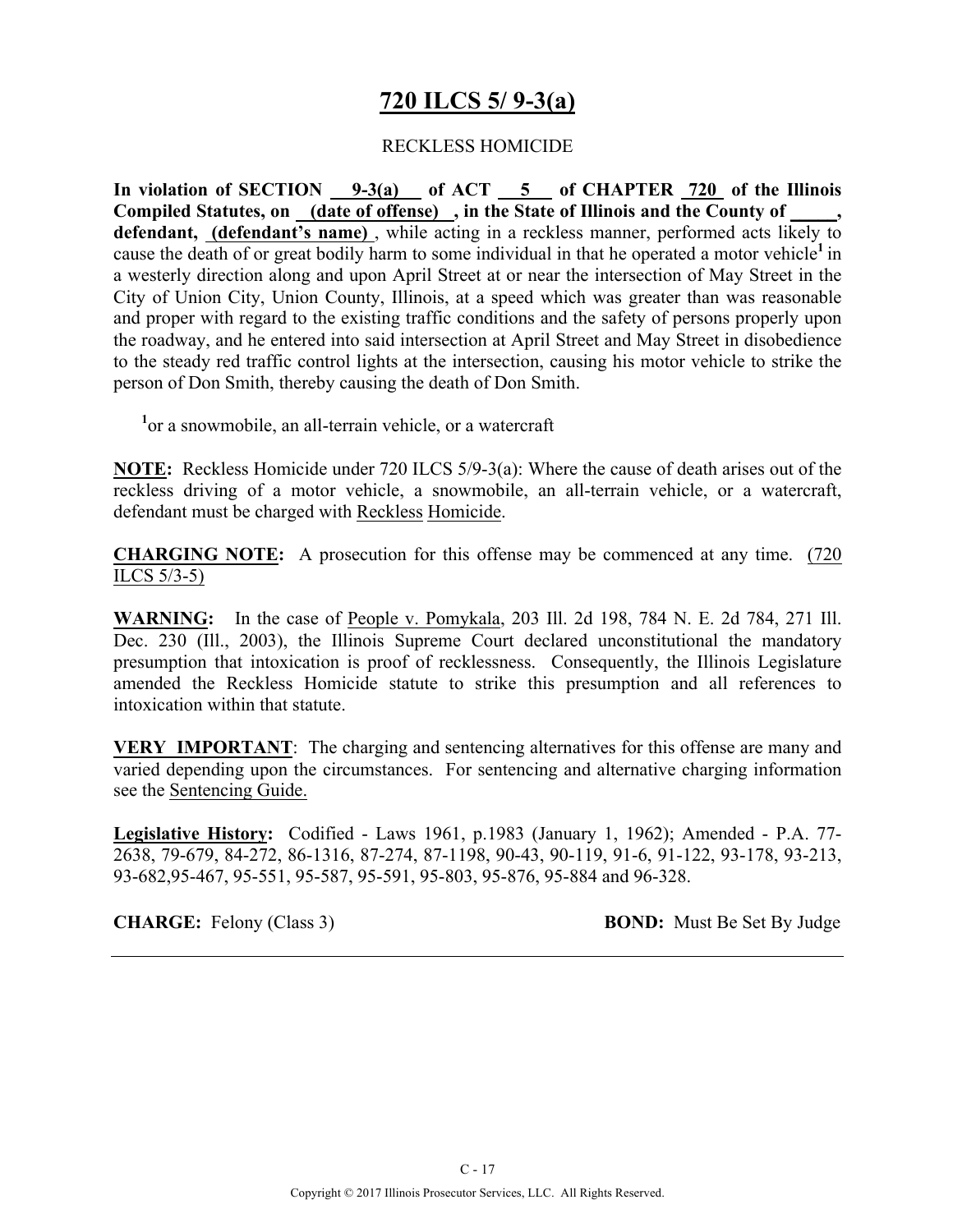## **720 ILCS 5/ 9-3.2(a)**

#### INVOLUNTARY MANSLAUGHTER OF AN UNBORN CHILD

**In violation of SECTION 9-3.2(a) of ACT 5 of CHAPTER 720 of the Illinois**  Compiled Statutes, on **(date of offense)**, in the State of Illinois and the County of defendant, (defendant's name), without lawful justification and while acting in a reckless manner, performed an act<sup>1</sup> likely to cause death or great bodily harm to some individual, in that he discharged a firearm in the presence of Dawn Smith, causing a projectile from that firearm to strike Dawn Smith in the abdomen, thereby causing the death of an unborn child carried by its mother, Dawn Smith.

**1** act may be either lawful or unlawful

**NOTE:** Where the cause of death arises out of the reckless driving of a motor vehicle, the defendant must be charged with Reckless Homicide of an unborn child (720 ILCS 5/9-3.2(a)) (See following complaint);

**NOTE:** For a definition of "unborn child" and for an exclusion of the pregnant woman as a defendant see Appendix C.

**IMPORTANT**: For sentencing and alternative charging information see the Sentencing Guide.

**Legislative History:** Created - P.A. 84-1414 (September 19, 1986).

**CHARGE:** Felony (Class 3) **BOND:** Must be Set by Judge

### **720 ILCS 5/ 9-3.2(a)**

#### RECKLESS HOMICIDE OF AN UNBORN CHILD

In violation of SECTION 9-3.2(a) of ACT 5 of CHAPTER 720 of the Illinois Compiled Statutes, on (date of offense), in the State of Illinois and the County of **defendant, (defendant's name)** , without lawful justification and while acting in a reckless manner, performed acts likely to cause the death of or great bodily harm to some individual in that he operated a motor vehicle in a westerly direction along and upon East Street at or near the intersection of West Street in the City of Union City, Union County, Illinois at a speed which was greater than was reasonable and proper with regard to its existing traffic conditions and the safety of persons properly upon the roadway, and he entered into said intersection at East Street and West Street in disobedience of a steady red traffic control light at that intersection, causing his motor vehicle to strike the person of Dawn Smith, thereby causing the death of an unborn child carried by its mother, Dawn Smith.

**NOTE:** For a definition of "unborn child" and for an exclusion of the pregnant woman as a defendant see Appendix C.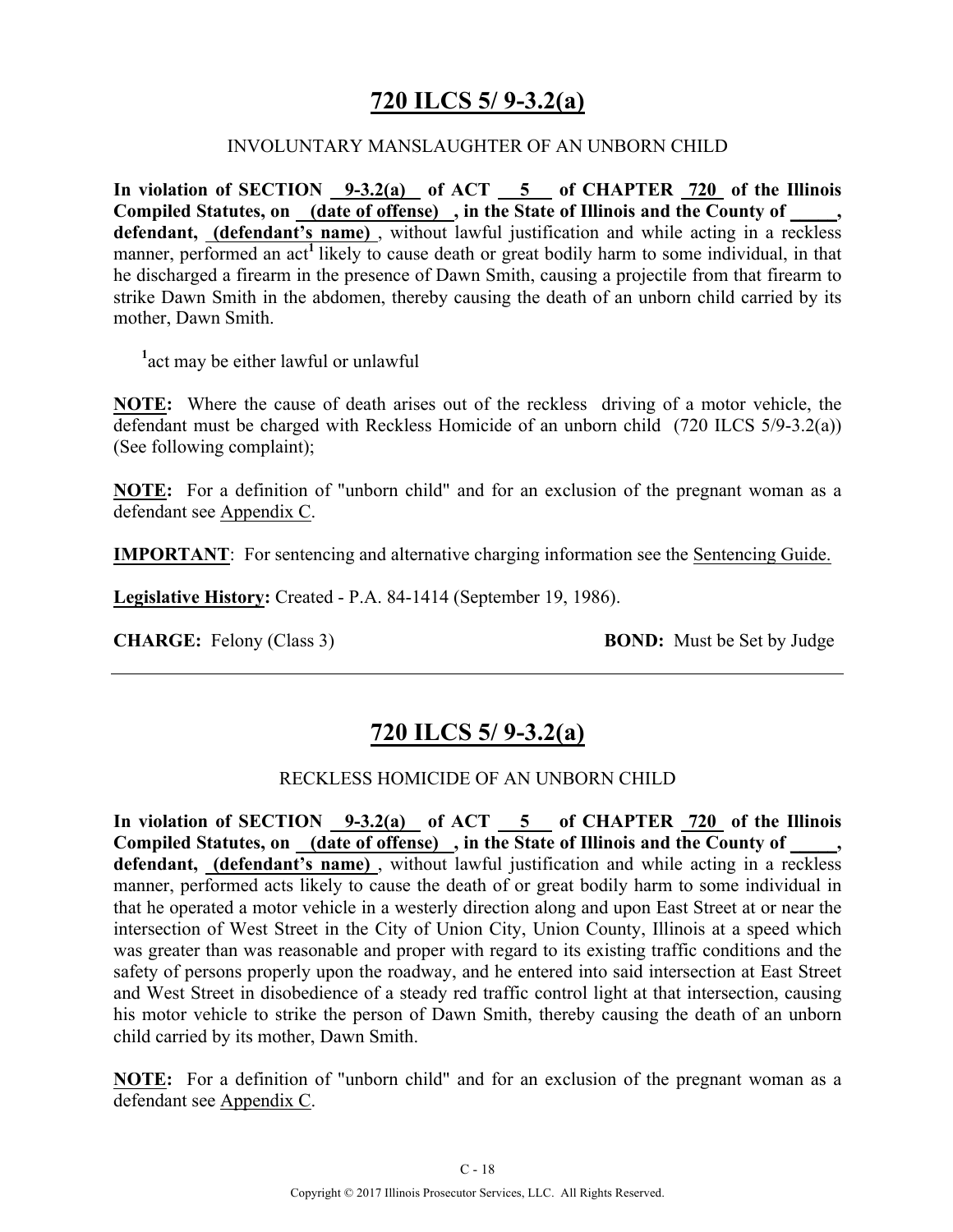**IMPORTANT**: For sentencing and alternative charging information see the Sentencing Guide.

**Legislative History:** Created - P.A. 84-1414 (September 19, 1986).

**CHARGE:** Felony (Class 3) **BOND:** Must be Set by Judge

### **720 ILCS 5/ 9-3.3(a)**

### DRUG INDUCED HOMICIDE

**In violation of SECTION 9-3.3(a) of ACT 5 of CHAPTER 720 of the Illinois**  Compiled Statutes, on (date of offense), in the State of Illinois and the County of defendant, **(defendant's name)**, violated subsection  $(a)^1$  of Section 401 of the Illinois Controlled Substance  $Act^2$  by knowingly delivering heroin, a controlled substance,<sup>3</sup> to Don Smith and Don Smith<sup>4</sup> thereafter injected<sup>5</sup> a portion<sup>6</sup> of that heroin into his body and said injection of heroin caused the death of Don Smith.

<sup>1</sup>or any subsection of 401; <sup>2</sup>or Section 55 of the Methamphetamine Control and Community Act;  $3$  or any controlled substance;  $4$  or any person;  $5$  or the inhalation or ingestion or absorption;  $\delta$  or any amount

**SENTENCING NOTE:** A person who commits drug-induced homicide by violating subsection (a) or subsection (c) of Section 401 of the Illinois Controlled Substances Act or Section 55 of the Methamphetamine Control and Community Protection Act commits a Class X felony for which the defendant shall in addition to a sentence authorized by law, be sentenced to a term of imprisonment of not less than 15 years and not more than 30 years or an extended term of not less than 30 years and not more than 60 years. See Sentencing Guide.

**IMPORTANT:** For sentencing and alternative charging information see the Sentencing Guide.

**Legislative History:** Created - P.A. 85-1259 (January 1, 1989). Amended - P.A. 92-256, 94- 560 and 94-556. This complaint was recently amended by Public Act 97-0191; Eff: 7-22-11.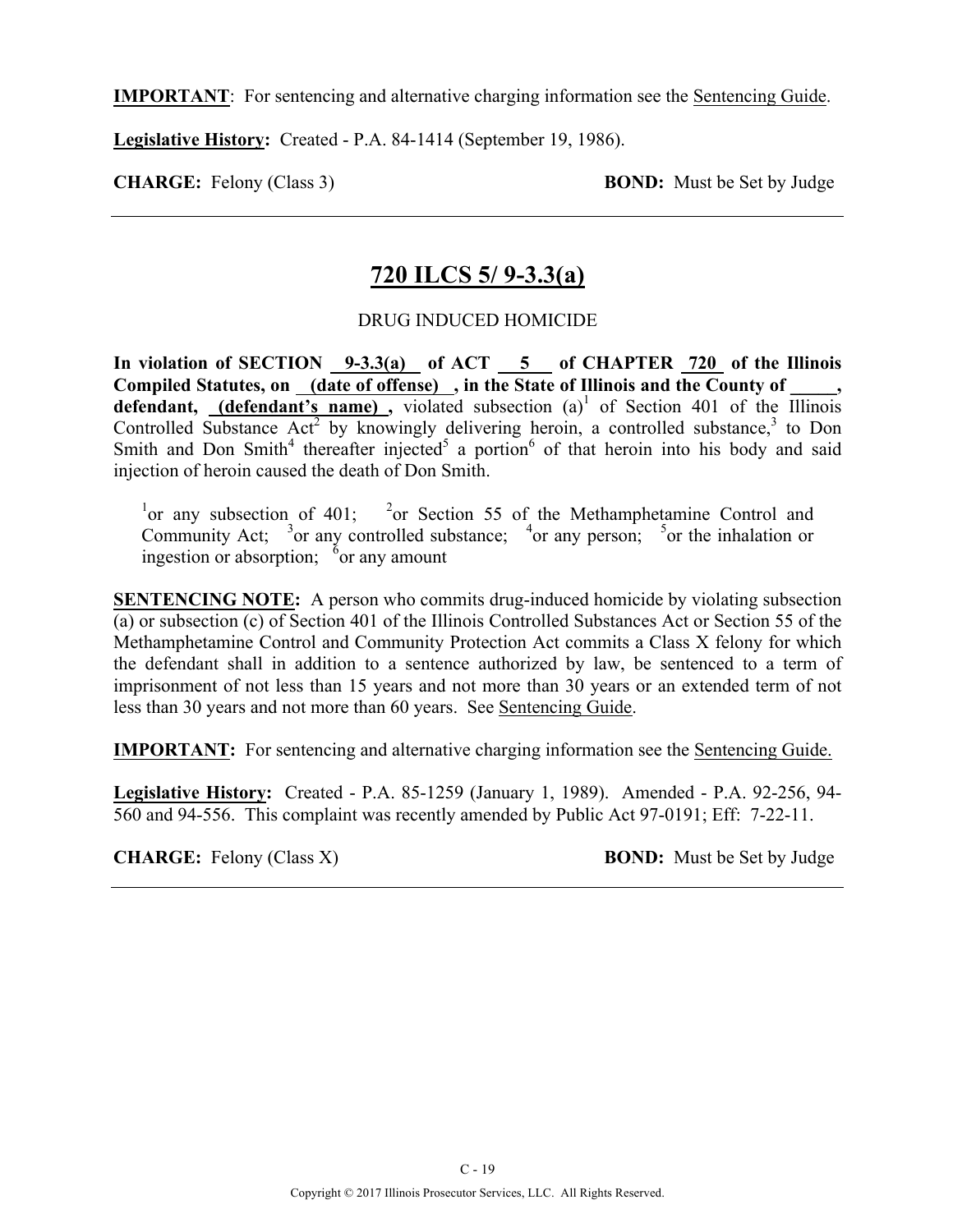## **720 ILCS 5/ 9-3.4(a)**

#### CONCEALMENT OF HOMICIDAL DEATH

**In violation of SECTION 9-3.4(a) of ACT 5 of CHAPTER 720 of the Illinois**  Compiled Statutes, on \_\_\_(date of offense) \_, in the State of Illinois and the County of **defendant, (defendant's name)**, with knowledge that Don Smith<sup>1</sup> had died by homicidal means, knowingly concealed the death of Don Smith by (describe the affirmative act(s) of concealment).

**1** any person

**CHARGING NOTES:** (a) Nothing in this Section prevents the defendant from also being charged with and tried for First-Degree Murder, Second-Degree Murder, or involuntary manslaughter of the person whose death is concealed. (720 ILCS 5/9-3.1(b)) (b) A prosecution for this offense may be commenced at any time. (720 ILCS 5/3-5)

**IMPORTANT**: For sentencing and alternative charging information see the Sentencing Guide.

**Legislative History:** Codified - P.A. 77-1369 (August 31, 1971); Amended - P.A.s 77-2638, 78- 255, 84-1308, 84-1450 and 96-0710.

**CHARGE:** Felony (Class 3) **BOND:** Must be Set by Judge

### **720 ILCS 5/ 9-3.5(b)**

### CONCEALMENT OF A DEATH

**In violation of SECTION 9-3.5(b) of ACT 5 of CHAPTER 720 of the Illinois Compiled Statutes, on (date of offense) , in the State of Illinois and the County of \_\_\_\_\_, defendant, (defendant's name)** , knowingly concealed the death of Don Smith**,** a person who died by other than homicidal means, in that said defendant (describe the affirmative act(s) of concealment).

**NOTE:** For purposes of this Section, "conceal" means the performing of some act or acts for the purpose of preventing or delaying the discovery of a death. "Conceal" means something more than simply withholding knowledge or failing to disclose information. 720 ILCS 5/ 9-3-1.5(a).

**IMPORTANT**: For sentencing and alternative charging information see the Sentencing Guide.

**Legislative History:** Created by Public Act: 96-1361. (Effective: 1/1/11.) Amended and Renumbered by: P.A. 97-333.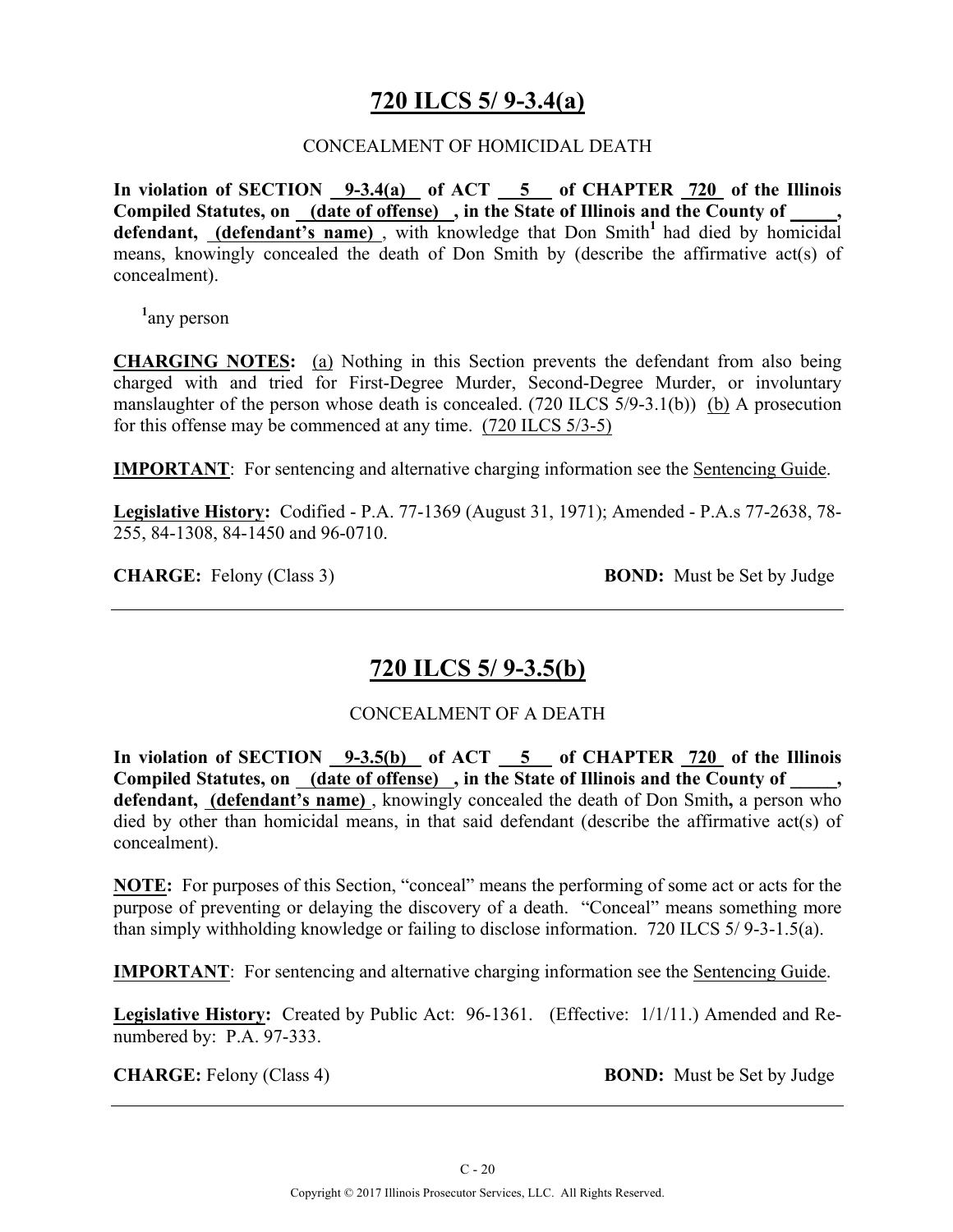## **720 ILCS 5/ 9-3.5(c)**

#### CONCEALMENT OF A DEATH

**In violation of SECTION 9-3.5(c) of ACT 5 of CHAPTER 720 of the Illinois**  Compiled Statutes, on **(date of offense)**, in the State of Illinois and the County of **\_\_\_\_\_, defendant, (defendant's name)**, knowingly moved the body of Don Smith**,** a person who died by other than homicidal means, with the intent of concealing information regarding the place**<sup>1</sup>**of death of Don Smith**<sup>2</sup>** .

<sup>1</sup> or manner; <sup>2</sup> or the identity of any person with information regarding the death of Don Smith

**NOTE:** This subsection shall not apply to any movement of the body of a dead person by medical personnel, fire fighters, law enforcement officers, coroners, medical examiners, or licensed funeral directors, or by any person such person. 720 ILCS 5/ 9-3-1.5(c).

**IMPORTANT**: For sentencing and alternative charging information see the Sentencing Guide.

**Legislative History:** Created by Public Act: 96-1361. (Effective: 1/1/11.)Amended and Renumbered by Public Act 97-0333.

**CHARGE:** Felony (Class 4) **BOND:** Must be Set by Judge

### **720 ILCS 5/ 10-1(a)(1)**

#### KIDNAPPING

**In violation of SECTION 10-1(a)(1) of ACT 5 of CHAPTER 720 of the Illinois Compiled Statutes, on (date of offense) , in the State of Illinois and the County of \_\_\_\_\_, defendant, (defendant's name)** , knowingly and secretly confined Don Smith against his will.

**NOTE:** Confinement of a child under the age of 13 years, or of a person with a severe or profound intellectual disability, is against that child's or person's will within the meaning of this Section if that confinement is without the consent of that child's or person's parent or legal guardian. (720 ILCS 5/10-1(b))

**IMPORTANT**: For sentencing and alternative charging information see the **Sentencing Guide**.

**Legislative History:** Laws 1961, p. 1983, § 10-1, eff. Jan. 1, 1962. Amended by P.A. 77-2638, 79-765 and 96-710. This subsection was recently amended by Public Act: 97-0227; (Effective: 1-1-12).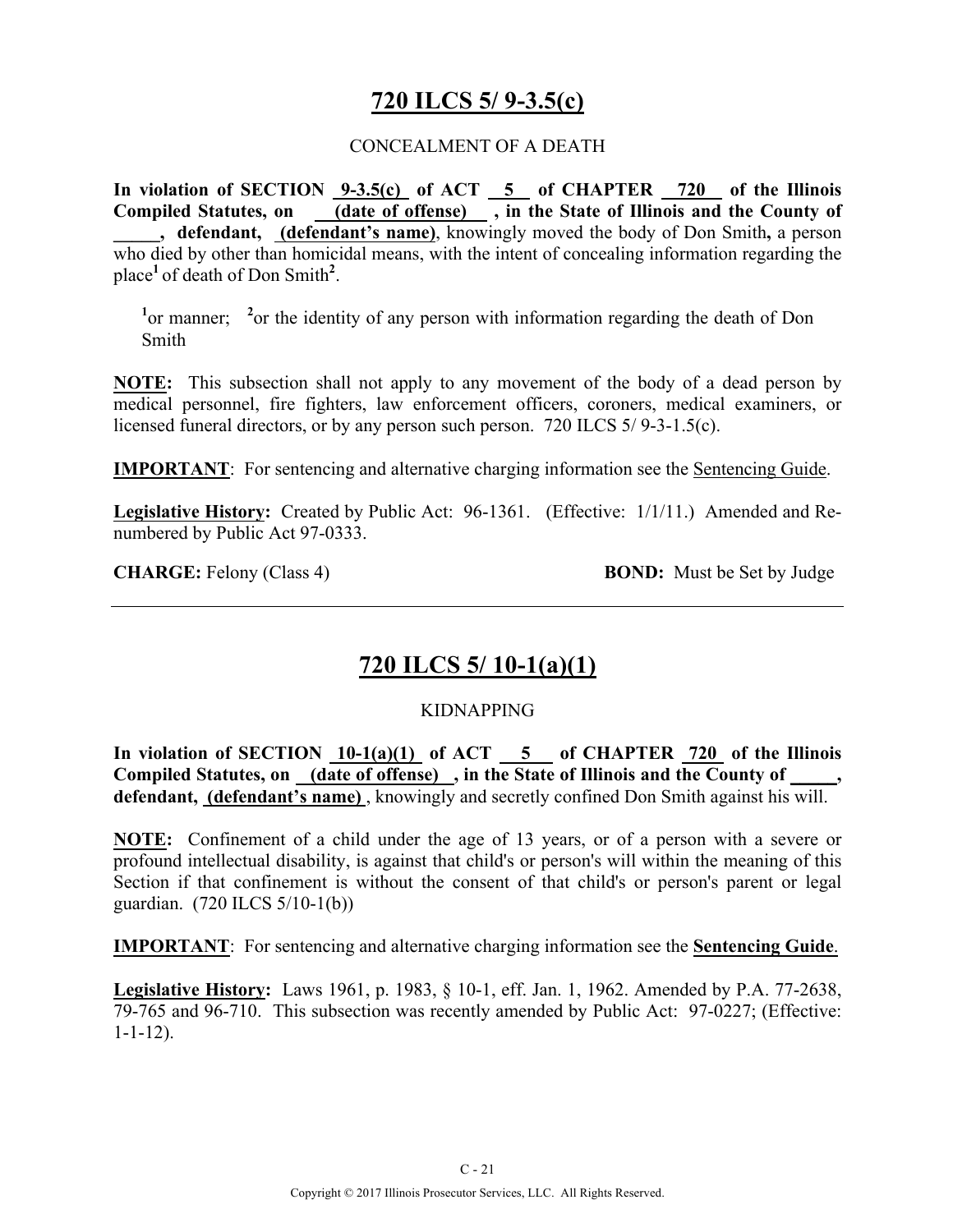**CHARGE:** Felony (Class 2) **BOND:** Must be Set by Judge

## **720 ILCS 5/ 10-1(a)(2)**

#### KIDNAPPING

**In violation of SECTION 10-1(a)(2) of ACT 5 of CHAPTER 720 of the Illinois**  Compiled Statutes, on (date of offense), in the State of Illinois and the County of **defendant, (defendant's name)**, knowingly, by the use of force<sup>1</sup> carried Don Smith from Union City, Union County, Illinois, to Springfield, Sangamon County, Illinois,**<sup>2</sup>** with the intent to secretly confine him against his will.

<sup>1</sup><sup>or</sup> the threat of imminent force; <sup>2</sup> from one place to another

**NOTE**: Confinement of a child under the age of 13 years, or of a person with a severe or profound intellectual disability, is against that child's or person's will within the meaning of this Section if that confinement is without the consent of that child's or person's parent or legal guardian. (720 ILCS 5/10-1(b))

**IMPORTANT**: For sentencing and alternative charging information see the **Sentencing Guide**.

**Legislative History:** Amended by Public Act: 96-0710 (Effective: 1-1-10).

This subsection was amended by Public Act 99-0143. Effective: 1-1-16.

**CHARGE:** Felony (Class 2) **BOND:** Must be Set by Judge

### **720 ILCS 5/ 10-1(a)(3)**

#### KIDNAPPING

**In violation of SECTION 10-1(a)(3) of ACT 5 of CHAPTER 720 of the Illinois**  Compiled Statutes, on (date of offense), in the State of Illinois and the County of defendant, (defendant's name), knowingly, by deceit,<sup>1</sup> induced Don Smith to go from Union City, Union County, Illinois, to Freeport, Stephenson County, Illinois,**<sup>2</sup>** with intent to secretly confine Don Smith against his will.

<sup>1</sup><sub>or</sub> enticement; <sup>2</sup> from one place to another

**NOTE**: Confinement of a child under the age of 13 years, or of a person with a severe or profound intellectual disability, is against that child's or person's will within the meaning of this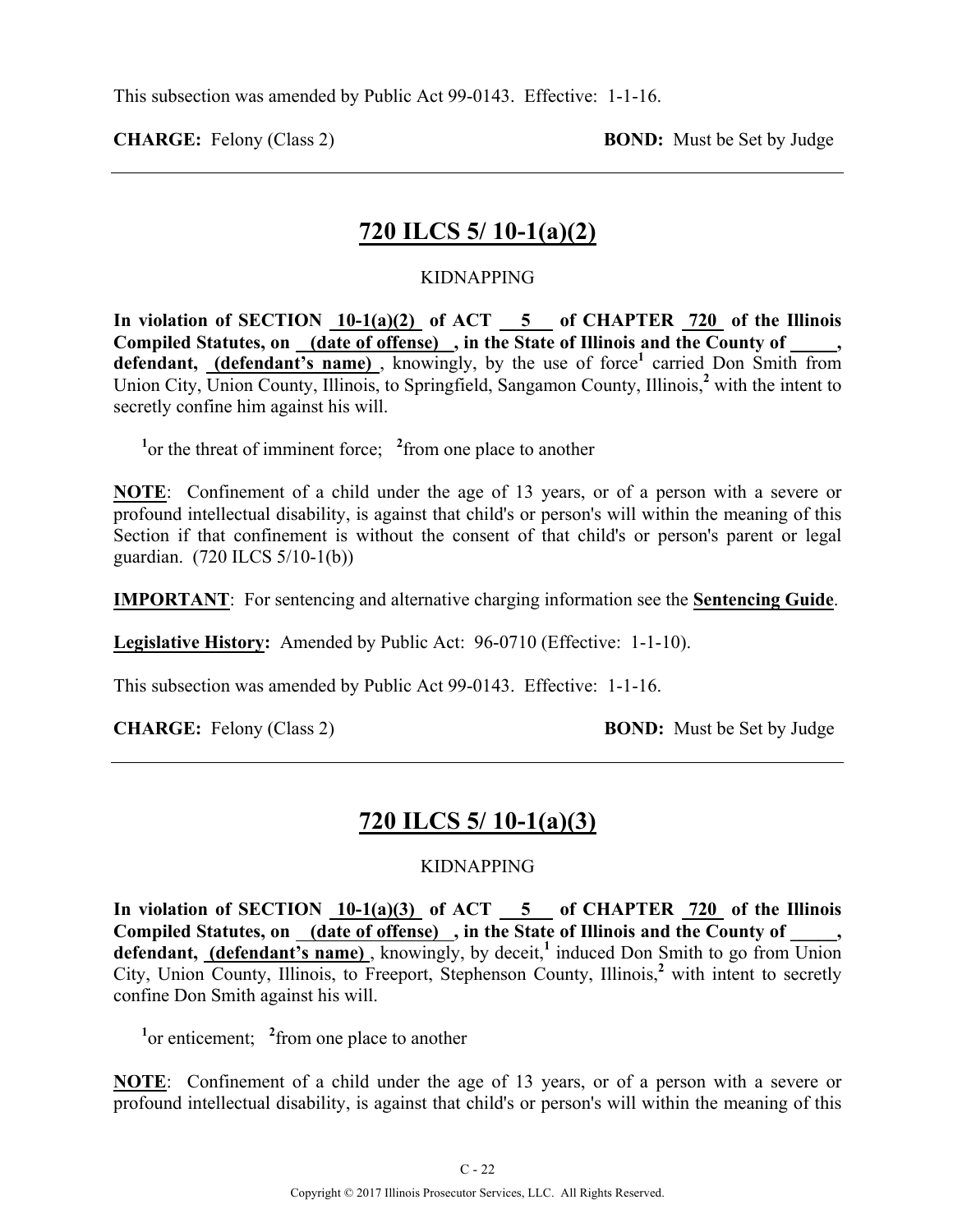Section if that confinement is without the consent of that child's or person's parent or legal guardian. (720 ILCS 5/10-1(b))

**IMPORTANT**: For sentencing and alternative charging information see the **Sentencing Guide**.

**Legislative History:** Amended by P.A.s 96-0710 (Effective: 1-1-10) and 97-0227. (Effective: 1-1-12)

This subsection was amended by Public Act 99-0143. Effective: 1-1-16.

**CHARGE:** Felony (Class 2) **BOND:** Must be Set by Judge

### **720 ILCS 5/ 10-2(a)(1)**

#### AGGRAVATED KIDNAPPING

**In violation of SECTION 10-2(a)(1) of ACT 5 of CHAPTER 720 of the Illinois**  Compiled Statutes, on (date of offense), in the State of Illinois and the County of **defendant, (defendant's name)** , in committing the offense of Kidnapping, in violation of Section  $10\text{-}1(a)(1)^1$  of Act 5 of Chapter 720 of the Illinois Compiled Statutes, knowingly and secretly confined Don Smith against his will for the purpose of obtaining ransom from James Smith.**<sup>2</sup>**

<sup>1</sup> or Section 10-1(a) (2) or Section 10-1(a) (3). For appropriate wording see those complaints; <sup>2</sup> or from the person kidnapped or from any other person

**SENTENCING NOTE:** (b) Sentence. Aggravated kidnaping in violation of paragraph (1) is a Class X felony. An offender under the age of 18 years at the time of the commission of aggravated kidnaping in violation of paragraph (1) of subsection (a) shall be sentenced under Section 5-4.5-105 of the Unified Code of Corrections. A person who has attained the age of 18 years at the time of the commission of the offense and who is convicted of a second or subsequent offense of aggravated kidnaping shall be sentenced to a term of natural life imprisonment; except that a sentence of natural life imprisonment shall not be imposed under this Section unless the second or subsequent offense was committed after conviction on the first offense. An offender under the age of 18 years at the time of the commission of the second or subsequent offense shall be sentenced under Section 5-4.5-105 of the Unified Code of Corrections. The charging document must state the prior violation. See the **Sentencing Guide** and **Appendix A**.

**IMPORTANT**: For sentencing and alternative charging information see the **Sentencing Guide**.

**Legislative History:** Laws 1961, p. 1983, § 10-2, eff. Jan. 1, 1962. Amended by Laws 1967, p. 2837, § 1, eff. Aug. 11, 1967; Laws 1967, p. 3510, § 1, eff. Sept. 1, 1967; Laws 1968, p. 539, § 1, eff. July 1, 1969; P.A. 77-2638, § 1, eff. Jan. 1, 1973; P.A. 79-765, § 1, eff. Sept. 5, 1975; P.A. 80-1099, § 1, eff. Feb. 1, 1978; P.A. 85-1392, § 1, eff. Jan. 1, 1989; P.A. 89-707, § 15, eff. June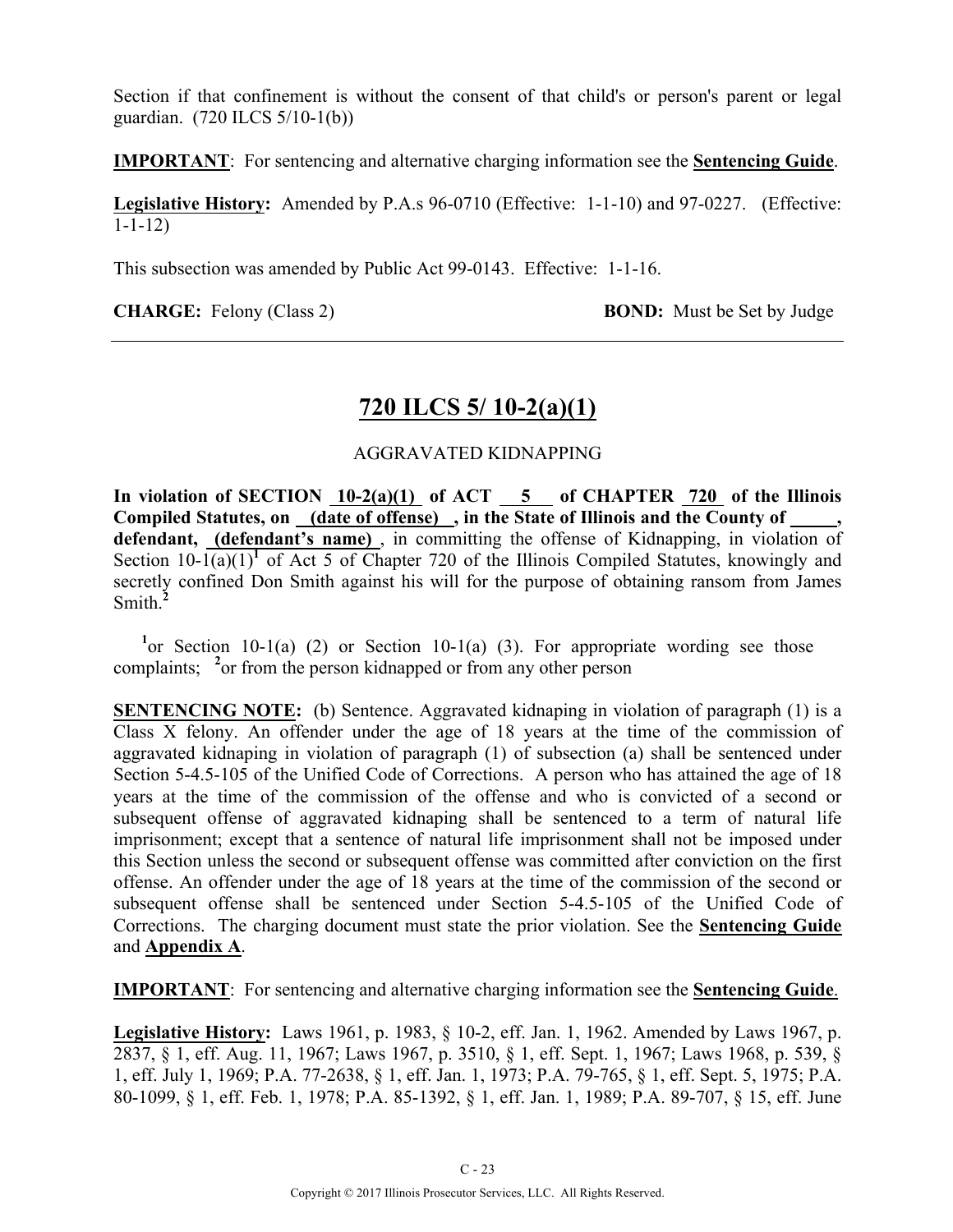1, 1997; P.A. 91-404, § 5, eff. Jan. 1, 2000; P.A. 92-434, § 5, eff. Jan. 1, 2002; P.A. 96-710, § 25, eff. Jan. 1, 2010; P.A. 97-227, § 135, eff. Jan. 1, 2012.

This subsection was amended by Public Act 99-0069. Effective: 1-1-16.

**CHARGE:** Felony (Class X) **BOND:** Must be Set by Judge

# **720 ILCS 5/ 10-2(a)(2)**

#### AGGRAVATED KIDNAPPING

In violation of SECTION 10-2(a)(2) of ACT 5 of CHAPTER 720 of the Illinois **Compiled Statutes, on (date of offense) , in the State of Illinois and the County of \_\_\_\_\_,**  defendant, (defendant's name), in committing the offense of Kidnapping, in violation of Section  $10-1(a)(1)^1$  of Act 5 of Chapter 720 of the Illinois Compiled Statutes, knowingly and secretly confined Don Smith, a child under the age of 13 years,<sup>2</sup> against his will.

<sup>1</sup> or Section 10-1(a) (2) or Section 10-1(a) (3). For appropriate wording see those complaints; <sup>2</sup> or a person with a severe or profound intellectual disability

**NOTE:** Confinement of a child under the age of 13 years, or of a person with a severe or profound intellectual disability, is against that child's or person's will within the meaning of this Section if that confinement is without the consent of that child's or person's parent or legal guardian. (720 ILCS 5/10-1(b))

**NOTE:** "Severely or profoundly intellectually disabled person" means a person (I) whose intelligence quotient does not exceed 40 or (ii) whose intelligence quotient does not exceed 55 and the person suffers from significant mental illness to the extent that the person's ability to exercise rational judgment is impaired. (720 ILCS 5/ 2-10.1)

**SENTENCING NOTE:** (b) Sentence. Aggravated kidnaping in violation of paragraph (2) is a Class X felony. An offender under the age of 18 years at the time of the commission of aggravated kidnaping in violation of paragraph (2) shall be sentenced under Section 5-4.5-105 of the Unified Code of Corrections. A person who has attained the age of 18 years at the time of the commission of the offense and who is convicted of a second or subsequent offense of aggravated kidnaping shall be sentenced to a term of natural life imprisonment; except that a sentence of natural life imprisonment shall not be imposed under this Section unless the second or subsequent offense was committed after conviction on the first offense. An offender under the age of 18 years at the time of the commission of the second or subsequent offense shall be sentenced under Section 5-4.5-105 of the Unified Code of Corrections. The charging document must state the prior violation. See **Appendix A** and the **Sentencing Guide** for discussion.

**IMPORTANT**: For sentencing and alternative charging information see the **Sentencing Guide**.

**Legislative History:** Amended by Public Act: 97-0227; (Effective: 1-1-12).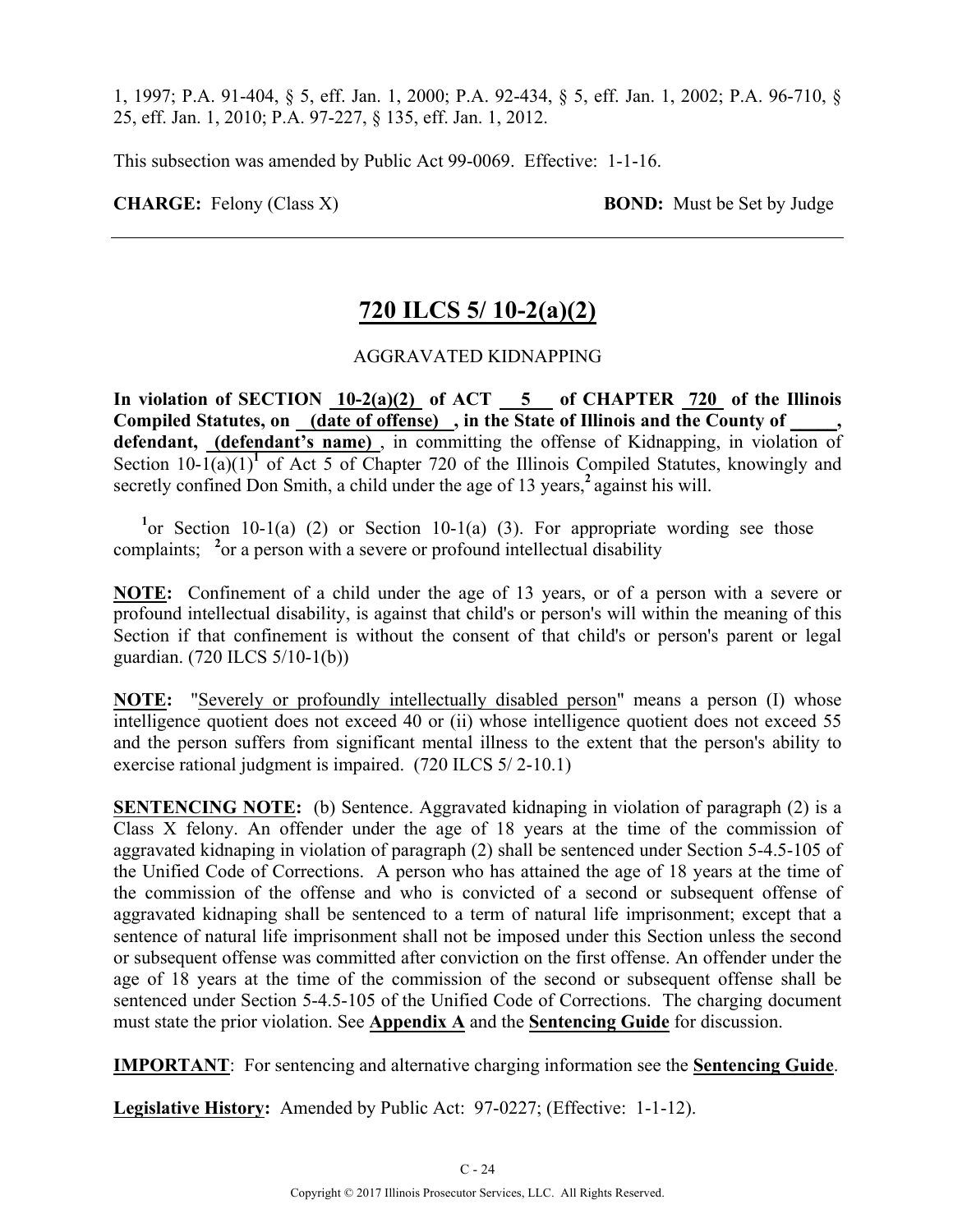This subsection was amended by Public Acts 99-0069 and 99-0143. Both effective: 1-1-16.

**CHARGE:** Felony (Class X) **BOND:** Must be Set by Judge

## **720 ILCS 5/ 10-2(a)(3)**

#### AGGRAVATED KIDNAPPING

**In violation of SECTION 10-2(a)(3) of ACT 5 of CHAPTER 720 of the Illinois Compiled Statutes, on (date of offense) , in the State of Illinois and the County of \_\_\_\_\_, defendant, (defendant's name)** , in committing the offense of Kidnapping, in violation of Section  $10-1(a)(1)^1$  of Act 5 of Chapter 720 of the Illinois Compiled Statutes, knowingly and secretly confined Don Smith against his will and inflicted great bodily harm<sup>2</sup> upon him by breaking his leg.**<sup>3</sup>**

<sup>1</sup> or Section 10-1(a) (2) or Section 10-1(a) (3). For appropriate wording see those complaints; <sup>2</sup> other than by the discharge of a firearm; <sup>3</sup> or committed another felony upon the victim

**SENTENCING NOTE:** (b) Sentence. Aggravated kidnaping in violation of paragraph (3) is a Class X felony. An offender under the age of 18 years at the time of the commission of aggravated kidnaping in violation of paragraphs (3) of subsection (a) shall be sentenced under Section 5-4.5-105 of the Unified Code of Corrections. A person who has attained the age of 18 years at the time of the commission of the offense and who is convicted of a second or subsequent offense of aggravated kidnaping shall be sentenced to a term of natural life imprisonment; except that a sentence of natural life imprisonment shall not be imposed under this Section unless the second or subsequent offense was committed after conviction on the first offense. An offender under the age of 18 years at the time of the commission of the second or subsequent offense shall be sentenced under Section 5-4.5-105 of the Unified Code of Corrections. The charging document must state the prior violation. See **Appendix A** and the **Sentencing Guide** for discussion.

**IMPORTANT**: For sentencing and alternative charging information see the **Sentencing Guide**.

This subsection was amended by Public Act 99-0069. Effective: 1-1-16.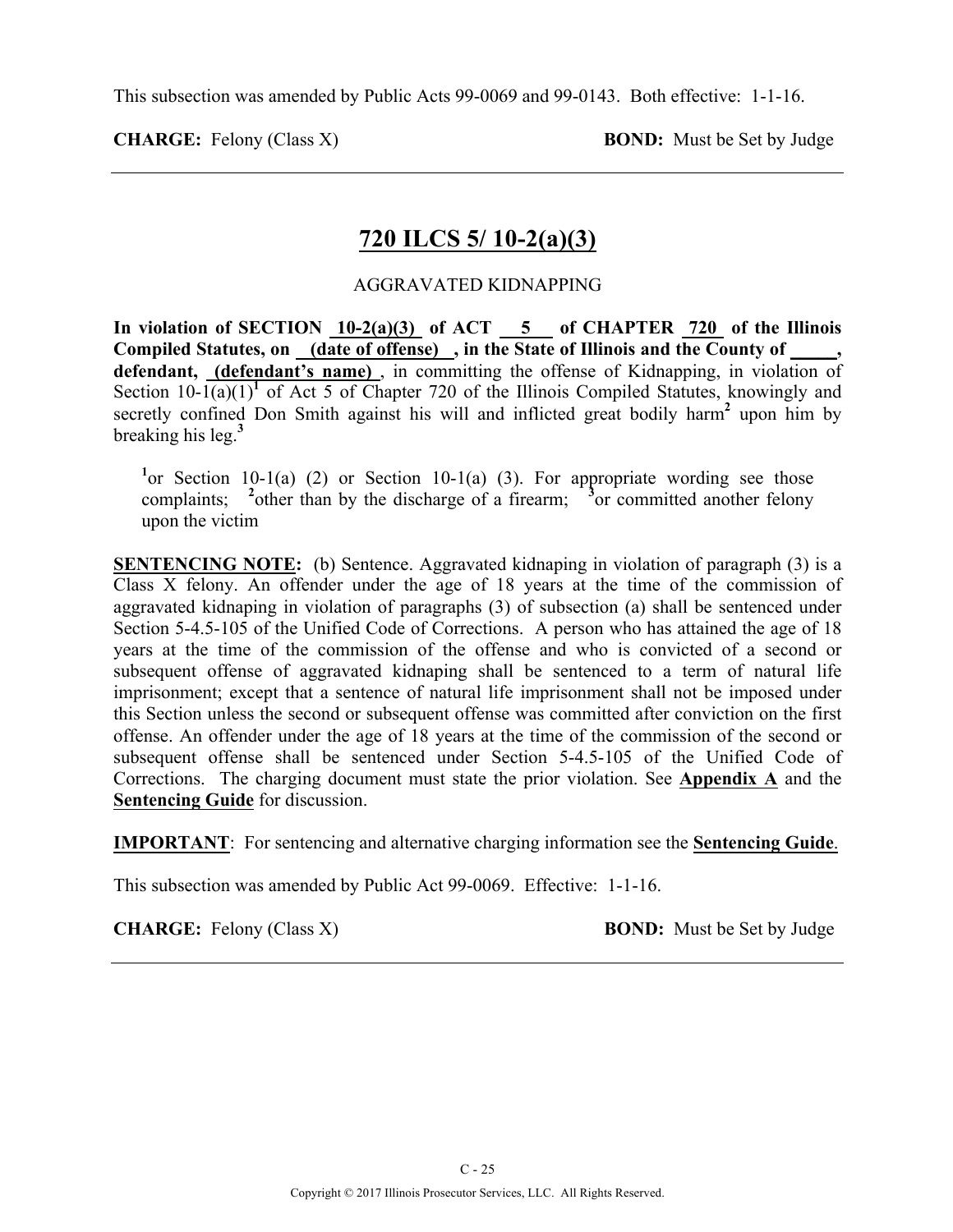## **720 ILCS 5/ 10-2(a)(4)**

#### AGGRAVATED KIDNAPPING

**In violation of SECTION 10-2(a)(4) of ACT 5 of CHAPTER 720 of the Illinois**  Compiled Statutes, on **(date of offense)**, in the State of Illinois and the County of **defendant, (defendant's name)** , in committing the offense of Kidnapping, in violation of Section  $10-1(a)(1)^1$  of Act 5 of Chapter 720 of the Illinois Compiled Statutes, knowingly and secretly confined Don Smith against his will while wearing a mask.**<sup>2</sup>**

<sup>1</sup> or Section 10-1(a) (2) or Section 10-1(a) (3). For appropriate wording see those complaints; <sup>2</sup>or while hooded, robed or while otherwise concealing his identity

**SENTENCING NOTE:** (b) Sentence. Aggravated kidnaping in violation of paragraph (4) is a Class X felony. An offender under the age of 18 years at the time of the commission of aggravated kidnaping in violation of paragraph (4) of subsection (a) shall be sentenced under Section 5-4.5-105 of the Unified Code of Corrections. A person who has attained the age of 18 years at the time of the commission of the offense and who is convicted of a second or subsequent offense of aggravated kidnaping shall be sentenced to a term of natural life imprisonment; except that a sentence of natural life imprisonment shall not be imposed under this Section unless the second or subsequent offense was committed after conviction on the first offense. An offender under the age of 18 years at the time of the commission of the second or subsequent offense shall be sentenced under Section 5-4.5-105 of the Unified Code of Corrections. The charging document must state the prior violation. See **Appendix A** and the **Sentencing Guide** for discussion.

**IMPORTANT**: For sentencing and alternative charging information see the **Sentencing Guide**.

This subsection was amended by Public Act 99-0069. Effective: 1-1-16.

**CHARGE:** Felony (Class X) **BOND:** Must be Set by Judge

### **720 ILCS 5/ 10-2(a)(5)**

#### AGGRAVATED KIDNAPPING

**In violation of SECTION 10-2(a)(5) of ACT 5 of CHAPTER 720 of the Illinois Compiled Statutes, on (date of offense) , in the State of Illinois and the County of \_\_\_\_\_, defendant, (defendant's name)** , in committing the offense of Kidnapping, in violation of Section  $10-1(a)(1)^1$  of Act 5 of chapter 720 of the Illinois Compiled Statutes, knowingly and secretly confined Don Smith against his will, while armed with a dangerous weapon, a dagger.<sup>2</sup>

<sup>1</sup> or Section 10-1(a) (2) or Section 10-1(a) (3). For appropriate wording see those complaints; <sup>2</sup> or any other dangerous weapon as defined in 720 ILCS 5/33A-1 other than a firearm.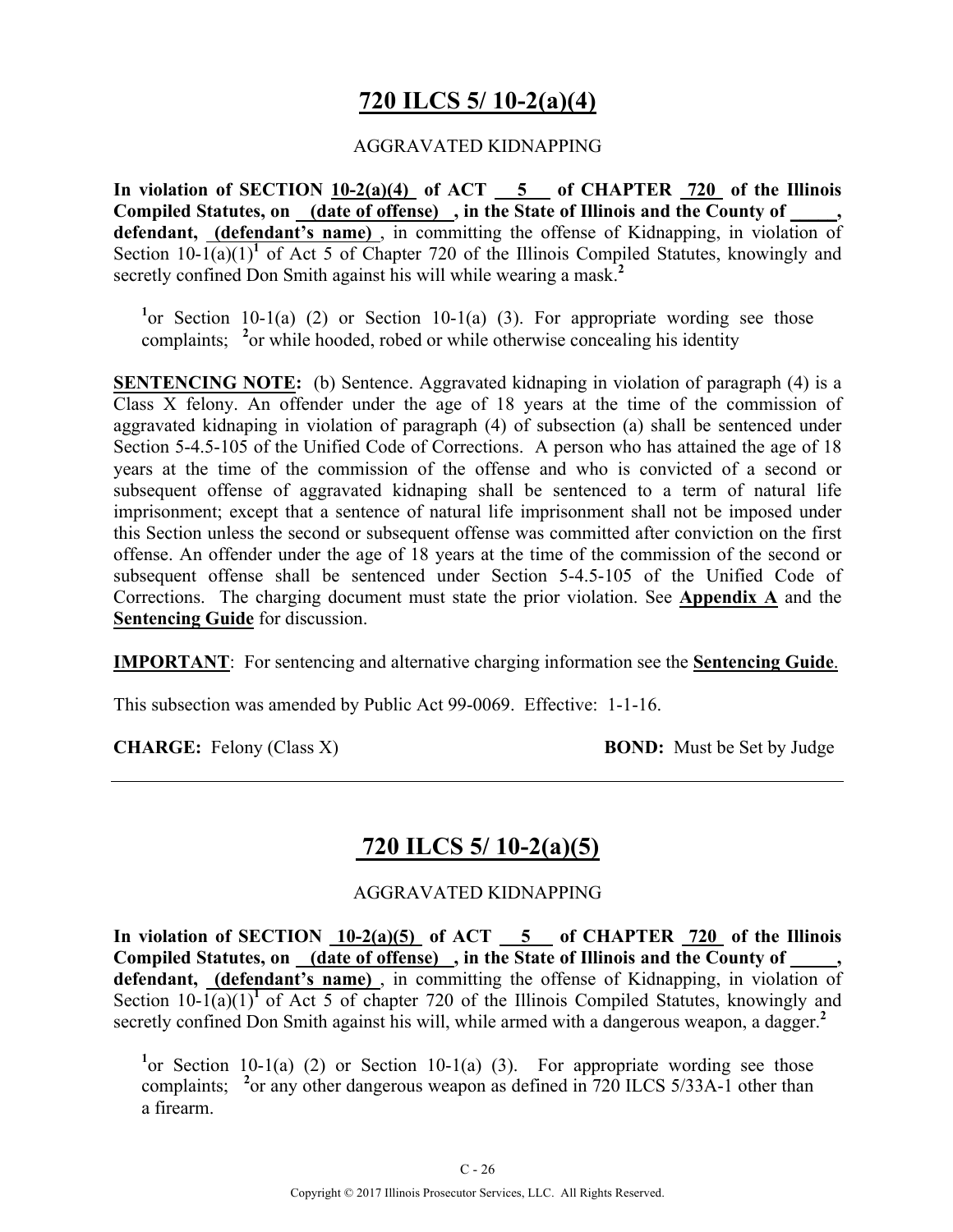**SENTENCING NOTE:** (b) Sentence. Aggravated kidnaping in violation of paragraph (5) of subsection (a) is a Class X felony. An offender under the age of 18 years at the time of the commission of aggravated kidnaping in violation of paragraphs (5) of subsection (a) shall be sentenced under Section 5-4.5-105 of the Unified Code of Corrections. A person who has attained the age of 18 years at the time of the commission of the offense and who is convicted of a second or subsequent offense of aggravated kidnaping shall be sentenced to a term of natural life imprisonment; except that a sentence of natural life imprisonment shall not be imposed under this Section unless the second or subsequent offense was committed after conviction on the first offense. An offender under the age of 18 years at the time of the commission of the second or subsequent offense shall be sentenced under Section 5-4.5-105 of the Unified Code of Corrections. The charging document must state the prior violation. See **Appendix A** and the **Sentencing Guide** for discussion.

**IMPORTANT**: For sentencing and alternative charging information see the **Sentencing Guide**.

This subsection was amended by Public Act 99-0069. Effective: 1-1-16.

**CHARGE:** Felony (Class X) **BOND:** Must be Set by Judge

# **720 ILCS 5/ 10-2(a)(6)**

### AGGRAVATED KIDNAPPING

In violation of SECTION  $\underline{10-2(a)(6)}$  of ACT  $\underline{5}$  of CHAPTER  $\underline{720}$  of the Illinois Compiled Statutes, on (date of offense), in the State of Illinois and the County of **defendant, (defendant's name)** , while armed with a firearm, committed the offense of kidnapping in violation of Section 10-1(a)(1) of Act 5 of Chapter 720 of the Illinois Compiled Statutes in that he knowingly and secretly confined Don Smith against his will.

**SENTENCING NOTE:** (b) Sentence. \*\*\* A violation of subsection (a) (6) is a Class X felony for which 15 years shall be added to the term of imprisonment imposed by the court. A violation of subsection (a) (7) is a Class X felony for which 20 years shall be added to the term of imprisonment imposed by the court. An offender under the age of 18 years at the time of the commission of aggravated kidnaping in violation of paragraph (6) of subsection (a) shall be sentenced under Section 5-4.5-105 of the Unified Code of Corrections. A person who has attained the age of 18 years at the time of the commission of the offense and who is convicted of a second or subsequent offense of aggravated kidnaping shall be sentenced to a term of natural life imprisonment; except that a sentence of natural life imprisonment shall not be imposed under this Section unless the second or subsequent offense was committed after conviction on the first offense. An offender under the age of 18 years at the time of the commission of the second or subsequent offense shall be sentenced under Section 5-4.5-105 of the Unified Code of Corrections. The charging document must state the prior violation. See **Appendix A** and the **Sentencing Guide** for discussion.

**IMPORTANT**: For sentencing and alternative charging information see the **Sentencing Guide**.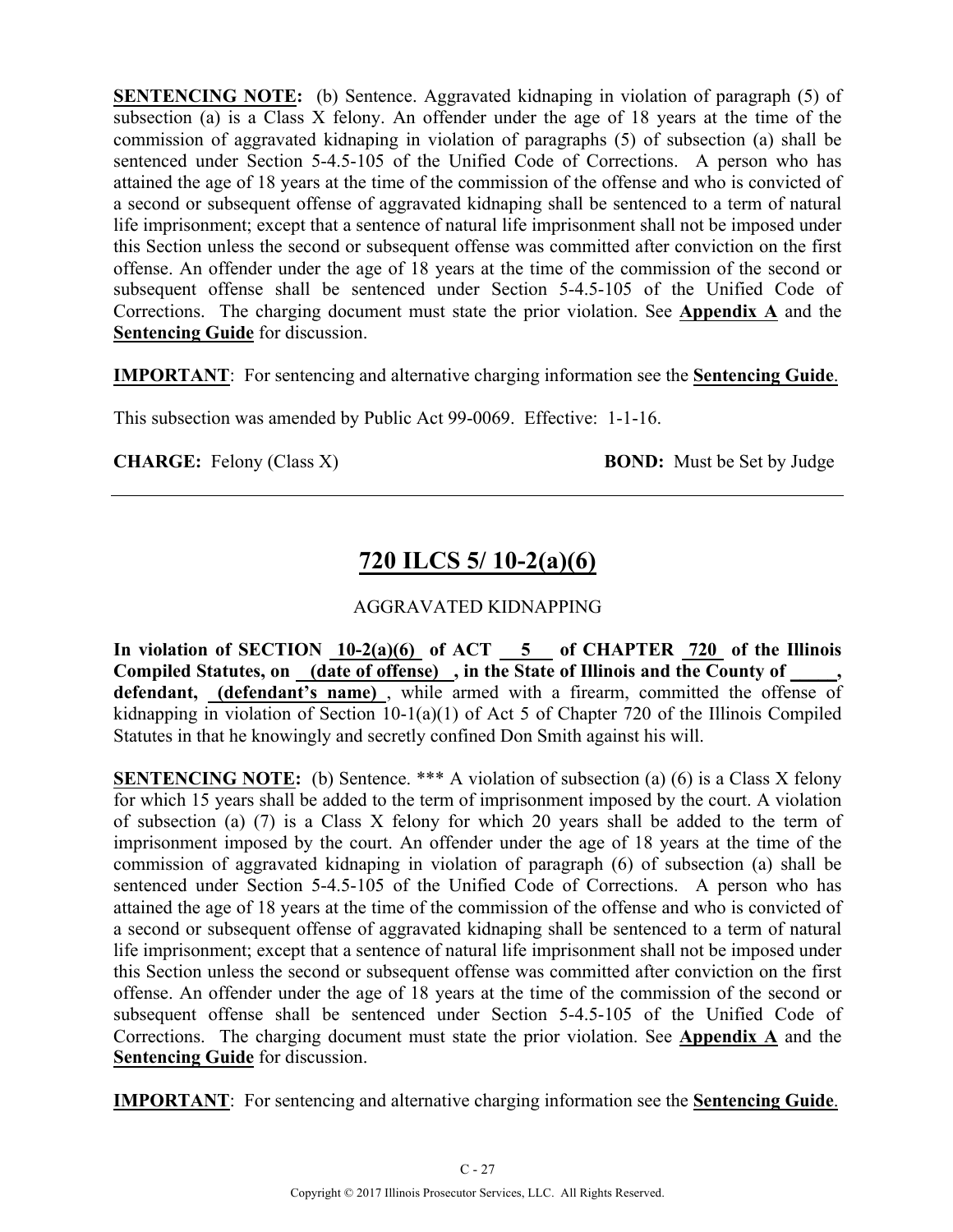## **720 ILCS 5/ 10-2(a)(7)**

#### AGGRAVATED KIDNAPPING

In violation of SECTION  $10-2(a)(7)$  of ACT  $-5$  of CHAPTER 720 of the Illinois **Compiled Statutes, on (date of offense) , in the State of Illinois and the County of \_\_\_\_\_, defendant, (defendant's name)** , committed the offense of kidnapping in violation of Section 10-1(a)(1) of Act 5 of Chapter 720 of the Illinois Compiled Statutes in that he knowingly and secretly confined Don Smith against his will and during the commission of this offense said defendant personally discharged a firearm.

**SENTENCING NOTE A:** A violation of subsection (a) (7) is a Class X felony for which 20 years shall be added to the term of imprisonment imposed by the court.

**SENTENCING NOTE B:** (b) Sentence. Aggravated kidnaping in violation of paragraph (1),  $(2)$ ,  $(3)$ ,  $(4)$ , or  $(5)$  of subsection  $(a)$  is a Class X felony. A violation of subsection  $(a)$   $(6)$  is a Class X felony for which 15 years shall be added to the term of imprisonment imposed by the court. A violation of subsection (a) (7) is a Class X felony for which 20 years shall be added to the term of imprisonment imposed by the court. A violation of subsection (a)  $(8)$  is a Class X felony for which 25 years or up to a term of natural life shall be added to the term of imprisonment imposed by the court. An offender under the age of 18 years at the time of the commission of aggravated kidnaping in violation of paragraphs (1) through (8) of subsection (a) shall be sentenced under Section 5-4.5-105 of the Unified Code of Corrections. A person who has attained the age of 18 years at the time of the commission of the offense and who is convicted of a second or subsequent offense of aggravated kidnaping shall be sentenced to a term of natural life imprisonment; except that a sentence of natural life imprisonment shall not be imposed under this Section unless the second or subsequent offense was committed after conviction on the first offense. An offender under the age of 18 years at the time of the commission of the second or subsequent offense shall be sentenced under Section 5-4.5-105 of the Unified Code of Corrections. The charging document must state the prior violation. See **Appendix A** and the **Sentencing Guid***e* for discussion.

**IMPORTANT**: For sentencing and alternative charging information see the **Sentencing Guide**.

This subsection was amended by Public Act 99-0069. Effective: 1-1-16.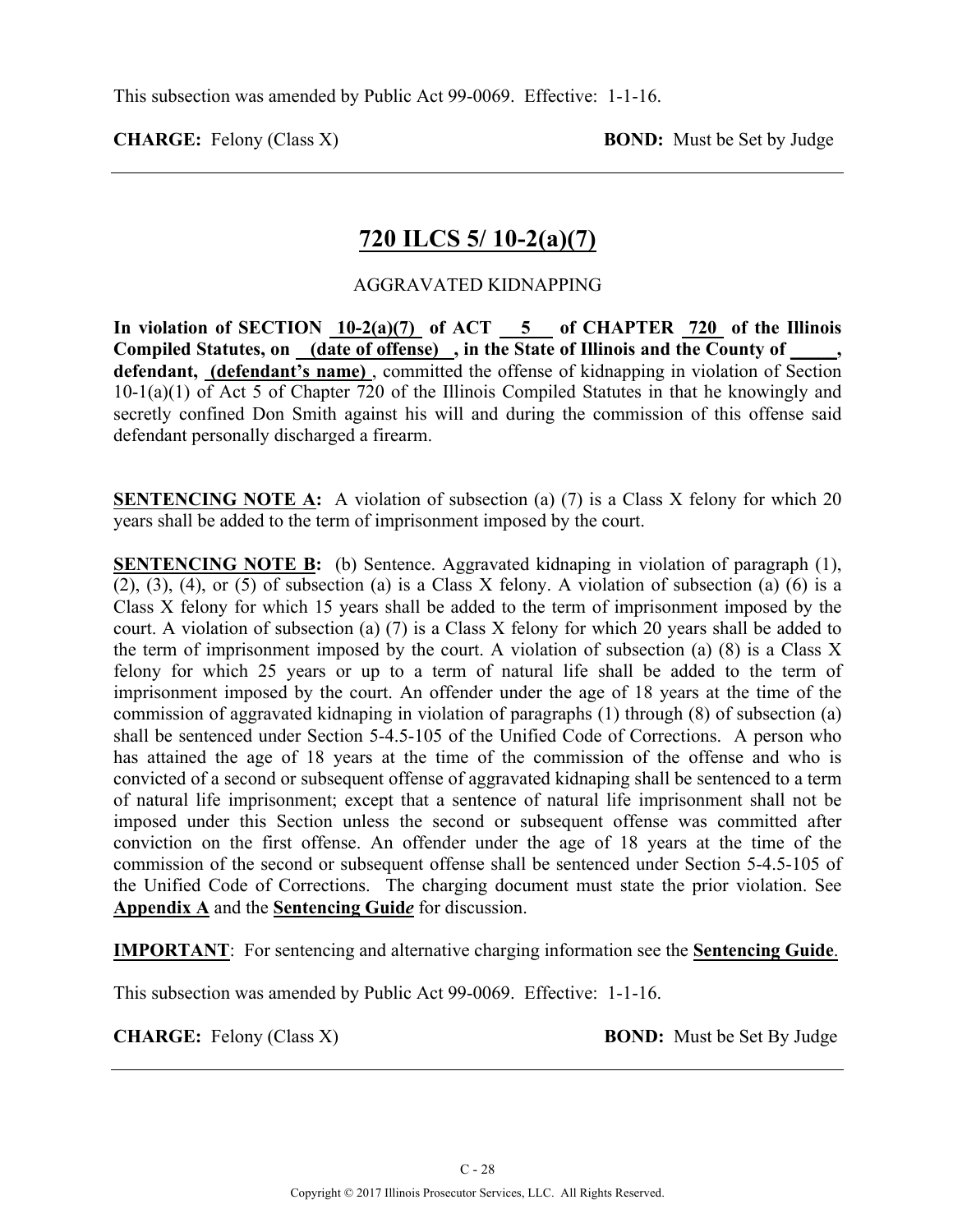# **720 ILCS 5/ 10-2(a)(8)**

#### AGGRAVATED KIDNAPPING

**In violation of SECTION 10-2(a)(8) of ACT 5 of CHAPTER 720 of the Illinois Compiled Statutes, on (date of offense) , in the State of Illinois and the County of \_\_\_\_\_, defendant, (defendant's name)** , committed the offense of kidnapping in violation of Section 10-1(a)(1) of Act 5 of Chapter 720 of the Illinois Compiled Statutes in that he knowingly and secretly confined Don Smith against his will and during the commission of this offense said defendant personally discharged a firearm that proximately caused great bodily harm to John O'Brien.**<sup>1</sup>**

<sup>1</sup> or any other person

**SENTENCING NOTE:** (b) Sentence. \*\*\* A violation of subsection (a) (8) is a Class X felony for which 25 years or up to a term of natural life shall be added to the term of imprisonment imposed by the court. An offender under the age of 18 years at the time of the commission of aggravated kidnaping in violation of paragraphs (1) through (8) of subsection (a) shall be sentenced under Section 5-4.5-105 of the Unified Code of Corrections. A person who has attained the age of 18 years at the time of the commission of the offense and who is convicted of a second or subsequent offense of aggravated kidnaping shall be sentenced to a term of natural life imprisonment; except that a sentence of natural life imprisonment shall not be imposed under this Section unless the second or subsequent offense was committed after conviction on the first offense. An offender under the age of 18 years at the time of the commission of the second or subsequent offense shall be sentenced under Section 5-4.5-105 of the Unified Code of Corrections. The charging document must state the prior violation. See **Appendix A** and the **Sentencing Guide** for discussion.

**IMPORTANT**: For sentencing and alternative charging information see the **Sentencing Guide**.

This subsection was amended by Public Act 99-0069. Effective: 1-1-16.

**CHARGE:** Felony (Class X) **BOND:** Must be Set by Judge

### **720 ILCS 5/ 10-3(a)**

### UNLAWFUL RESTRAINT

In violation of SECTION 10-3(a) of ACT 5 of CHAPTER 720 of the Illinois **Compiled Statutes, on (date of offense) , in the State of Illinois and the County of \_\_\_\_\_, defendant, (defendant's name)** , knowingly and without legal authority detained Don Smith in that (describe the specific act(s) of detention).

**IMPORTANT**: For sentencing and alternative charging information see the Sentencing Guide.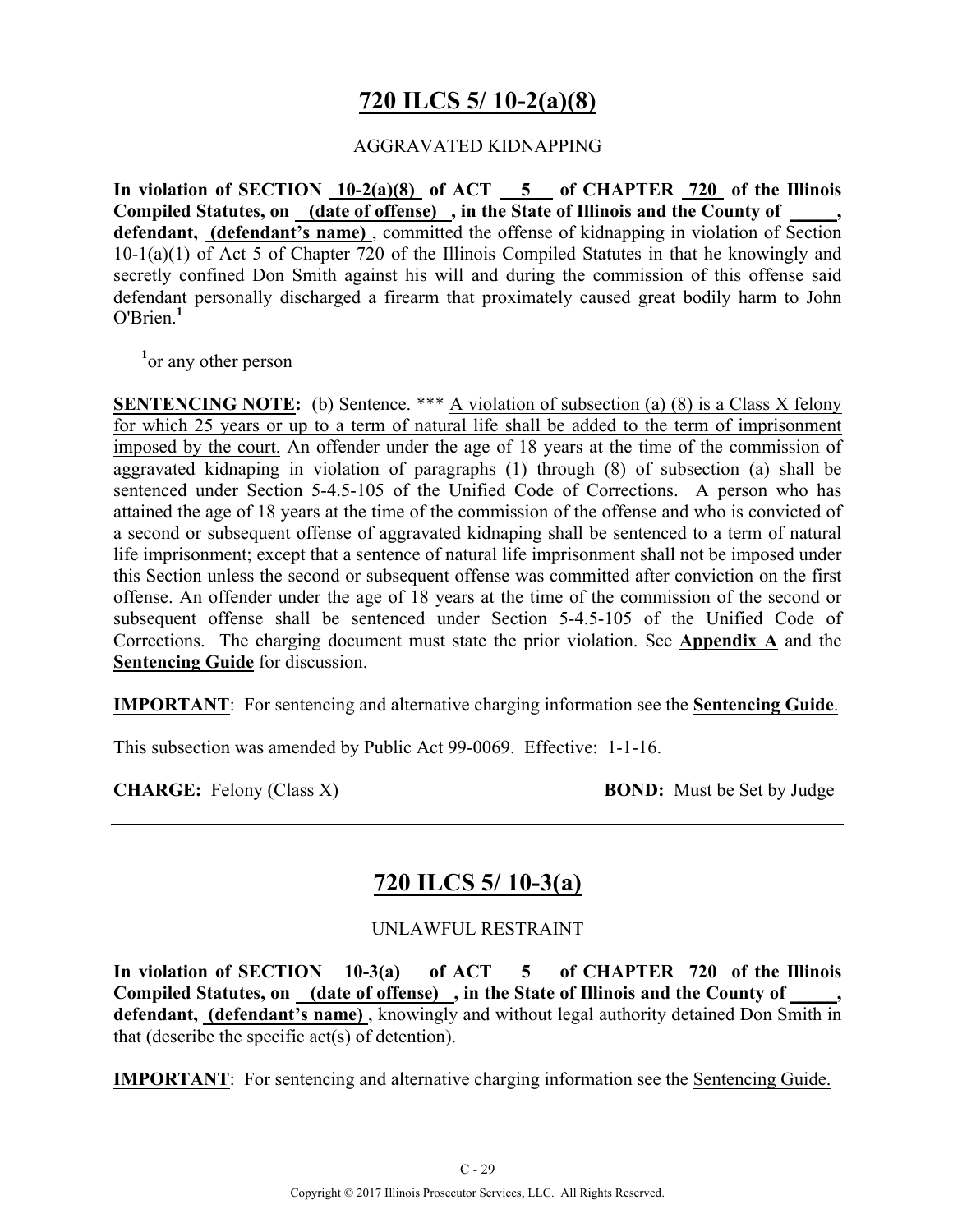**Legislative History:** Laws 1961, p. 1983, § 10-3, eff. Jan. 1, 1962. Amended by Laws 1967, p. 3510; P.A. 77-2638, 79-840 and 96-710.

**CHARGE:** Felony (Class 4) **BOND:** Must be Set by Judge

### **720 ILCS 5/ 10-3.1(a)**

AGGRAVATED UNLAWFUL RESTRAINT

**In violation of SECTION 10-3.1(a) of ACT 5 of CHAPTER 720 of the Illinois Compiled Statutes, on (date of offense) , in the State of Illinois and the County of \_\_\_\_\_, defendant, (defendant's name)** , used a deadly weapon while committing the offense of unlawful restraint in violation of Section 10-3 of the Criminal Code in that (describe the specific act(s) of detention).

**IMPORTANT**: For sentencing and alternative charging information see the Sentencing Guide.

**Legislative History:** Laws 1961, p. 1983, § 10-3.1, added by P.A. 84-930, § 1, eff. Jan. 1, 1986. Amended by P.A. 96-710.

**CHARGE:** Felony (Class 3) **BOND:** Must be Set by Judge

## **720 ILCS 5/ 10-4(a)(1)**

FORCIBLE DETENTION

In violation of SECTION  $10-4(a)(1)$  of ACT  $\overline{\hspace{1cm}}$  5 of CHAPTER  $\overline{\hspace{1cm}}$  720 of the Illinois Compiled Statutes, on (date of offense), in the State of Illinois and the County of defendant, (defendant's name), while armed with a dangerous weapon,<sup>1</sup> a Thompson machine gun, and without lawful authority, knowingly held Don Smith hostage for the purpose of obtaining the payment of \$100,000 United States currency,**<sup>2</sup>** which he demanded from James Smith.**<sup>3</sup>**

<sup>1</sup>any dangerous weapon as defined in Section 33A-1; <sup>2</sup> or any other demand; <sup>3</sup> any third person

**IMPORTANT**: For sentencing and alternative charging information see the Sentencing Guide.

**Legislative History:** Created - P.A. 79-941 (October 1, 1975).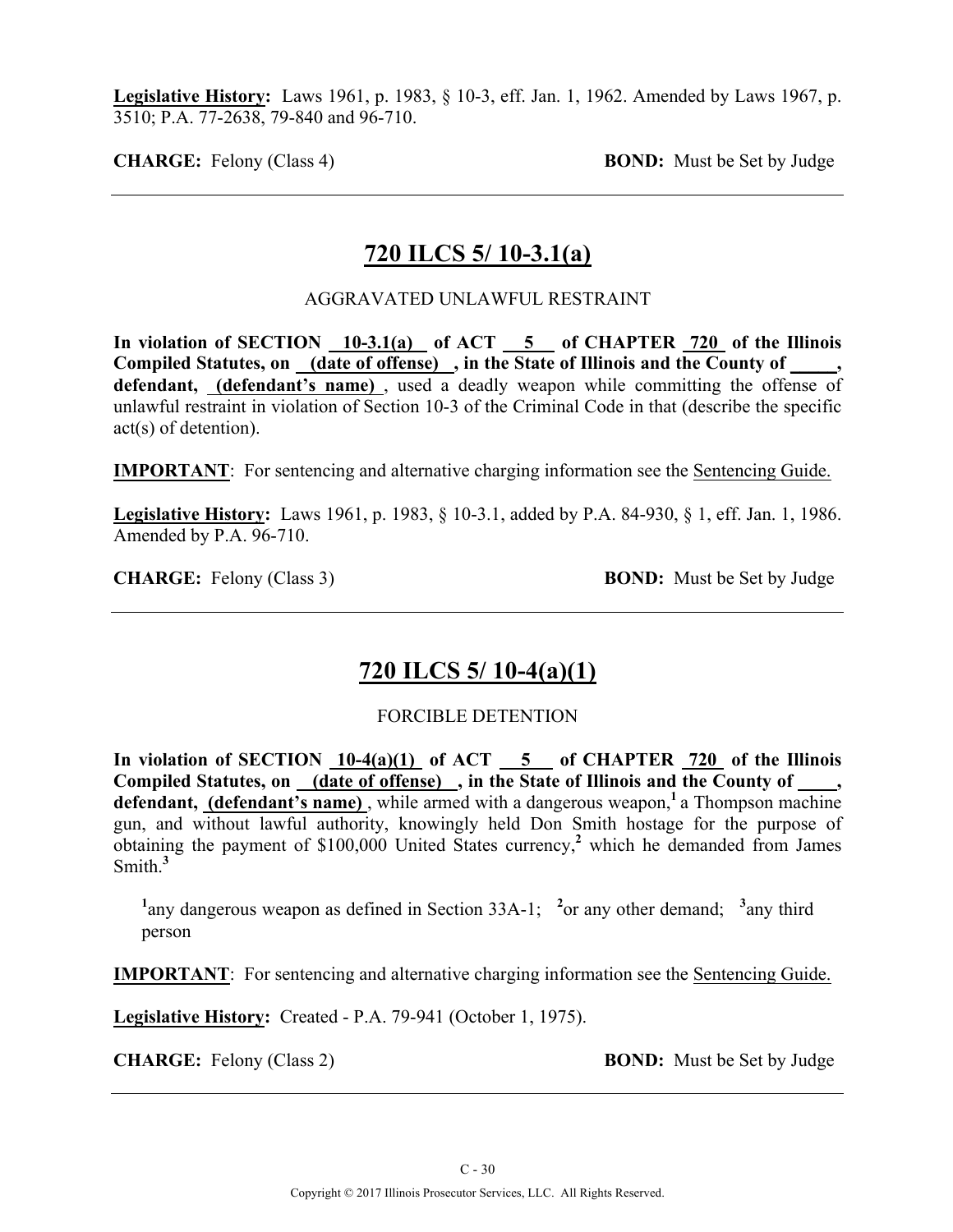# **720 ILCS 5/ 10-4(a)(2)**

#### FORCIBLE DETENTION

**In violation of SECTION 10-4(a)(2) of ACT 5 of CHAPTER 720 of the Illinois Compiled Statutes, on (date of offense) , in the State of Illinois and the County of \_\_\_\_\_, defendant, (defendant's name)** , without lawful authority, held Don Smith hostage for the purpose of obtaining his release from the Union County jail, which he demanded of James White,<sup>1</sup> Sheriff of Union County, knowing Don Smith to be a peace officer<sup>2</sup> engaged in the performance of his official duties.

<sup>1</sup>any third person; <sup>2</sup> or a correctional employee

**IMPORTANT**: For sentencing and alternative charging information see the Sentencing Guide.

**CHARGE:** Felony (Class 2) **BOND:** Must be Set by Judge

# **720 ILCS 5/ 10-5(b)(1)**

### CHILD ABDUCTION

In violation of SECTION 10-5(b)(1) of ACT 5 of CHAPTER 720 of the Illinois Compiled Statutes, on (date of offense), in the State of Illinois and the County of defendant, (defendant's name), intentionally violated the terms<sup>1</sup> of a valid court order (insert date and issuing court) granting sole<sup>2</sup> custody<sup>3</sup> of Don Smith, a child, to Dawn Smith by removing Don Smith, from the jurisdiction of the court.<sup>4</sup>

<sup>1</sup>any terms; <sup>2</sup>or joint; <sup>3</sup>or care or possession; <sup>4</sup>or by detaining or concealing Joe Brown

**NOTE:** "Child" means a person under the age of 18 years or was a person with a severe or profound intellectual disability. (720 ILCS 5/10-5(a) (1) and 2-10.1)

**IMPORTANT:** For sentencing and alternative charging information see the **Sentencing Guide**.

**Legislative History:** Laws 1961, p. 1983, § 10-5, added by P.A. 80-1393, § 1, eff. Aug. 22, 1978. Amended by 83-1396; 84-160; 84-234; 84-1281; 84-1305; 84-1308; 84-1438; 85-1191; 85-1392; 85-1440; 86-312; 90-494; 92-434; 95-1052; 96-710; 96-1000; 97-160; 97-227; 97-813. This complaint was recently amended by Public Act 97-0227; Eff: 1-1-12.

This subsection was amended by Public Act 99-0143. Effective: 1-1-16.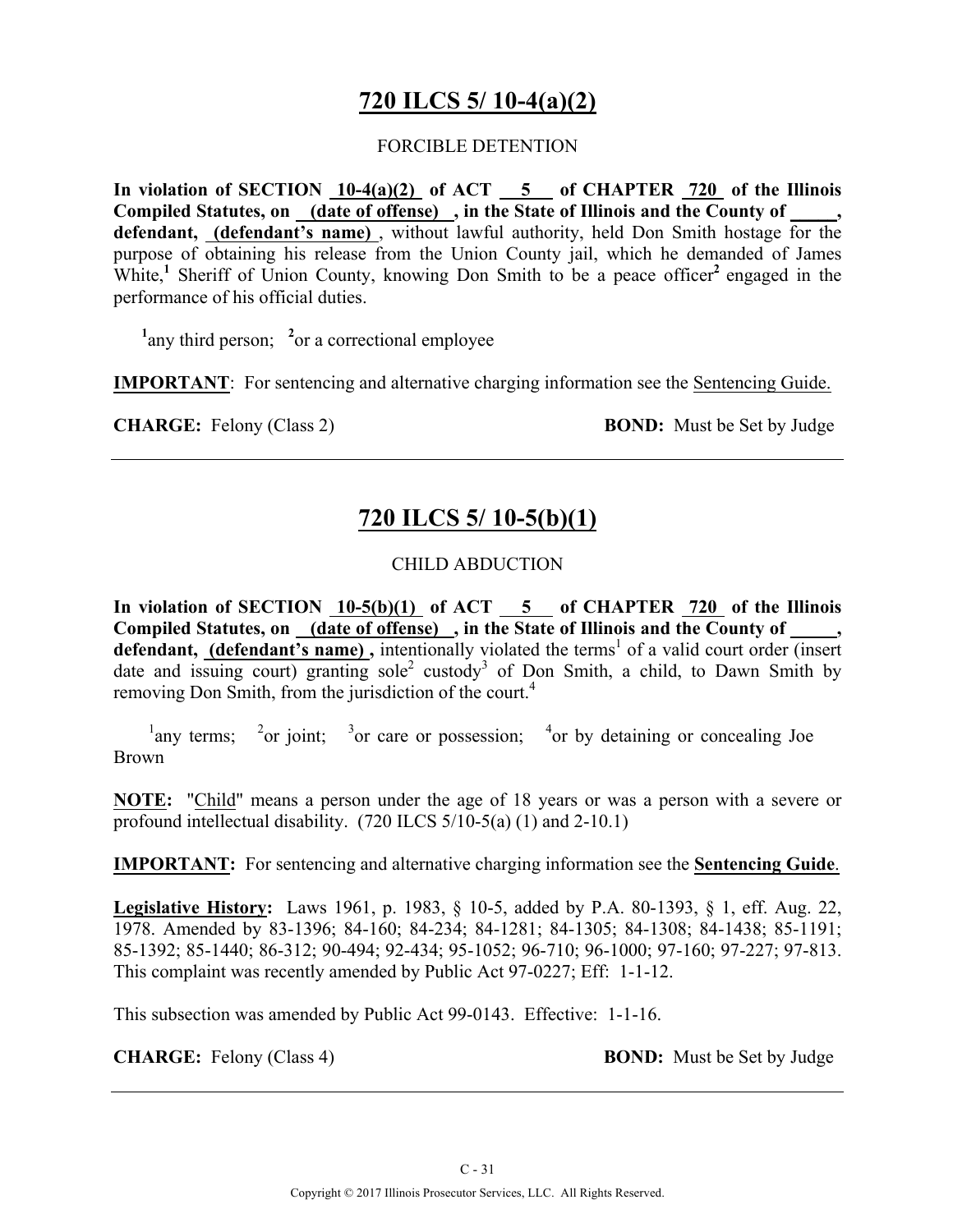# **720 ILCS 5/ 10-5(b)(2)**

#### CHILD ABDUCTION

**In violation of SECTION 10-5(b)(2) of ACT 5 of CHAPTER 720 of the Illinois Compiled Statutes, on (date of offense) , in the State of Illinois and the County of \_\_\_\_\_, defendant, (defendant's name)** , intentionally violated a court order (insert date and issuing court) which prohibited the defendant from removing Don Smith, a child, from the jurisdiction of the court**<sup>1</sup>** in that the defendant took Don Smith to California.

<sup>1</sup> or from concealing or detaining Joe Brown

**NOTE:** For a definition of "child" see Appendix C.

**IMPORTANT**: For sentencing and alternative charging information see the Sentencing Guide.

**CHARGE:** Felony (Class 4) **BOND:** Must be Set by Judge

## **720 ILCS 5/ 10-5(b)(3)**

### CHILD ABDUCTION

**In violation of SECTION 10-5(b)(3) of ACT 5 of CHAPTER 720 of the Illinois**  Compiled Statutes, on (date of offense), in the State of Illinois and the County of **defendant, (defendant's name)** , being the putative father of Don Smith, a child, and without having established the paternity of Don Smith,<sup>1</sup> intentionally concealed<sup>2</sup> Don Smith without the consent of Dawn Smith, the mother**<sup>3</sup>** of Don Smith.

<sup>1</sup> or (B) the paternity of the child has been legally established but no orders relating to custody have been entered; **<sup>2</sup>** or detained or removed; **<sup>3</sup>** or lawful custodian

**NOTE:** However, notwithstanding the presumption created by 720 ILCS 5/10-5(a)(3), a mother commits child abduction when she intentionally conceals or removes a child, whom she has abandoned or relinquished custody of, from an un-adjudicated father who has provided sole ongoing care and custody of the child in her absence.

**NOTE:** For a definition of "child" see Appendix C.

**IMPORTANT**: For sentencing and alternative charging information see the Sentencing Guide.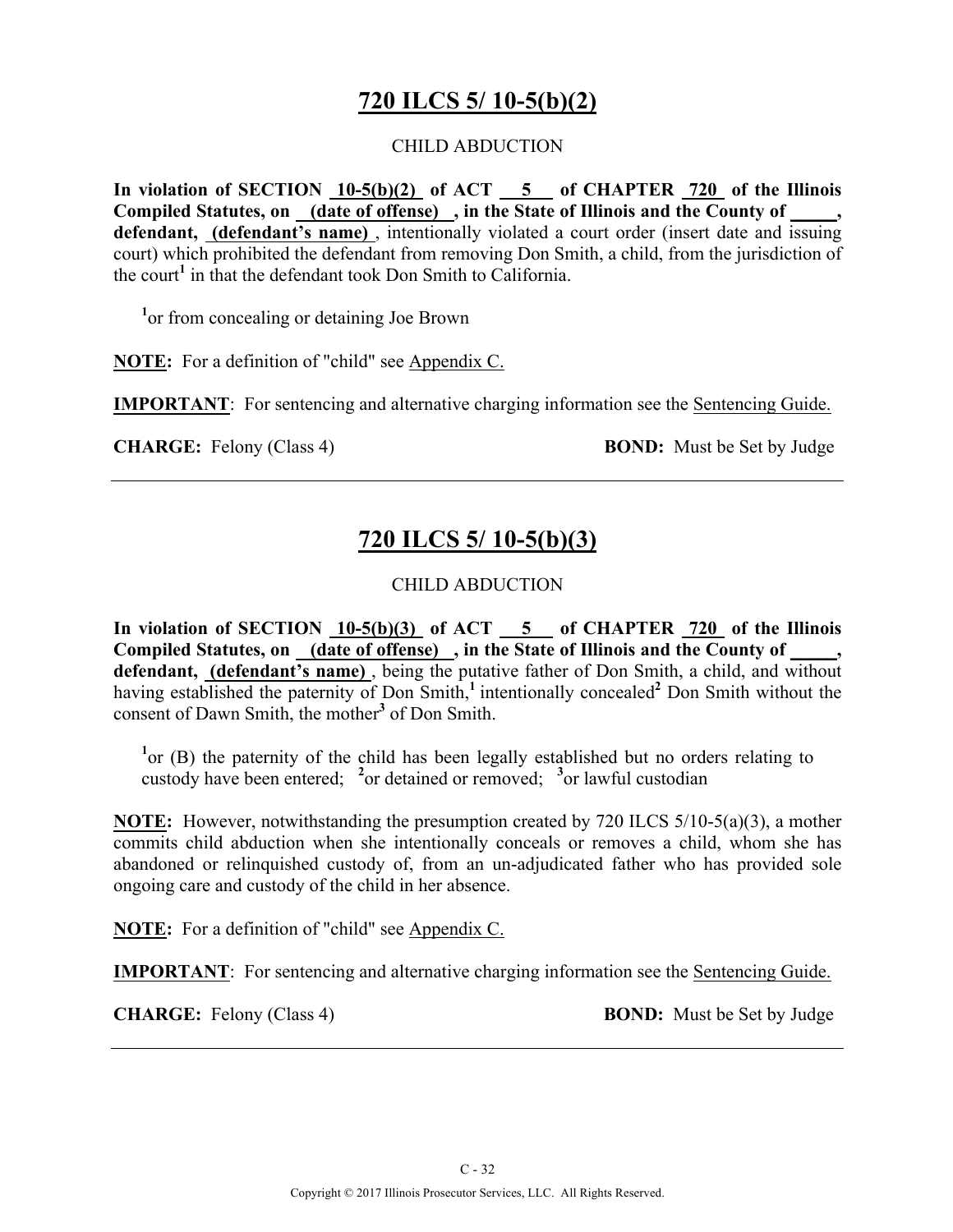## **720 ILCS 5/ 10-5(b)(4)**

#### CHILD ABDUCTION

**In violation of SECTION 10-5(b)(4) of ACT 5 of CHAPTER 720 of the Illinois**  Compiled Statutes, on (date of offense), in the State of Illinois and the County of **defendant,** (**defendant's name**), after being served with process<sup>1</sup> in an action affecting marriage<sup>2</sup> but prior to the issuance of a final<sup>3</sup> order determining the custody of Don Smith, a child, intentionally removed**<sup>4</sup>**Don Smith from Dawn Smith, the mother**<sup>5</sup>**of Don Smith.

<sup>1</sup><sup>or</sup> after filing a petition; <sup>2</sup><sup>or</sup> paternity; <sup>3</sup><sup>temporary; <sup>4</sup><sup>or</sup> concealed; <sup>5</sup><sup>or</sup> father</sup>

**NOTE:** For a definition of "child" see Appendix C.

**IMPORTANT**: For sentencing and alternative charging information see the Sentencing Guide.

**CHARGE:** Felony (Class 4) **BOND:** Must be Set by Judge

## **720 ILCS 5/ 10-5(b)(5)**

### CHILD ABDUCTION

**In violation of SECTION 10-5(b)(5) of ACT 5 of CHAPTER 720 of the Illinois**  Compiled Statutes, on (date of offense), in the State of Illinois and the County of defendant, **(defendant's name)**, at the expiration of visitation rights in Mississippi;<sup>1</sup><br>intentionally  $6.1 \frac{12}{12}$   $\frac{3.2}{12}$   $\frac{2}{12}$ intentionally failed**<sup>2</sup>** to return**<sup>3</sup>**Don Smith, a child, to Dawn Smith, the lawful custodian of Don Smith, in Illinois.

<sup>1</sup>anywhere outside the State of Illinois; <sup>2</sup> or refused; <sup>3</sup> or impeded the return of

**NOTE:** For a definition of "child" see Appendix C.

**IMPORTANT**: For sentencing and alternative charging information see the Sentencing Guide.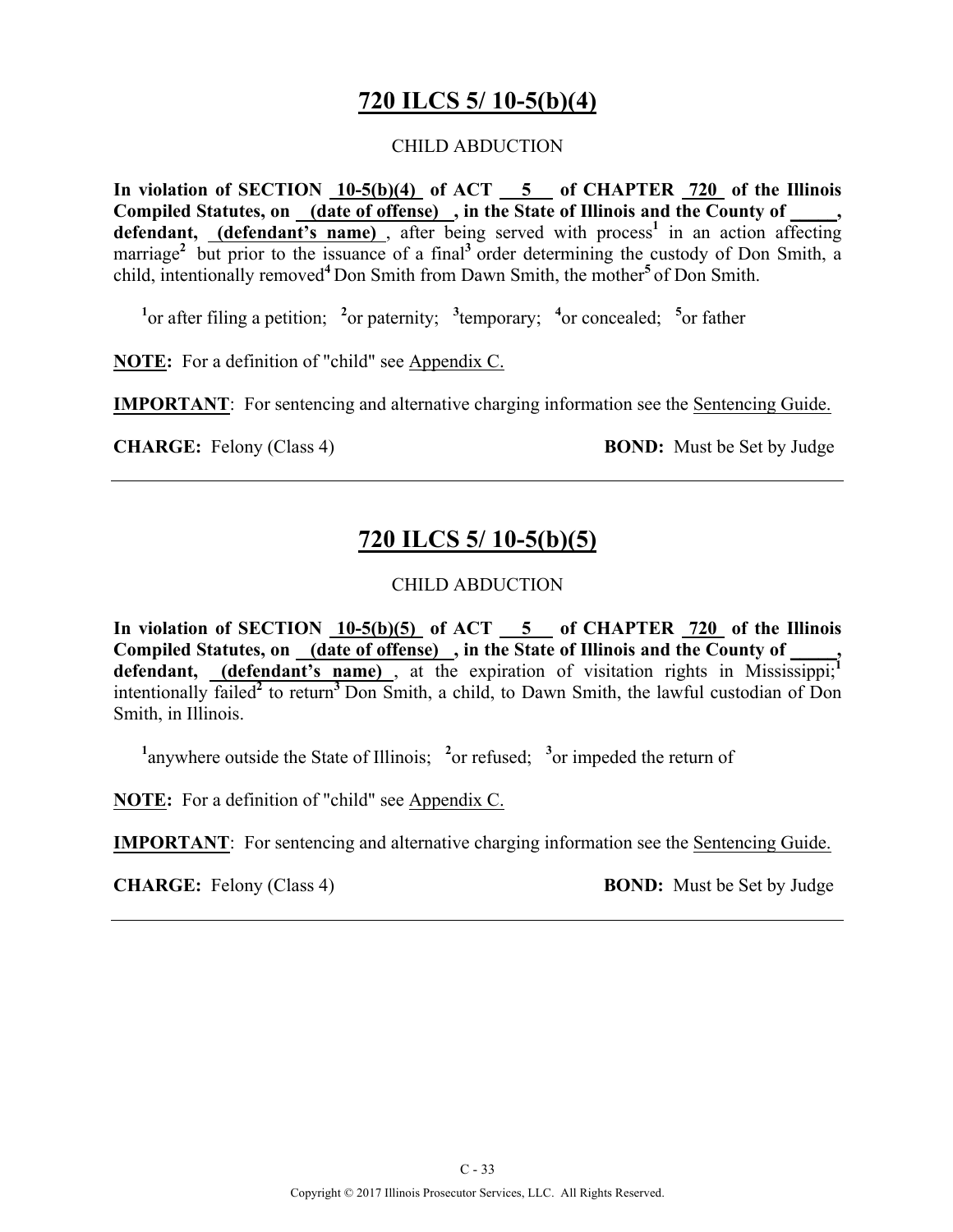# **720 ILCS 5/ 10-5(b)(6)**

#### CHILD ABDUCTION

**In violation of SECTION 10-5(b)(6) of ACT 5 of CHAPTER 720 of the Illinois Compiled Statutes, on (date of offense) , in the State of Illinois and the County of \_\_\_\_\_, defendant, (defendant's name)**, being the father<sup>1</sup> of Don Smith, a child, being married<sup>2</sup> to Dawn Smith, the mother<sup>1</sup> of Don Smith, and there being no court order of custody of Don Smith, did knowingly conceal Don Smith for 15 days<sup>3</sup> and did fail to make a reasonable attempt within that 15-day period to notify Dawn Smith, the mother of Don Smith, as to the specific whereabouts of Don Smith, including a means by which to contact Don Smith.**<sup>4</sup>**

<sup>1</sup><sup>or</sup> other parent; <sup>2</sup><sup>or</sup> having been married; <sup>3</sup><sub>d</sub> least 15 days; <sup>4</sup><sup>or</sup> to arrange reasonable visitation or contact with the child

**NOTE:** It is not a violation of this Section for a person fleeing domestic violence to take the child with him or her to services provided by a domestic violence program.

**NOTE:** For a definition of "child" see Appendix C.

**IMPORTANT**: For sentencing and alternative charging information see the Sentencing Guide.

**Legislative History:** Amended by Public Act: 96-0710 (Effective: 1-1-10).

**CHARGE:** Felony (Class 4) **BOND:** Must be Set by Judge

### **720 ILCS 5/ 10-5(b)(7)**

#### CHILD ABDUCTION

In violation of SECTION  $10-5(b)(7)$  of ACT  $\overline{5}$  of CHAPTER  $\overline{720}$  of the Illinois Compiled Statutes, on (date of offense), in the State of Illinois and the County of defendant, *(defendant's name)*, being the father<sup>1</sup> of Don Smith, a child, being married<sup>2</sup> to Dawn Smith, the mother<sup>1</sup> of Don Smith, and there being no court order of custody of Don Smith, knowingly removed**<sup>3</sup>** Don Smith from Dawn Smith by the use of physical force.**<sup>4</sup>**

<sup>1</sup><sup>or</sup> other parent; <sup>2</sup><sup>or</sup> having been married; <sup>3</sup><sup>or</sup> concealed or detained; <sup>4</sup><sup>or</sup> the threat of physical force

**NOTE:** For a definition of "child" see Appendix C.

**NOTE:** See Appendix B for discussion of necessity of alleging mental state.

**IMPORTANT**: For sentencing and alternative charging information see the Sentencing Guide.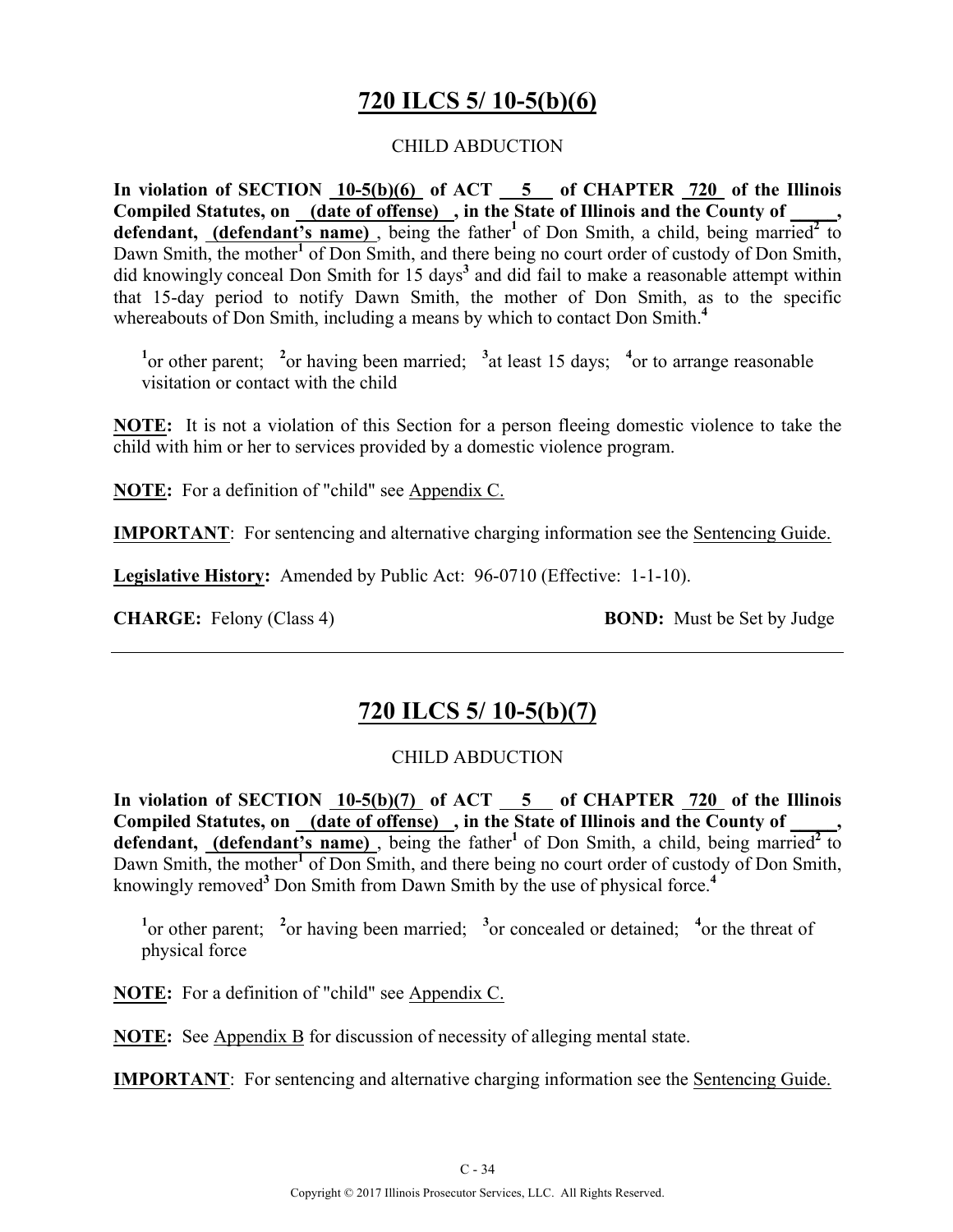**Legislative History:** Amended by Public Act: 96-0710 (Effective: 1-1-10).

**CHARGE:** Felony (Class 4) **BOND:** Must be Set by Judge

## **720 ILCS 5/ 10-5(b)(8)**

### CHILD ABDUCTION

In violation of SECTION 10-5(b)(8) of ACT 5 of CHAPTER 720 of the Illinois **Compiled Statutes, on (date of offense) , in the State of Illinois and the County of \_\_\_\_\_,**  defendant, (defendant's name), knowingly detained<sup>1</sup> Don Smith, a child, for payment<sup>2</sup> at the instruction of Dawn Smith, a person who had no legal right to the custody of Don Smith.

<sup>1</sup><sup>or</sup> concealed or removed; <sup>2</sup><sup>or</sup> promise of payment

**NOTE:** For a definition of "child" see Appendix C.

**NOTE:** See Appendix B for discussion of necessity of alleging mental state.

**IMPORTANT**: For sentencing and alternative charging information see the Sentencing Guide.

**Legislative History:** Amended by Public Act: 96-0710 (Effective: 1-1-10).

**CHARGE:** Felony (Class 4) **BOND:** Must be Set by Judge

### **720 ILCS 5/ 10-5(b)(9)**

### CHILD ABDUCTION

**In violation of SECTION 10-5(b)(9) of ACT 5 of CHAPTER 720 of the Illinois**  Compiled Statutes, on \_(date of offense) \_, in the State of Illinois and the County of \_ **defendant, (defendant's name)** , knowingly retained Don Smith, a child, in Illinois for 30 days after removing Don Smith from California**<sup>1</sup>** without the consent of Dawn Smith, the lawful custodian of Don Smith.**<sup>2</sup>**

<sup>1</sup> or any other state; <sup>2</sup> or in violation of a valid court order of custody

**NOTE:** For a definition of "child" see Appendix C.

**NOTE:** See Appendix B for discussion of necessity of alleging mental state.

**IMPORTANT**: For sentencing and alternative charging information see the Sentencing Guide.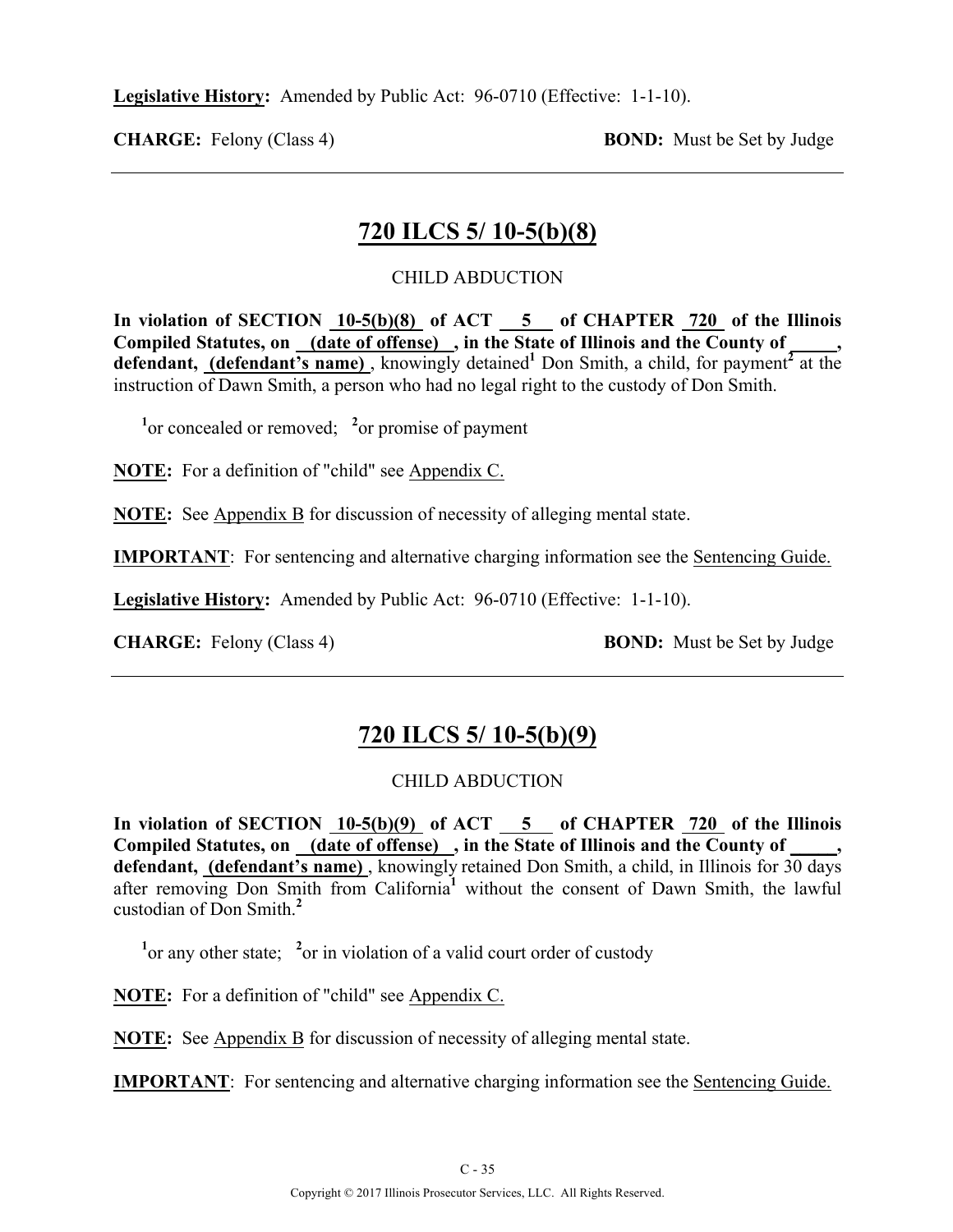**Legislative History:** Amended by Public Act: 96-0710 (Effective: 1-1-10).

**CHARGE:** Felony (Class 4) **BOND:** Must be Set by Judge

### **720 ILCS 5/ 10-5(b)(10)**

#### CHILD ABDUCTION

In violation of SECTION 10-5(b)(10) of ACT 5 of CHAPTER 720 of the Illinois **Compiled Statutes, on (date of offense) , in the State of Illinois and the County of \_\_\_\_\_,**  defendant, (defendant's name), intentionally lured<sup>1</sup> Don Smith, a child under the age of 17 years**<sup>2</sup>** , into a motor vehicle**<sup>3</sup>** without the consent of a parent**<sup>4</sup>** of Don Smith for other than a lawful purpose.

<sup>1</sup><sup>or</sup> attempted to lure; <sup>2</sup><sup>or</sup> while traveling to or from a primary or secondary school; <sup>3</sup><sup>or</sup> building, house-trailer, or dwelling place; <sup>4</sup> or lawful custodian

**PERMISSIVE INFERENCE:** For the purposes of this subsection (10), the trier of fact may infer that luring or attempted luring of a child under the age of 17 into a motor vehicle, building, house-trailer, or dwelling place without the express consent of the child's parent or lawful custodian or with the intent to avoid the express consent of the child's parent or lawful custodian was for other than a lawful purpose.

**NOTE:** For a definition of "child"; "express consent"; "luring" and "unlawful purpose" see this subsection and/or Appendix C*.*

**SENTENCING NOTE:** A person convicted of child abduction under this subsection shall undergo a sex offender evaluation prior to a sentence being imposed. A person convicted of child abduction under this subsection, when the person has a prior conviction of a sex offense as defined in the Sex Offender Registration Act or any substantially similar federal, Uniform Code of Military Justice, sister state, or foreign government offense is guilty of a Class 2 felony.

**CHARGING NOTE:** A person convicted of a second or subsequent violation of this offense is guilty of a Class 3 felony. The charging instrument must state the prior conviction. See the Sentencing Guide.

**IMPORTANT:** For sentencing and alternative charging information see the Sentencing Guide.

**Legislative History:** This subsection was recently amended by Public Act: 96-0160; (Eff: 1-1- 12) and by P. A. 97-0998. (Eff : 1-1-13).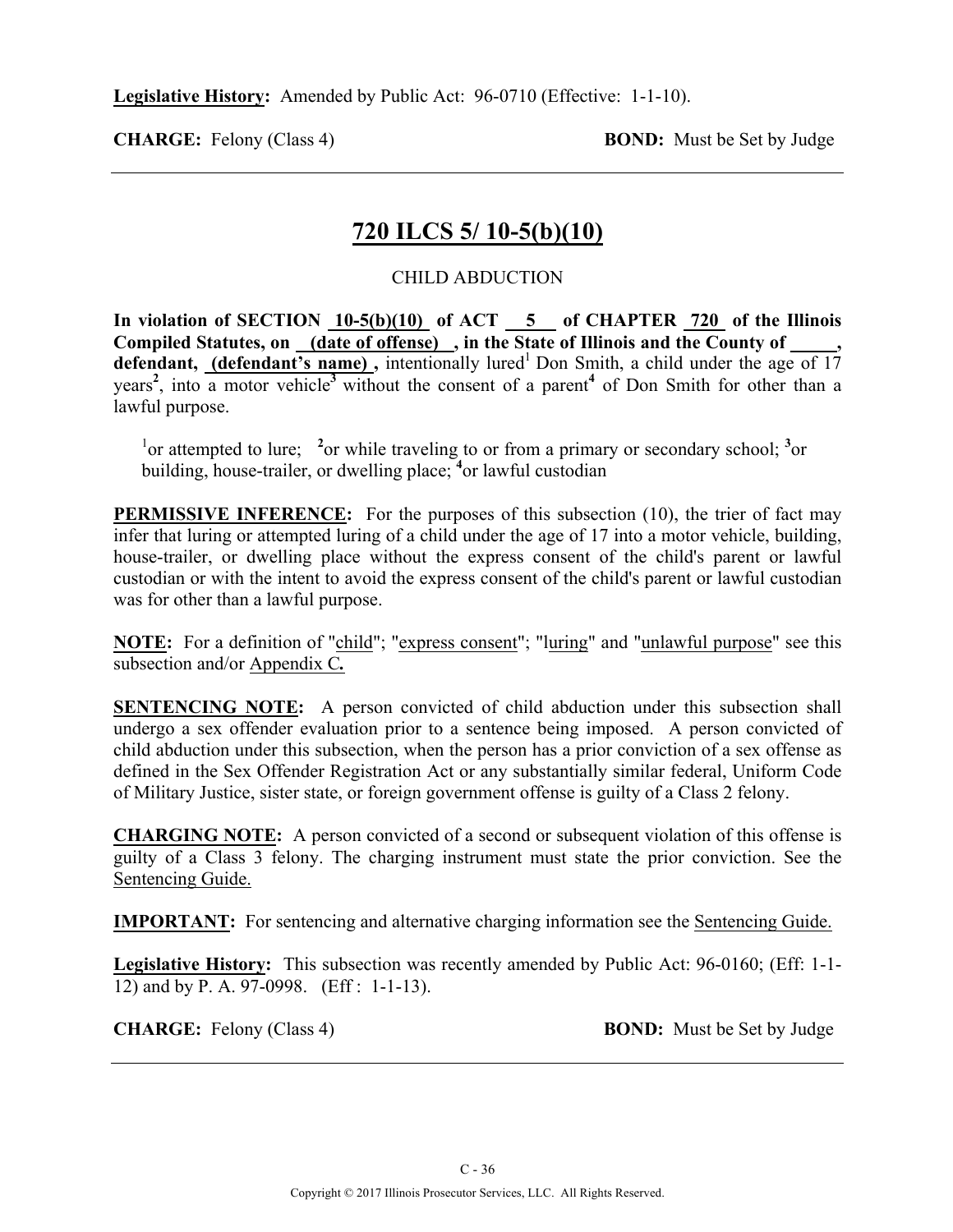## **720 ILCS 5/ 10-5(b)(11)**

#### CHILD ABDUCTION

**In violation of SECTION 10-5(b)(11) of ACT 5 of CHAPTER 720 of the Illinois Compiled Statutes, on (date of offense) , in the State of Illinois and the County of \_\_\_\_\_,**  defendant, (defendant's name), with the intent to obstruct<sup>1</sup> efforts to locate Dawn Smith, the child victim of a child abduction, knowingly destroyed**<sup>2</sup>** physical evidence**<sup>3</sup>** in that (describe the act of the defendant).

<sup>1</sup><sup>or</sup> prevent; <sup>2</sup><sup>or</sup> concealed or disguised; <sup>3</sup><sup>or</sup> furnished false information.

**NOTE:** For a definition of "child" see Appendix C.

**NOTE:** See Appendix B for discussion of necessity of alleging mental state.

**IMPORTANT**: For sentencing and alternative charging information see the Sentencing Guide.

**Legislative History:** Created by Public Act: 96-0710 (Effective: 1-1-10).

**CHARGE:** Felony (Class 4) **BOND:** Must be Set by Judge

## **720 ILCS 5/ 10-5.1**

UNLAWFUL LURING OF A MINOR

In violation of SECTION 10-5.1 of ACT 5 of CHAPTER 720 of the Illinois Compiled Statutes, on (date of offense), in the State of Illinois and the County of, defendant, (defendant's name), being 21 years of age or older and being a stranger to the parents<sup>1</sup> of Don Smith and knowing Don Smith to be a minor under 15 years of age, with the intent to lure<sup>2</sup> Don Smith away from his home<sup>3</sup> for an unlawful purpose; to wit: (identify the unlawful purpose) and without the express consent of the parents**<sup>1</sup>**of Don Smith and with the intent to avoid the express consent of the parents<sup>1</sup> of Don Smith said defendant electronically communicated**<sup>4</sup>**with Don Smith and after so communicating said defendant committed an act**<sup>5</sup>** in furtherance of his intent to lure Don Smith away from his home in that he (describe the act committed in furtherance).

<sup>1</sup><sup>or</sup> legal guardian; <sup>2</sup><sup>or</sup> persuade or transport; <sup>3</sup><sup>or</sup> other location known by the minor's parents or guardian to be the place where the minor is to be located; <sup>4</sup> or contacts; <sup>5</sup> any act

**VERY IMPORTANT**: The charging and sentencing provisions of this offense are many and varied depending upon the circumstances. For sentencing and alternative charging information see the Sentencing Guide.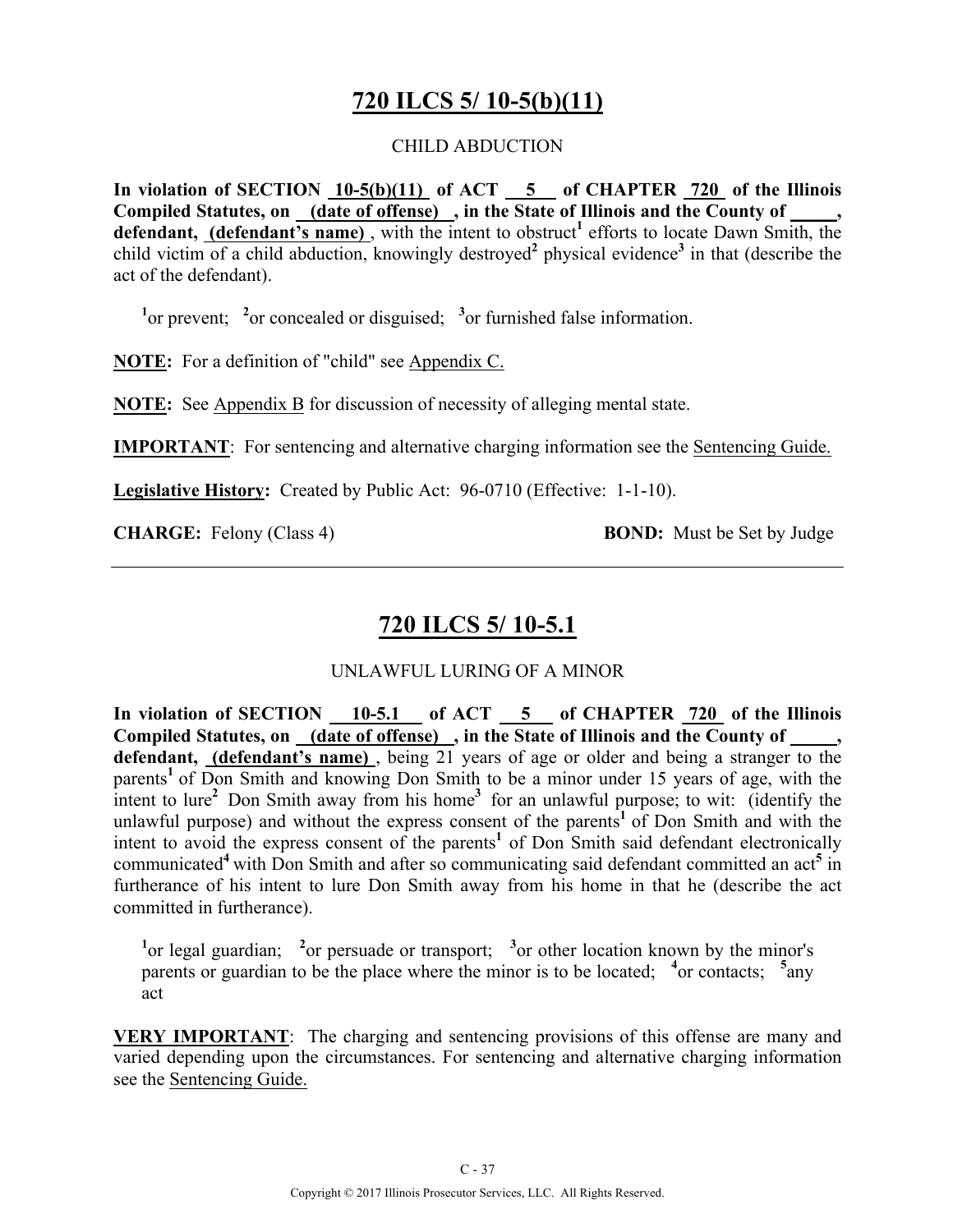### **720 ILCS 5/ 10-5.5**

### UNLAWFUL VISITATION**<sup>1</sup>** INTERFERENCE

In violation of SECTION 10-5.5 of ACT 5 of CHAPTER 720 of the Illinois **Compiled Statutes, on (date of offense) , in the State of Illinois and the County of \_\_\_\_\_,**  defendant, (defendant's name), in violation of the visitation<sup>2</sup> provisions of a court order (identify and describe the court order) relating to the custody of Don Smith, a child, detained**<sup>3</sup>** Don Smith with the intent to deprive James Smith**<sup>4</sup>** of his**<sup>5</sup>** rights to visitation concerning Don Smith.

<sup>1</sup> $\alpha$  parenting time; <sup>2</sup> $\alpha$  parenting time or custody time; <sup>3</sup> concealed; <sup>4</sup> $\alpha$  another person; **5** or her

**CHARGING NOTE:** A person convicted of a third or subsequent violation of this offense is guilty of a Class A misdemeanor. The charging instrument must state the prior conviction. See Appendix A for discussion.

**IMPORTANT**: For sentencing and alternative charging information see the Sentencing Guide.

**Legislative History:** Laws 1961, p. 1983, § 10-5.5, added by P.A. 88-96, § 5, eff. Jan. 1, 1994. Amended by P.A. 96-333; 96-675; 96-710 and 96-1000.

**CHARGE:** Petty Offense **BOND:** No bond is now needed. Public Act: 98-0870; Eff: 1-1-15

### **720 ILCS 5/ 10-6(a)**

### HARBORING A RUNAWAY

In violation of SECTION 10-6(a) of ACT 5 of CHAPTER 720 of the Illinois **Compiled Statutes, on (date of offense) , in the State of Illinois and the County of \_\_\_\_\_,**  defendant, (defendant's name), without the knowledge and consent of the parents<sup>1</sup> of Don Smith, an unemancipated minor, knowingly gave shelter to Don Smith for more than 48 hours and failed to notify the local law enforcement authorities of the minor's name and the fact that the minor was being provided shelter.

**1** or guardian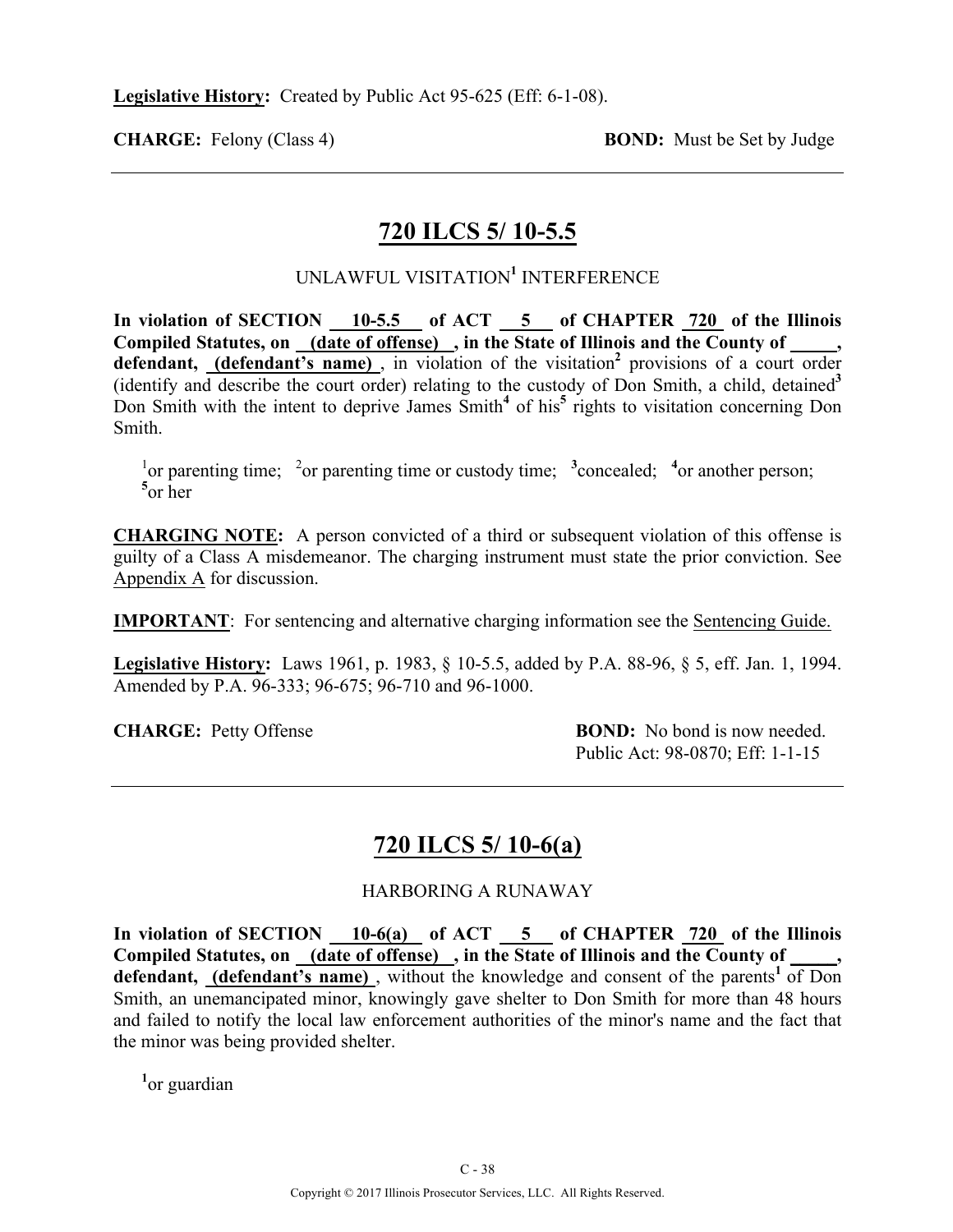**NOTE:** This act does not include an agency or association providing crisis intervention services as defined in Section 3-5 of the Juvenile Court Act. (705 ILCS 405/3-5)

**IMPORTANT**: For sentencing and alternative charging information see the Sentencing Guide.

**Legislative History:** Laws 1961, p. 1983, § 10-6, added by P.A. 84-185, § 1, eff. Aug. 23, 1985. Amended by P.A. 85-1209; 86-278, 86-386 and 95-331.

**CHARGE:** Misdemeanor (Class A) **BOND:** \$1,500

## **720 ILCS 5/ 10-7(a)(i)**

#### AIDING AND ABETTING A CHILD ABDUCTION

In violation of SECTION 10-7(a)(i) of ACT 5 of CHAPTER 720 of the Illinois Compiled Statutes, on <u>(date of offense)</u>, in the State of Illinois and the County of \_\_\_\_ **defendant, (defendant's name)** , before**<sup>1</sup>** the commission of the child abduction of Don Smith and with the intent to facilitate**<sup>2</sup>** the child abduction of Don Smith, did intentionally aid**<sup>3</sup>** Dawn Smith in the commission<sup>4</sup> of the child abduction of Don Smith.

 $\frac{1}{2}$  or during;  $\frac{2}{3}$  or promote;  $\frac{3}{2}$  or abet;  $\frac{4}{3}$  or planning

**NOTE:** See Child Abduction statute for affirmative defenses. (720 ILCS 5/10-5(c))

**IMPORTANT**: For sentencing and alternative charging information see the Sentencing Guide.

**Legislative History:** Created - P.A. 84-234 (September 3, 1985); Amended - P.A. 84-1308 and 96-0710.

**CHARGE:** Felony (Class 4) **BOND:** Must be Set by Judge

### **720 ILCS 5/ 10-7(a)(ii)**

### AIDING AND ABETTING A CHILD ABDUCTION

**In violation of SECTION 10-7(a)(ii) of ACT 5 of CHAPTER 720 of the Illinois**  Compiled Statutes, on (date of offense), in the State of Illinois and the County of \_\_\_\_, defendant, (defendant's name), with the intent to obstruct<sup>1</sup> efforts to locate Don Smith, the victim of a child abduction, did knowingly destroy<sup>2</sup> physical evidence concerning the location of Joe Brown.

<sup>1</sup><sup>or</sup> prevent; <sup>2</sup><sup>or</sup> alter, conceal or disguise physical evidence, or furnish false information concerning said victim of the child abduction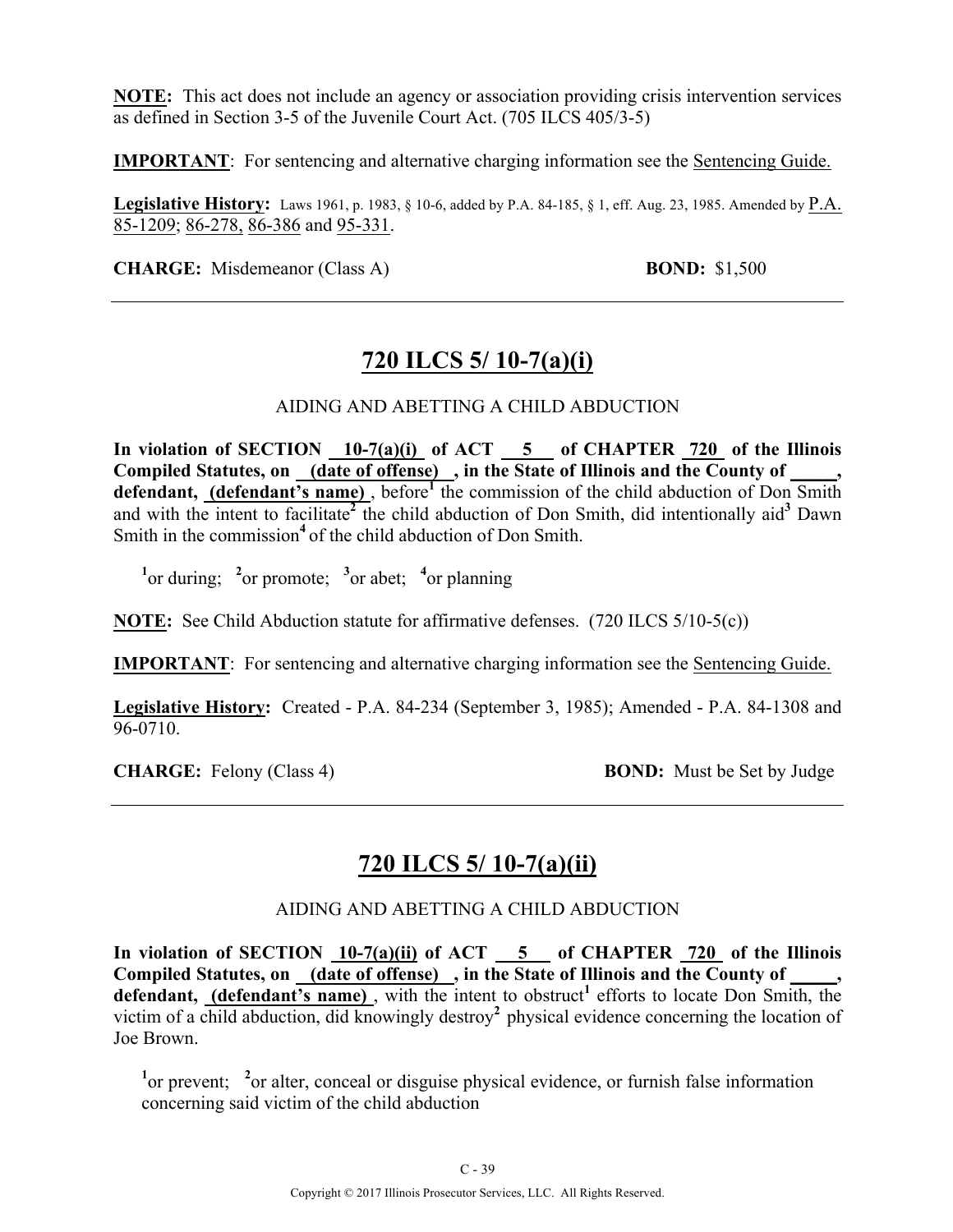**NOTE:** See Child Abduction statute for affirmative defenses. (720 ILCS 5/10-5(c))

**IMPORTANT**: For sentencing and alternative charging information see the Sentencing Guide.

**CHARGE:** Felony (Class 4) **BOND:** Must be Set by Judge

### **720 ILCS 5/ 10-8**

### UNLAWFUL SALE OF A PUBLIC CONVEYANCE TRAVEL TICKET TO A MINOR

**In violation of SECTION 10-8 of ACT 5 of CHAPTER 720 of the Illinois**  Compiled Statutes, on (date of offense), in the State of Illinois and the County of defendant, (defendant's name), knowingly<sup>1</sup> and without the consent of the parents of Don Smith,<sup>2</sup> sold to Don Smith, an unemancipated minor under 17 years of age, a ticket for travel on a Northfield bus**<sup>3</sup>**from Union City, Illinois, to St. Joseph, Missouri,**<sup>4</sup>** and failed to take reasonable measures to ascertain the age of Don Smith.**<sup>5</sup>**

<sup>1</sup> $\alpha$  intentionally or recklessly; <sup>2</sup> $\alpha$  his guardian; <sup>3</sup> $\alpha$  for any public conveyance; <sup>4</sup> $\alpha$ r to any destination outside of Illinois; **<sup>5</sup>** or knew the age of the minor

**NOTE:** "Public conveyance" includes an airplane, boat, bus, railroad train, taxicab, or other vehicle used for the transportation of passengers for hire.

**NOTE:** See Appendix B for discussion of necessity of alleging mental state.

**IMPORTANT**: For sentencing and alternative charging information see the Sentencing Guide.

**CHARGE:** Misdemeanor (Class C) **BOND:** \$120

## **720 ILCS 5/ 10-8.1(b)**

### UNLAWFUL SENDING OF A PUBLIC CONVEYANCE TRAVEL TICKET TO A MINOR

**In violation of SECTION 10-8.1(b) of ACT 5 of CHAPTER 720 of the Illinois**  Compiled Statutes, on <u>(date of offense)</u>, in the State of Illinois and the County of \_\_\_\_, defendant, (defendant's name), without the consent of the parents<sup>1</sup> of Sally Smith and for other than a lawful purpose under Illinois law, knowingly sent**<sup>2</sup>** a public conveyance travel ticket to (name the location)**<sup>3</sup>** to Sally Smith, a person known to the defendant to be an unemancipated minor under 17 years of age**<sup>4</sup>** .

<sup>1</sup> $\alpha$  purchased to be sent, or purchased; <sup>3</sup> any location; <sup>4</sup> $\alpha$  a person he or she believes to be an un-emancipated minor under 17 years of age.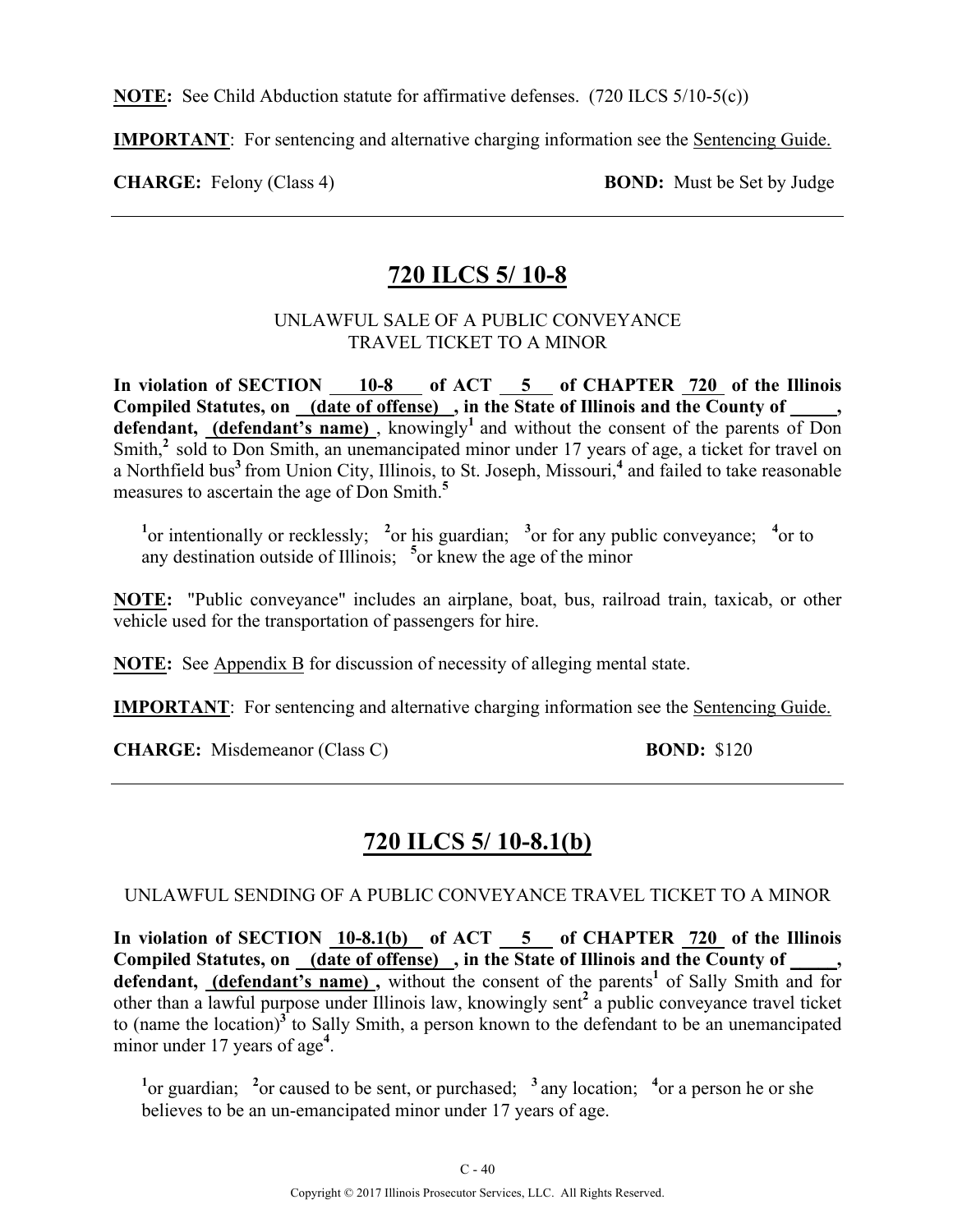**NOTE:** This offense may also be committed when a defendant, without the consent of a minor's parent or guardian, knowingly arranges for travel to any location on any public conveyance for a person known by the defendant to be an un-emancipated minor under 17 years of age or a person he or she believed to be such a minor other than for a lawful purpose under Illinois law.

**CHARGING NOTE:** If the defendant is more than 5 years older than his or her victim, this offense is a Class 4 felony.

**IMPORTANT:** For sentencing and alternative charging information see the Sentencing Guide.

**Legislative History:** Created by Public Act 95-0983 (Eff: 6-1-09).

**CHARGE:** Misdemeanor (Class A) **BOND:** \$1500

## **720 ILCS 5/ 10-9(b)(1)**

### INVOLUNTARY SERVITUDE

**In violation of SECTION 10-9(b)(1) of ACT 5 of CHAPTER 720 of the Illinois**  Compiled Statutes, on (date of offense), in the State of Illinois and the County of, defendant, (defendant's name), knowingly subjected<sup>1</sup> Dawn Smith to labor<sup>2</sup> and in so doing caused**<sup>3</sup>** physical harm to Dawn Smith**<sup>5</sup>** in that (describe the act of labor and physical harm).

<sup>1</sup><sup>or</sup> attempts to subject or engages in a conspiracy to subject; <sup>2</sup><sup>or</sup> services; <sup>3</sup><sup>or</sup> threatened to cause; **<sup>4</sup>** see note below; **<sup>5</sup>** to any person

**NOTE:** This offense is committed when the defendant knowingly subjects, attempts to subject, or engages in a conspiracy to subject another person to labor or services obtained or maintained through any of the following means, or any combination of these means obtained or maintained through any of the following means, or any combination of these means and: (1) causes or threatens to cause physical harm to any person; (2) physically restrains or threatens to physically restrain another person; (3) abuses or threatens to abuse the law or legal process; (4) knowingly destroys, conceals, removes, confiscates, or possesses any actual or purported passport or other immigration document, or any other actual or purported government identification document, of another person; or (5) uses intimidation, or uses or threatens to cause financial harm to or exerts financial control over any person; or (6) uses any scheme, plan, or pattern intended to cause the person to believe that, if the person did not perform the labor or services, that person or another person would suffer serious harm or physical restraint.

**NOTE:** For definitions of the following phrases: "Intimidation," "Commercial sexual activity," "Financial harm," "Serious harm," "Labor," "Maintain," "Obtain," "Services," "Sexually-explicit performance," "Trafficking victim." See Appendix C*.*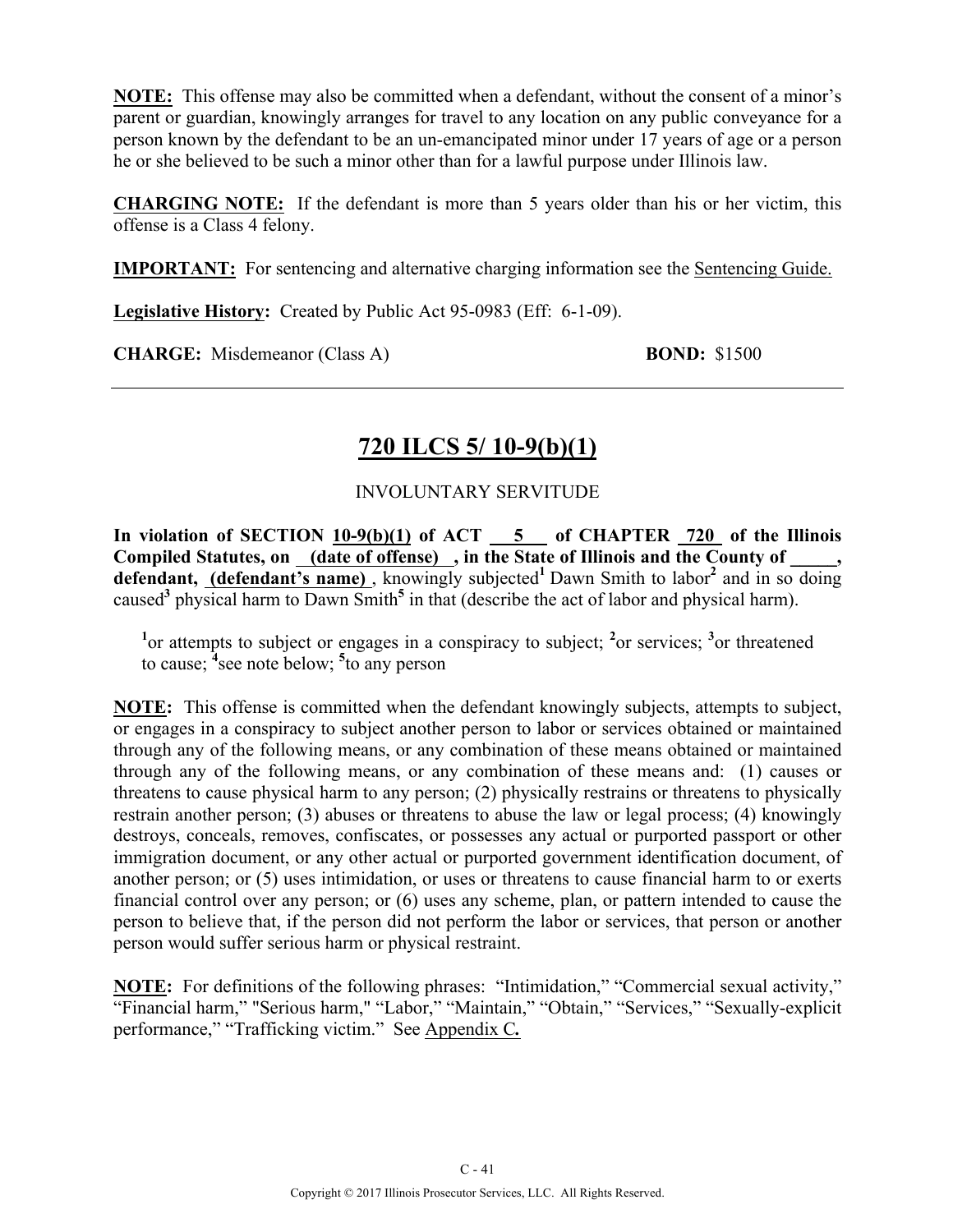**CHARGING AND SENTENCING NOTE:** This subsection may also be violated as follows: (b)(2) by physically restraining or threatening to physically restrain another person. (This would constitute a Class 1 felony.) (b)(3) By abusing or threatening to abuse the law or legal process. (This would constitute a Class 2 Felony.) (b)(4) by knowingly destroying, concealing, removing, confiscating or possessing any actual or purported passport or other immigration document, or any other actual or purported government identification document, of another person. (This would constitute a Class 3 felony.) (b)(5) uses intimidation, or uses or threatens to cause financial harm to or exerts financial control over any person. (This would constitute a Class 4 felony) See the Sentencing Guide.

**IMPORTANT**: For sentencing and alternative charging information see the Sentencing Guide.

**Legislative History:** Created by Public Act 94-0009 (January 1, 2006). Amended by Public Act: 96-0710 (Effective: 1-1-10.) and amended and renumbered by P. A. 97-0897. (Eff: 1-1- 13).

**CHARGE:** Felony (Class X) **BOND:** Must be Set by Judge

# **720 ILCS 5/ 10-9(c)(3)**

### INVOLUNTARY SERVITUDE OF A MINOR

In violation of SECTION  $10-9(c)(3)$  of ACT  $-5$  of CHAPTER  $720$  of the Illinois **Compiled Statutes, on (date of offense) , in the State of Illinois and the County of \_\_\_\_\_, defendant, (defendant's name)**, by the use of force<sup>1</sup> knowingly recruited<sup>2</sup> Dawn Smith, a person under 18 years of age, knowing that Dawn Smith would engage in commercial sexual activity**<sup>3</sup>**in that said defendant (describe the act of force and the commercial sexual activity).

<sup>1</sup><sup>or threat; <sup>2</sup><sup>or</sup> enticed, harbored, transported, provided, or obtained by any means or</sup> attempted to recruit, entice, harbor, provide, or obtain by any means; <sup>3</sup> or a sexuallyexplicit performance, or the production of pornography, or attempts to cause the minor to engage in a commercial sexual activity, a sexually-explicit performance, or the production of pornography

**DEFINITIONS:** For definitions of the following phrases: "Intimidation," "Commercial sexual activity," "Financial harm," "Serious harm," "Labor," "Maintain," "Obtain," "Services," "Sexually-explicit performance," "Trafficking victim." See Appendix C.

**CHARGING NOTE:** This subsection may also be violated as follows: (c)(1) In cases involving a minor between the ages of 17 and 18 years, not involving overt force or threat. (This would constitute a Class 1 felony.) (c)(2) In cases involving a minor who has not attained the age of 17 years, not involving overt force or threat. (This would constitute a Class X felony.) See the Sentencing Guide.

**IMPORTANT**: For sentencing and alternative charging information see the Sentencing Guide.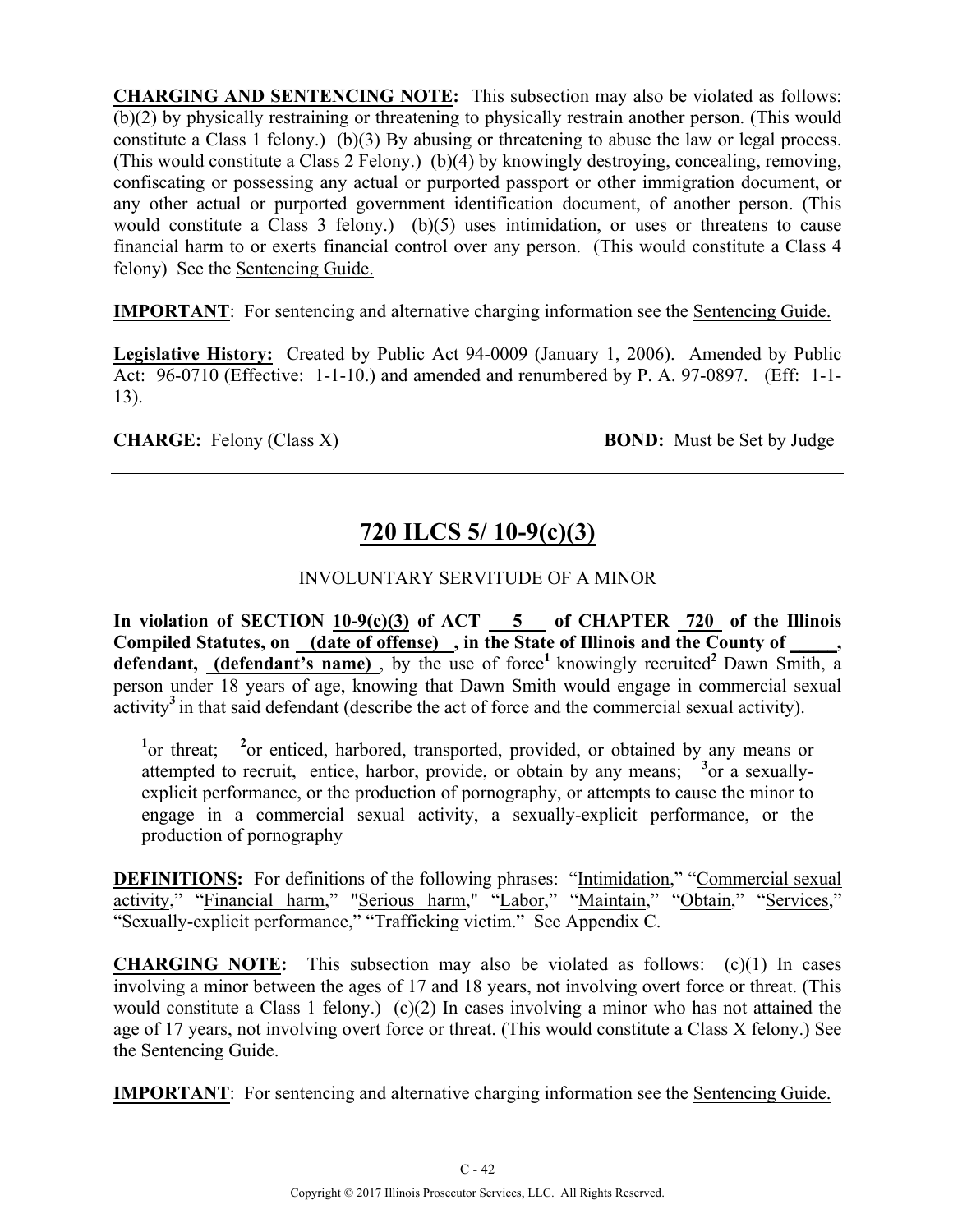**Legislative History:** Created by Public Act 94-0009 (Eff: 1-1-06) This offense was amended by Public Act: 96-0710 (Effective: 1-1-10) and amended and re-numbered by P. A. 97-0897. (Eff: 1-1-13).

**CHARGE:** Felony (Class X) **BOND:** Must be Set by Judge

# **720 ILCS 5/ 10-9(d)(1)**

### TRAFFICKING OF PERSONS FOR LABOR**<sup>1</sup>**

**In violation of SECTION 10-9(d)(1) of ACT 5 of CHAPTER 720 of the Illinois**  Compiled Statutes, on (date of offense), in the State of Illinois and the County of **defendant, (defendant's name)** , knowingly recruited**<sup>2</sup>** Dawn Smith, knowing**<sup>3</sup>**that Dawn Smith would be subjected to labor,<sup>1</sup> in that said defendant (describe the actions of the defendant).

<sup>1</sup><sup>or services; <sup>2</sup><sub>or</sub> enticed, harbored, transported, provided, or obtained by any means or</sup> attempted to recruit, entice, harbor, provide, or obtain by any means; **<sup>3</sup>** or intending

**DEFINITIONS:** For definitions of the following phrases: "Intimidation," "Commercial sexual activity," "Financial harm," "Serious harm," "Labor," "Maintain," "Obtain," "Services," "Sexually-explicit performance," "Trafficking victim." See Appendix C.

**IMPORTANT:** For sentencing and alternative charging information see the Sentencing Guide.

**CHARGING NOTE:** This subsection may also be violated as follows: (d)(2) The defendant benefits, financially or by receiving anything of value, from participation in a venture which has engaged in an act in violation of paragraphs (a) or (b) of this Section. (This would also constitute a Class 1 Felony.) See the Sentencing Guide*.*

**Legislative History:** Created by Public Act 94-0009 (Eff: 1-1-06); Amended by Public Act: 96-0710 (Effective: 1-1-10) and amended and re-numbered by P. A. 97-0897. (Eff: 1-1-13).

**CHARGE:** Felony (Class 1) **BOND:** Must be Set by Judge

## **720 ILCS 5/ 10-10(a)**

### FAILURE TO REPORT THE DEATH<sup>1</sup> OF A CHILD

In violation of SECTION 10-10(A) of ACT 5 of CHAPTER 720 of the Illinois Compiled Statutes, on (date of offense), in the State of Illinois and the County of defendant, (defendant's name), the parent<sup>2</sup> of Sammy Smith, a child under 13 years of age, knew<sup>3</sup> that Sammy Smith was dead<sup>4</sup> and failed to report Sammy Smith as deceased<sup>4</sup> to a law enforcement agency within 24 hours<sup>5</sup> after becoming aware that Sammy Smith was deceased<sup>4</sup>.